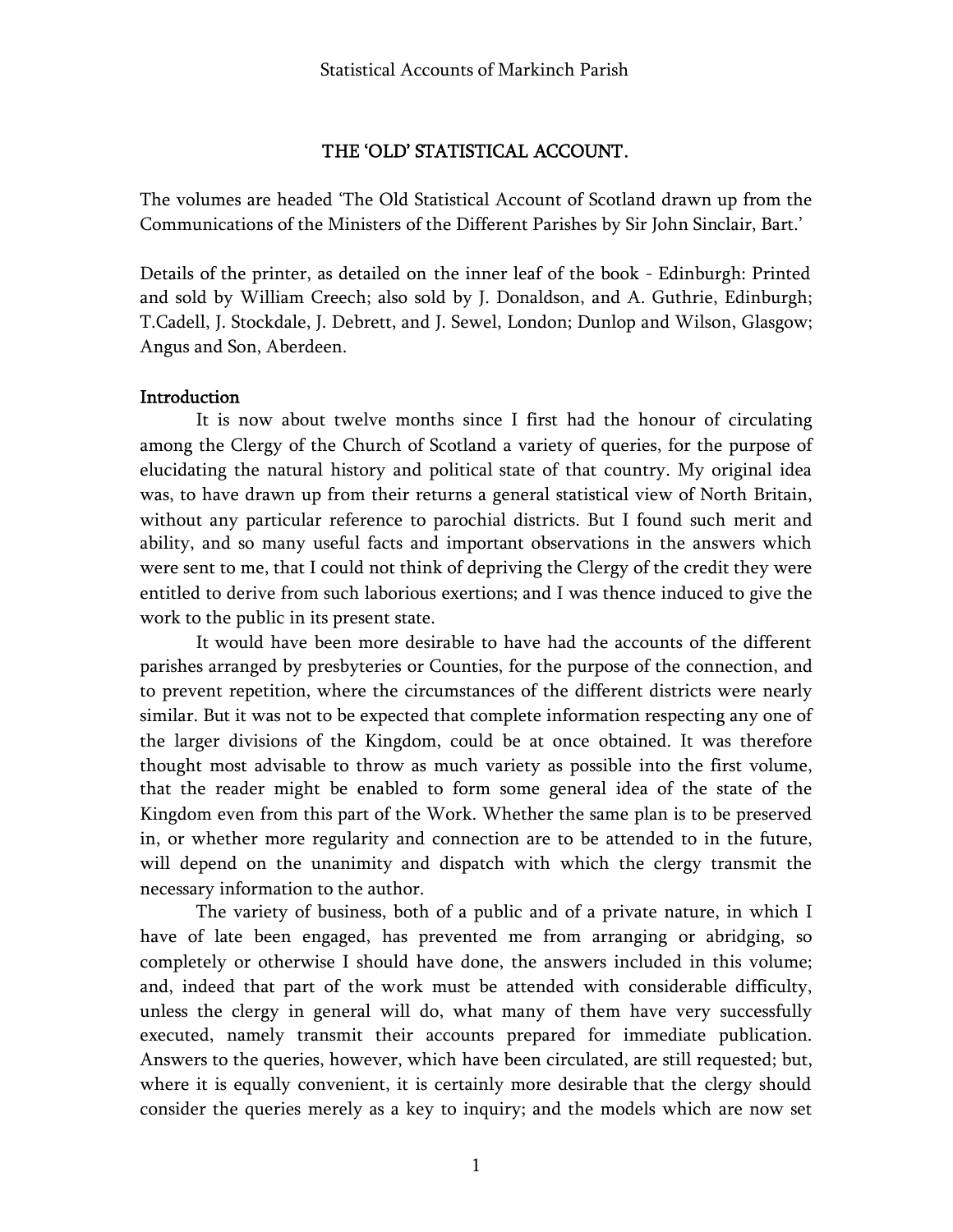before them, together with the annexed analysis, will be of service in pointing out the best mode of drawing up the statistical account of the different districts.

It would be improper to conclude without returning my best acknowledgements to the clergy in general, for the attention they have paid to the different requisitions with which I have troubled them, and for the very polite and flattering manner with which they have personally addressed themselves to me on the occasion. The spirit and alacrity with which they have engaged in so laborious an undertaking must feel the utmost satisfaction from the reflection, that they have contributed to the foundation of a work, of which it may be truly said, in the words of a respectable citizen of the country, George Dempster, Esq. 'That no publication of equal information and curiosity has appeared in Great Britain since the Doomsday Book; and that, from the ample and authentic facts which it records, it must be resorted to by every statesman, philosopher, and divine, as the best basis that has ever yet appeared for political speculation.'

Edinburgh. May 25, 1791.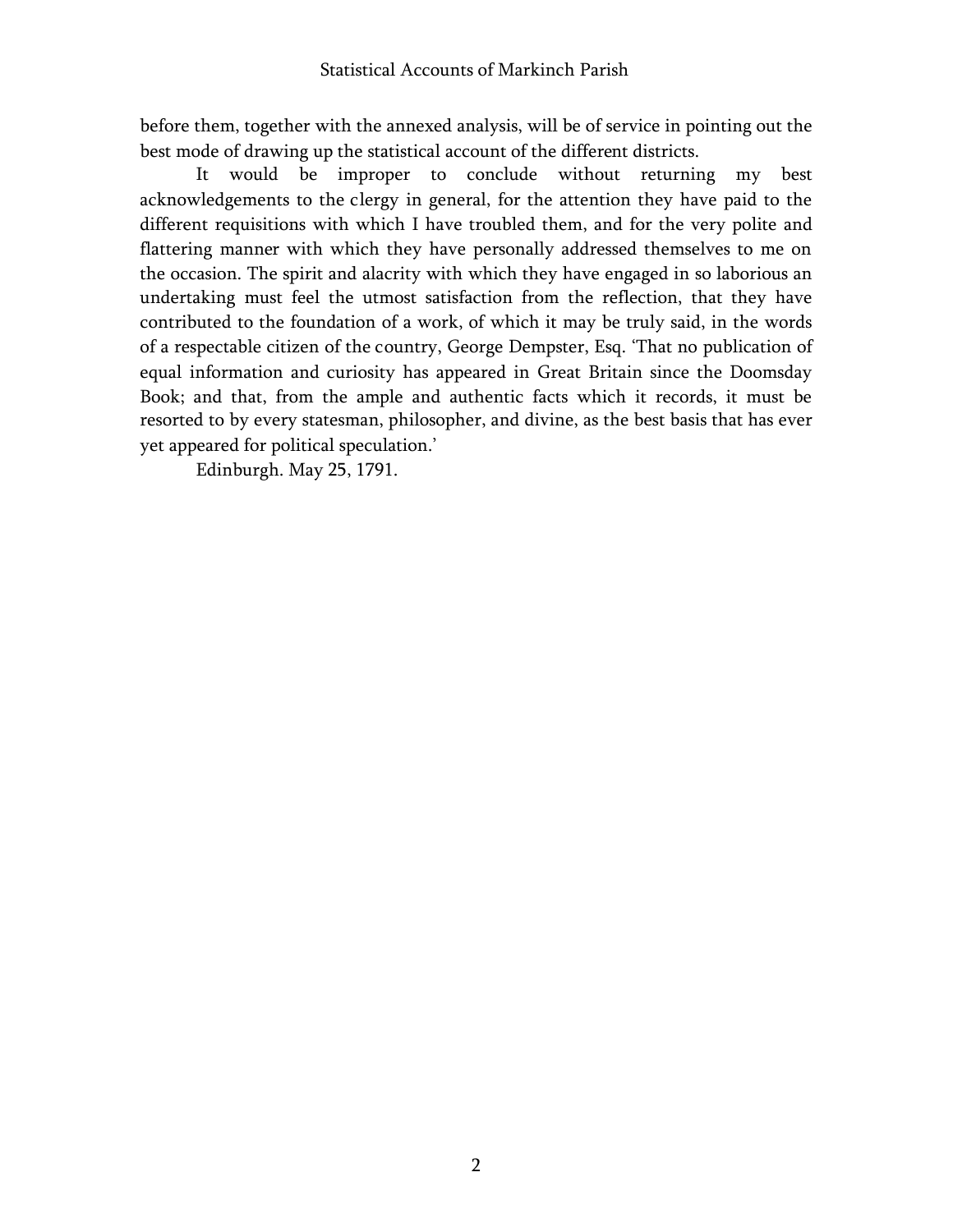# Analysis of the Statistical Account of the Parochial District

As many of the clergy may be desirous of having a particular form laid down for drawing up the Statistical Account of their respective parishes, the following plan for that purpose is submitted to their consideration.

The name and its origin Situation and extent of the Parish Number of acres Description of the soil and surface Nature and extent of the sea coast Lakes, rivers, islands, hills, rocks, caves, woods, orchards etc. Climate and diseases Instances of longevity State of property Number of proprietors Number of residing proprietors Mode of cultivation Implements of husbandry Manures Seed-time and harvest Remarkable instances of good and bad seasons Quantity and value of each species of crop Total value of the whole produce of the district Total real and valued rent Price of grain and provisions Total quantity of grain and other articles consumed in the parish Wages and price of labour Services, whether exacted or abolished Commerce Manufactures Manufacture of kelp, its amount, and the number of people employed in it Fisheries Towns and villages **Police** Inns and ale-houses Roads and bridges Harbours Ferries and their state Number of ships and vessels Number of seamen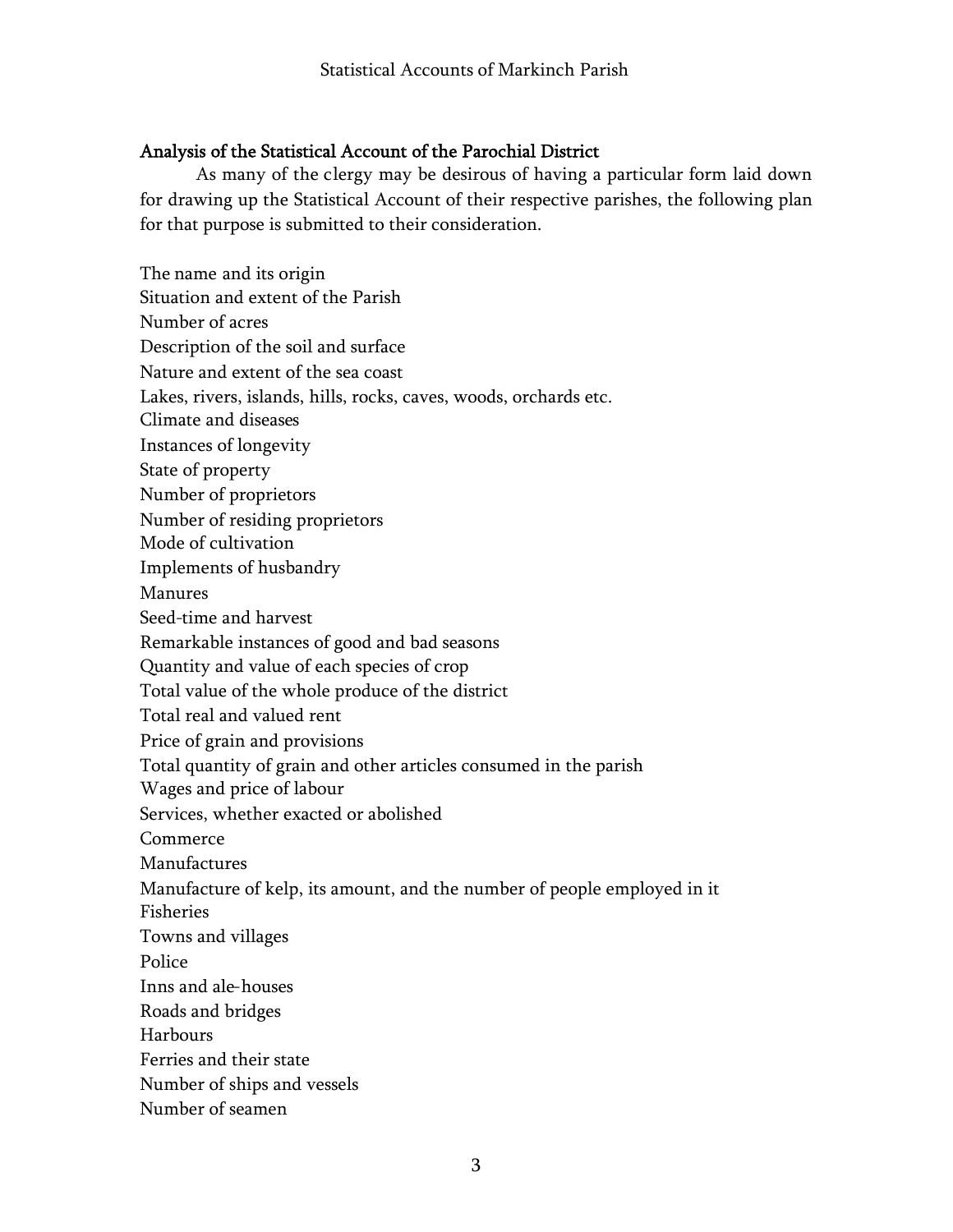# Statistical Accounts of Markinch Parish

State of the Church Stipend, manse, glebe, patron Number of poor Parochial funds and the management of them State of the schools and the number of schools Ancient state of population Causes of its increase or decrease Number of families Exact amount of the number of fowls Division of the inhabitants [1] by the place of their birth [2] by their ages

- [3] by their religious persuasions
- [4] by their occupations and situation in life
- [5] by their residence, whether in town or in the country.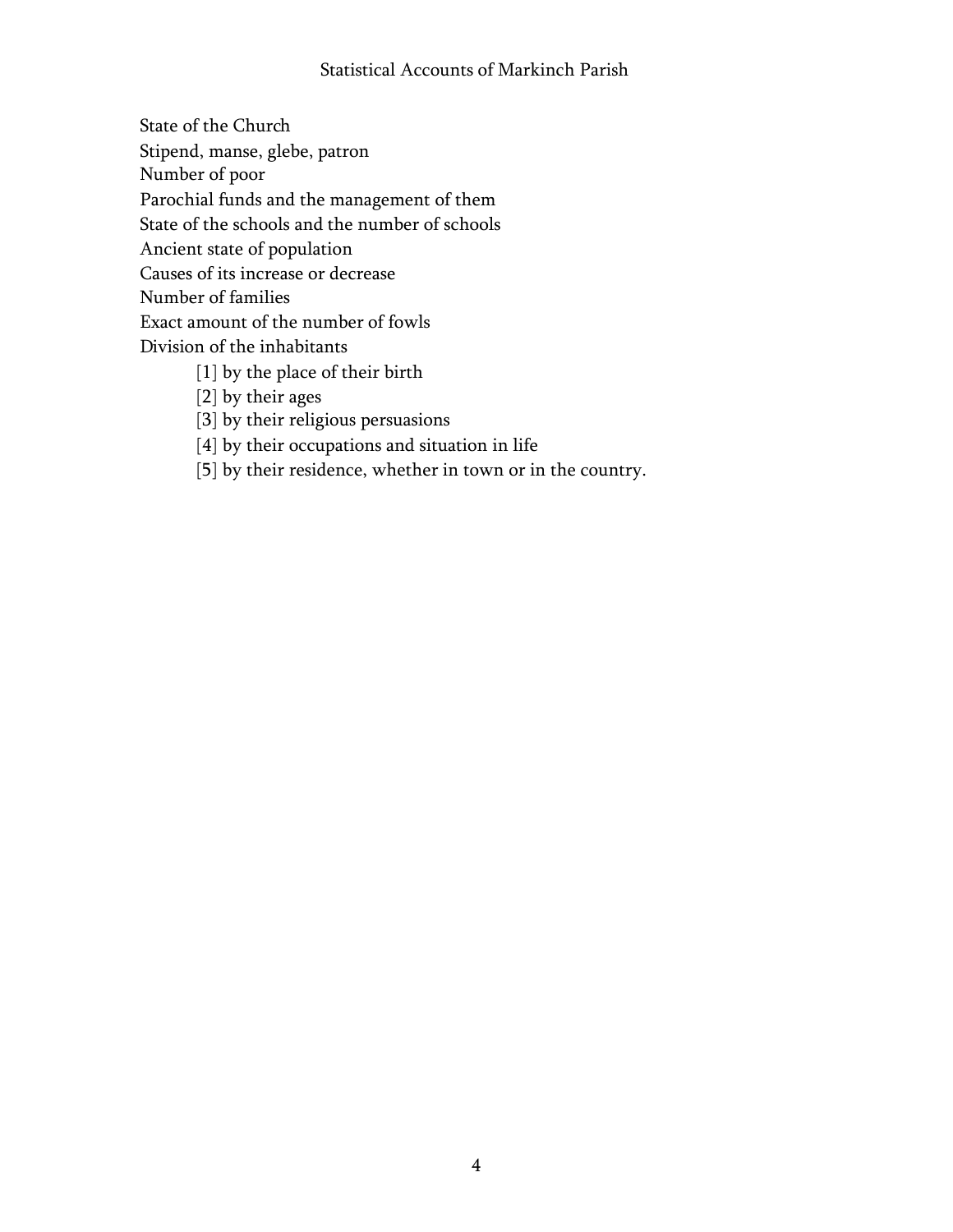# 1791- 1799 version – THE 'OLD' STATISTICAL ACCOUNT

[Author's note – Markinch is Volume 12; pages 525 – 555. Rev. Thomson's letter was returned during 1792]

# Parish of Markinch [County and Synod of Fife; Presbytery of Kirkcaldy] by Rev. Mr John Thomson

### Name, Extent and Surface

The parish church and village of Markinch stand upon the southern declivity of an eminence, or little hill, surrounded on all sides by a marsh; and from this insular situation, the left part of the name is obviously derived. Mark or merk, according to the most ancient spelling, has probably been prefixed, from the valuation put upon this inch, or spot of ground.

The greatest extent of the parish from north to south is five miles and a half; and, from east to west, about five miles, which may contain about 7000 acres. The form of the parish is very irregular, being deeply indented in several places by the adjacent parishes. The village of Dubbieside, which contains near 200 inhabitants and lies upon the Firth of Forth, on the west side of the mouth of the Leven, forms a part of this parish, though totally detached by the intervention of the parish of Wemyss.

Markinch consists of four straths or valleys, running from west to east, all of them approaching, and some of them joining one another on the east. These straths are separated by gently swelling hills, which rise to no great height, and which are usually called laws. These hills, or laws, corresponding to the general rise of the country from south to north, gradually rise above one another; the more northerly always overlooking those that lie towards the south. The hill on the northern boundary is in a line with the Lomond Hills, and forms a part of that track of high ground, which, extending from west to east, divides the northern from the southern part of the county.

#### Soil, Climate and Diseases

The soil of this parish is various. A small part consists of strong clay, and deep loam. A larger proportion, of light loam is rich and fertile. There is also a good deal of dry, gravely, sharp land which, in moist seasons, yields plentiful crops. But the largest proportion is rather wet, and lies on a cold, tilly, or clayey bottom. Of this kind some is sufficiently deep, and, in warm springs and summers, abundantly productive. But other parts of it are thin, and, when allowed to lie untilled, apt to run into heath, or course benty grass.

The whole parish almost is arable, except a moss on the north side, and some swampy ground, which has been planted with fir, and other kinds of barren timber. This parish has little shelter from the storm in any direction, but suffers most from the easterly winds, which, in the spring months especially, are exceedingly cold and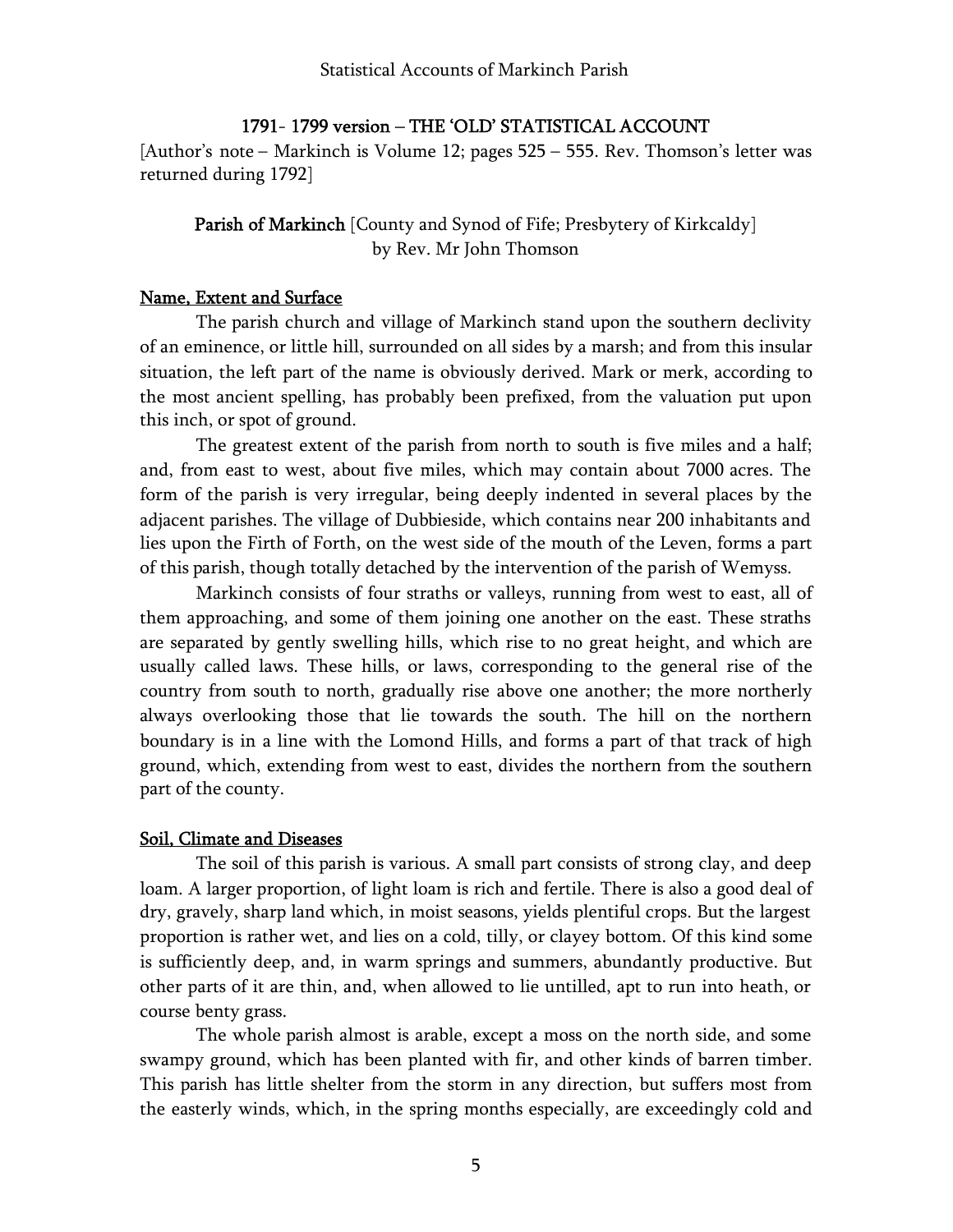penetrating. The climate, however, is tolerably mild and temperate, and the inhabitants generally healthy.

Rheumatism, consumptions and hystericks are the most prevailing diseases. Nervous fevers are not uncommon, though seldom epidemical. During the incumbency of the present minister, several instances of scrofula [author's note – tuberculosis of the lymphatic glands] and cancer have occurred. The smallpox is frequently very fatal. Though a few individuals have been reconciled to the practice of inoculation, yet the prejudices of the bulk of the common people against it continue so strong, that it has not yet been generally introduced. Children from 4 – 10, or 12 years of age, seem particularly liable to worms, particularly that species, called the teres, or long round worm. Some young people in this place have been known to void, in the space of 24 hours, upwards of a score of these worms, some of them 10, and 12 inches long.

#### **Rivers**

The River Leven, which issues from a large lake of the same name, lying about five or six miles to the westward, runs through this parish, and empties itself into the Firth of Forth, at the town of Leven. The Orr is another considerable river, rising from a loch or lake, of the same name, also to the westward, and runs through the southern part of the parish, joining the Leven about three miles below the parish church. In both these rivers there is a plenty of different kinds of fish. Salmon, pikes, and burn trouts are the principle kinds. There is also to be found in them a species of trout, of a tolerable size, the flesh of which is red, resembling that of salmon, of a fine flavour, and very delicate. Those who are fond of the amusement of angling can never miss excellent sport in these rivers at the proper seasons.

#### Roads and Bridges

The great north road from Kinghorn to Cupar and Dundee runs through the west part of the parish; and, since the late Turnpike Act for this county was obtained, has been mostly put into excellent repair. On this road, there are several bridges within the bounds of this parish; but three only of such consequence as to deserve notice; one over the Orr; another over Lochty, a small water about a mile north of the Orr; and another over the Leven, near Balbirnie. The first of these is very old and narrow. It was built about 260 years ago, by James Bethune, Archbishop of St. Andrews, son to the Laird of Balfour in this Parish. The other two have been lately re-built. There is another line of road, which leads from Kirkcaldy to Cupar and passes through the eastern part of the parish. On this road there is an excellent bridge over the Leven at Cameron. There is also a public road, which leads from Kinross to Leven, Largo and the east coast, and nearly divides the parish in the middle. It is in tolerable order, though not yet in the same state of repair with the two just now mentioned. On the west road, there is a toll bar near the northern extremity of the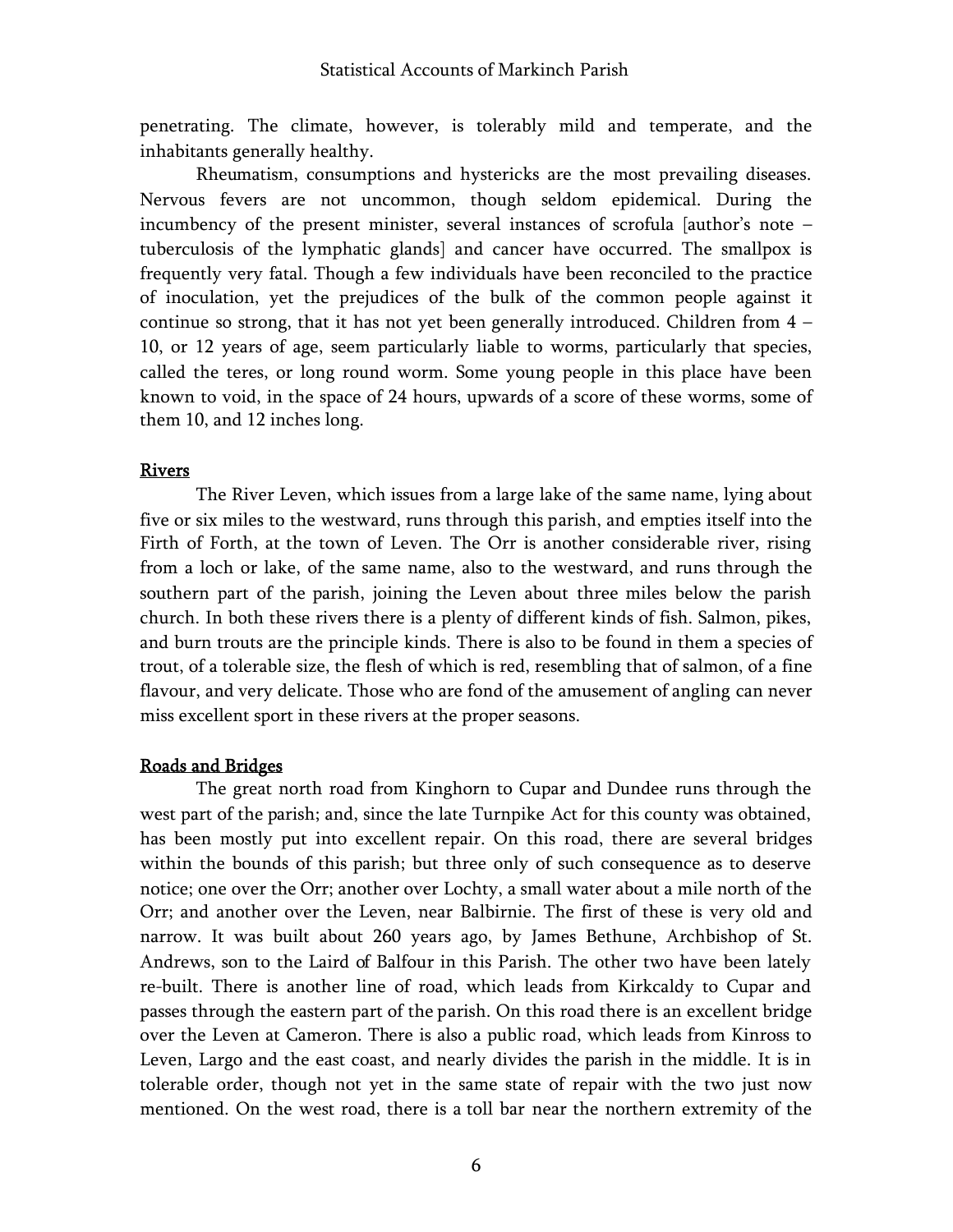parish; and another on the east road at Windygates, near Cameron Bridge. Besides the bridges already taken notice of, there is one over the Orr, about a mile and a half above its influx into the Leven, one at Balgonie, and the other at Balfour. The byroads are in a very bad condition. In winter and in wet weather, even during the summer months, they are, in many places, almost impassable. This evil the parish of Markinch feels in common with the rest of the county; to remove which, some effectual remedy ought surely to be, as soon as possible, applied. Good toll roads are doubtless highly advantageous to a country; but the advantage will be almost entirely confined to passengers, and those who live in the immediate neighbourhood, unless a ready communication with these be opened up for the remoter parts of the county, by putting the by-roads into a proper state of repair.

# Population

Markinch is, perhaps, one of the most populous country parishes in Fife; the number of souls amounting to nearly 2800. The return to Dr Webster in 1755 was only 2188. Hence there is an increase of about 612. This extraordinary population may be accounted for from the following circumstances: There are seven villages in the parish, which contain about 400 families; and two large collieries, which employ a great number of hands. The feuars are very numerous, being about 120. There are a great many mills, of different kinds, upon the Leven. Every farm of any considerable extent has a cottage town upon it; and there is a great proportion of the heritors resident, who, besides the extraordinary number of servants they keep, employ a much greater number of labouring people, than tenants could be supposed to do.

Since the year 1785, when the present incumbent was admitted, the population of the Parish has increased about 200, owing to the re-erection of Balgonie Colliery, which had not been wrought for 40 years, and a great many new feus, granted lately by the Earl of Leven. Within the last six or seven years, about 80 new houses have been built, and eight rebuilt, besides a great many more, which are building. The expense of these buildings may amount to £4000 sterling. The division of the inhabitants and any other circumstance relative to the population of the parish, necessary to be remarked, will be seen in the statistical table hereto annexed.

### Heritors and Rent

The principal heritors are the Earl of Leven, Mr Balfour of Balbirnie, Colonel Wemyss of Wemyss, Mr Bethune of Balfour, and the Countess of Rothes. Besides these, there are several other respectable gentlemen who possess considerable property in the parish, and a number of small proprietors. The number of the whole is 21, of whom 11 are resident. The valued rent amounts to £10,456 5/- scotch money. The real rent cannot be exactly ascertained as many of the proprietors are resident, and have a considerable quantity of their land in their own possession. As nearly as it can be calculated, it may amount upwards of £5000 a year. Within the last 20 years,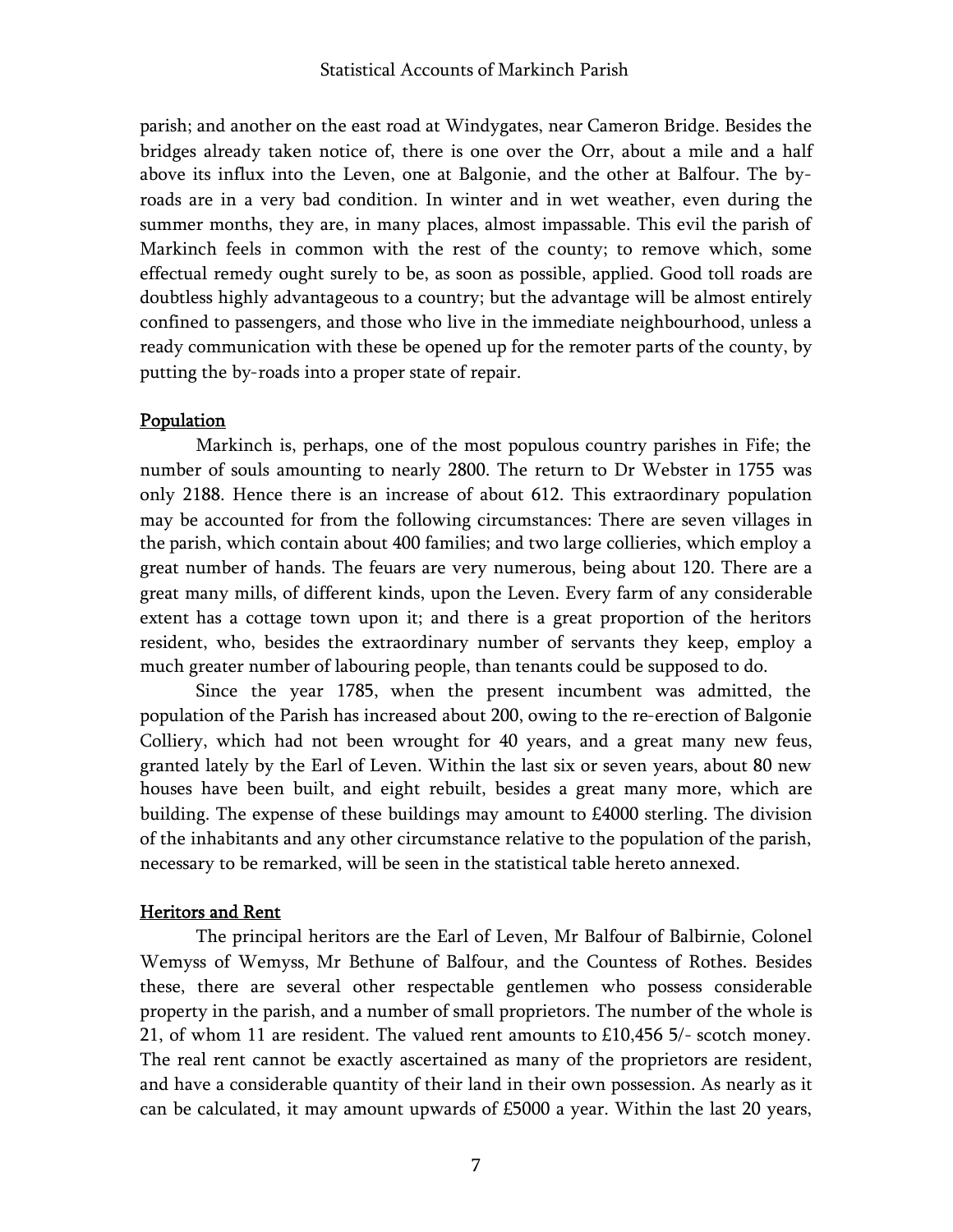the rents have risen above £2000 a year; and they are daily advancing. The rent of land, let in large farms, is from 10/- to 22/- the acre. Small pieces of ground, if of superior quality, or in the immediate neighbourhood of the villages, will bring from 30/- to 40/- the acre.

#### Agriculture

Some years ago, the method of farming, in this parish, was extremely rude, slovenly and unproductive. Excepting the pleasure ground around gentlemen's seats, and some enclosures, which the residing proprietors kept in their own hands, the whole parish almost lay open and unenclosed. Few turnips were sown; and very little ground laid out in clover and rye grass. The land was ill-tilled; no pains taken to make, or to keep it clean, and the scanty allowance of manure injudiciously applied. In consequence of this, the grain was of an inferior quality, and brought a lower price at the market. But of late, by the example of the gentlemen, who begin to pay more attention to the improvement of their estates, by the regulations fixed in the new leases, and by the exertions of some intelligent, substantial and enterprising farmers, agriculture begins to assume a more prominent aspect. Though much of the parish still lies open, enclosing is going on very rapidly. The turnip husbandry becomes more and more extensive every year. A great deal of land is sown with clover and rye grass. More attention is paid to fallowing, and cleaning; and more judgement shown in cropping the lands. The judicious farmer keeps more of his land for hay and pasture, and less tillage than formerly; by these means, as well as by the quantity of turnips raised, and consumed upon his farm, the quantity of manure is increased, and he enabled to do more justice to his grounds. The use of lime too, as a manure is becoming very general. One tenant lately laid upon his farm, upwards of 1500 bolls of shells or unslacked lime, in one season. The Scots plough is still used by many, but its construction has been much improved, by which means it is it is rendered easier for the horses, and makes better work, than formerly. However, the English plough, with the curved mould board, of cast metal, is coming fast into use. Where the land is dry and clean, a couple of horses are only yoked into the plough, and the man who holds the plough, drives the horses: but in wet, deep, and strong land, cattle are still used along with the horses. This method is certainly very proper, for such a soil; as the steady, deliberate step of the cattle gives a due check to the hurry and impatient ardour, natural to horses, in wet deep ground. Though improvements in agriculture are making considerable advances, yet there is one bar, which, unless removed, must greatly retard their progress and prevent their ever coming to perfection. I mean the disinclination of the proprietors to give leases of a sufficient length of time. To enclose, and subdivide and clean, and manure to purpose, a farm of any considerable extent would require from £500 to £1000 but there are few farmers who would risk such an expense upon a lease of 19 years. To accelerate the improvement of land, and to bring it to its highest state of cultivation, the proprietors must either encourage the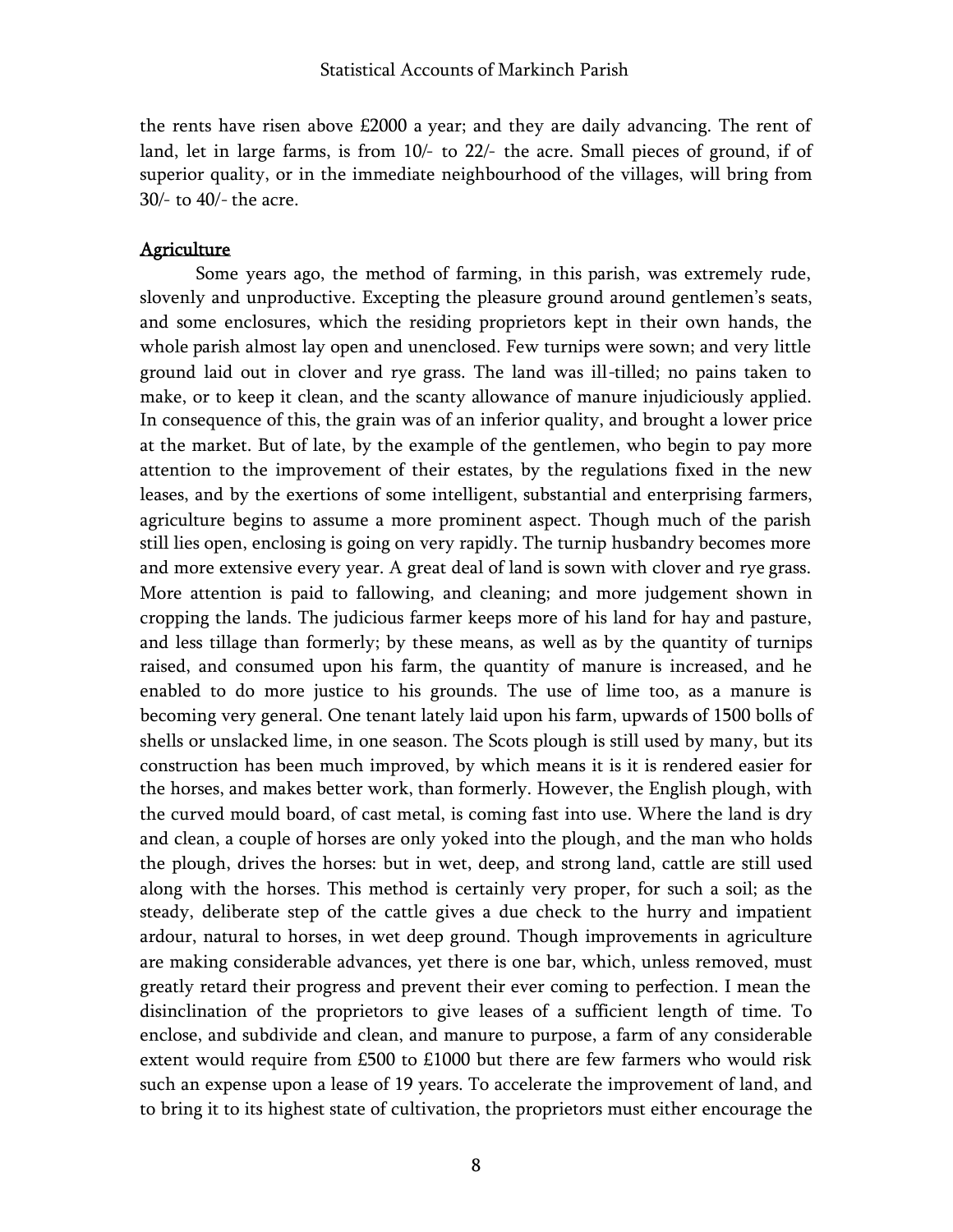exertions of the farmer, by granting longer leases, or take the trouble and expenses upon themselves.

#### Produce

Oats, and barley, or blanded bear, are the prevailing crops. Blanded bear, or rammel, as the country people here call it, is the produce of barley and common bear sown in a mixed state. These are distinguished by the form or structure of the ear, the barley having only two rows of grain, and the common bear six. Barley is a stronger and larger grain than the bear. It lies longer in the ground before it springs, and is later in ripening. And the same difference is observable, when they are made into malt. It is remarkable, however, that when barley and common bear have been cultivated, for some time, in a mixed state, they spring, and ripen, and malten equally, and little difference in point of strength or size is discernable. This is probably owing to the pollen of the two species mixing and falling indiscriminately upon both, when the plant is impregnated, and thereby producing a sameness in the quality of the grain, whilst the external form of the ear of each is preserved distinct.

Corresponding to this idea, the blanded bear holds a middle place, in point quality, between barley and common bear. Though inferior to the former, it is of better quality than the latter. This mixed kind of grain is wearing out, and the culture of clean barley becoming more general. Till lately, little wheat was sown in this parish: at present between 80 and 100 acres may be raised annually. It is doubtful, however, when the nature of the soil, in general, is considered, whether it would be advantageous to the farmers here, to push the cultivation of wheat to any considerable extent, at least, till the improvement of the ground is brought to a higher degree of perfection than it is at present. Nearly as much land may be employed in raising pease and beans; and upwards of 100 acres for flax. It may be proper to observe here, that whilst improvements of other kinds have been attended to, the culture of flax still continues to be conducted in a very injudicious and unprofitable manner. The farmers, besides sowing a quantity for themselves, their servants, and harvest reapers, let so much of their land to others, who either are adventurous in that article, and raise considerable quantities, or who raise it solely for the use of their own families. Little attention is paid either to the choice of the soil, or the preparation of the ground; and of course, whilst the product is small, generally not above two, and sometimes not above one tron stone, from the peck of feed, the land is scourged, and a great deal of extraordinary labour and manure necessary to fit it for a succeeding crop. Potatoes too are raised in large quantities. Besides what every farmer plants for his own use, all the cottagers upon the farm, and many of the inhabitants of the adjacent villages, take as much land for potatoes as they can plant with their ashes, and what dung they can procure; and for this, they either pay money, or labour in harvest. The rent at which land is let, for flax or potatoes, is generally from £3-£4 the acre; and when let in small quantities, it is from 15d to 18d the 100 square yards.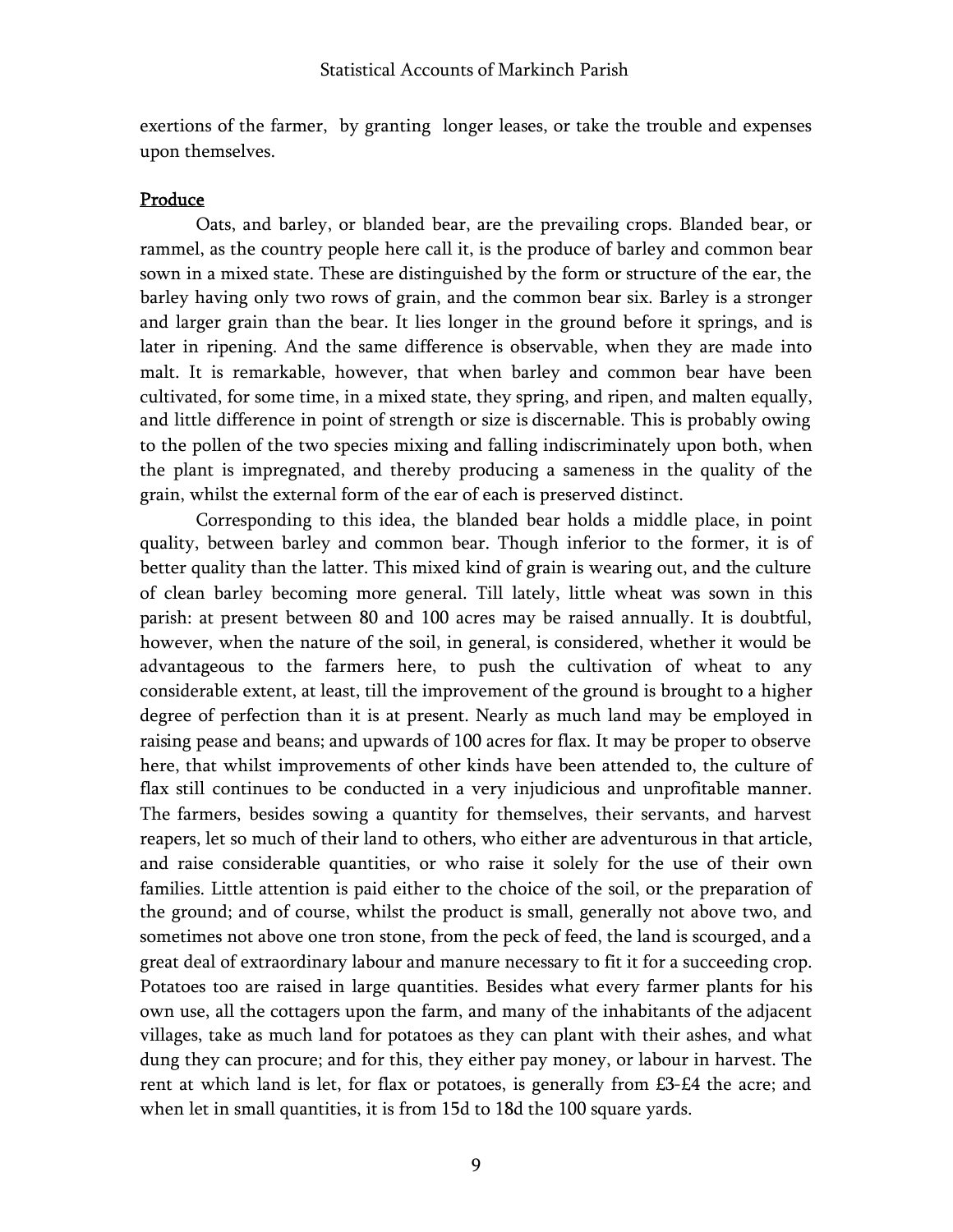# **Cattle**

The breeding of horses, and particularly of black cattle, has of late become an object of general attention. Most of the principal farmers, besides rearing young cattle, graze in summer, and feed upon turnips in winter, a considerable number for the butcher. Formerly, every farmer, almost, kept a quantity of sheep: but now they are totally banished, except a few, which some of the residing proprietors breed for their own use, and these are mostly of the large white faced kind. The farmsteads, with a few exceptions, are ample and commodious, and every farm of any considerable extent, has a cottage town upon it. This is of great advantage to the farmer; as it enables him to furnish a house and garden, or kailyard, to such of his men servants as are married; and the other houses he can let on such terms, as to secure the labour of the cottagers in harvest, or at any other season, when extraordinary assistance may be necessary.

# Mills and Multures

There are a great many corn mills in the parish; every heritor of any considerable property, or who has the command of water, having a mill upon his estate to which his tenants are usually thirled. The multures are very high, amounting to one 13th part of the value of the grain carried to the mill. For this, it is true; the mill master does a great deal of duty. He carries the grain from the farmer's barn, dries, and grinds it, and brings it home.

### Manufactures

On the Leven, near Balbirnie Bridge, a manufacture of linseed oil hath been established for a good many years, which hath been carried on to a considerable extent. This manufacture is not only profitable to the manufacturers themselves, but advantageous to the country around, as it furnishes a ready market, and ready money, for all the linseed produced in the neighbourhood, which, being unfit for sowing, could not turn to account any other way – there is also in this parish, a bleachfield, where a large quantity of cloth is whitened every year. It is under the best management, and gives general satisfaction. In the village of Markinch, a stocking manufacture has been set on foot lately, and promises to do well. Some time ago, a considerable quantity of brown linen was manufactured for sale. But of late, that kind of work has been mostly relinquished, and the weavers, not engaged in country work, have been employed by the great manufacturers on the coast, in making checks and ticks, and from the flourishing state of these manufactures, and the extraordinary rise of wages, the number of weavers hath greatly increased. There are a few who carry on business for themselves, on a small scale, and employ from  $6 - 12$  hands. Manufactures of different kinds, particularly of spinning and weaving, might be carried on in this parish with much advantage. The water of Leven affords many excellent situations for machinery. Coal is at hand, and abundant. There is great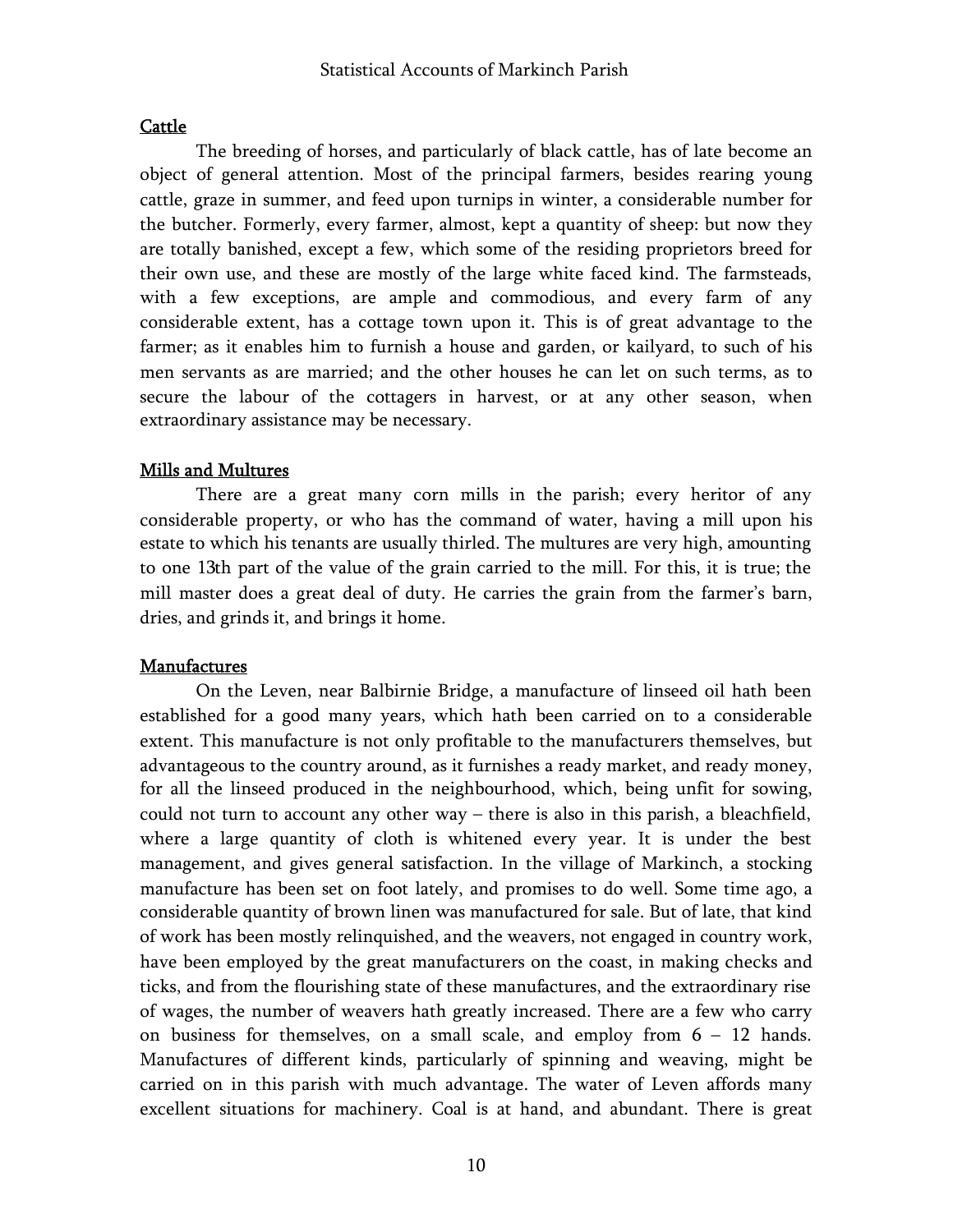plenty of good freestone for building; and, therefore, should any man of ability and enterprise set a business of this kind on foot, it might be highly beneficial to himself, and to the country around; and would be well worthy the countenance and encouragement pf the gentlemen in the immediate neighbourhood; as; by employing a number of hands, it would furnish a ready market for the produce of their estates, and of course, heighten their value.

### Ecclesiastical State

The church of Markinch is a very ancient place of religious worship. It was given by Maldvinus, Bishop of St. Andrew's, to the Culdees in the 10th century. Towards the end of the 12th century, it was mortified to the Priory of St. Andrews, by Eugenius the son of Hugo, a second son of Gillimichel Cuff, the 4th Earl of Fife, which deed was confirmed by a charter of King William. From this Eugenius, the family of the Earl of Wemyss is supposed to have sprung. About the beginning of the 17th century, the small parsonage of Kirkforthar, belonging to Lindsay of Kirkforthar, a cadet of the family of Crawford, was suppressed and annexed to Markinch. The ruins of the church of Kirkforthar are still to be seen: they stand in the middle of the old churchyard or burying ground, which is enclosed by a wall; and there many of the people belonging to that district still bury their dead.

The King is patron. The living consists of 128 bolls of victual, Linlithgow measure, half meal and half barley, and £500 scotch in money; including £100 scotch for communion elements, besides a manse and eight acres of glebe. In the year 1636, the stipend received a small augmentation on account of the annexation of Kirkforthar. Since that period, it has been but once augmented, and the augmentation got was only £20 of money, and the conversion of some oats into meal. Among the predecessors of the present incumbent was Mr Tullidelph, afterward Principal of the College of St. Andrew's.

There is no seceding meeting houses in this Parish. The great body of the people continue steadfastly attached to the established church, about one sixteenth part only having joined the different sectaries.

#### Schools

There is one established schoolmaster in this Parish. He has a good house and garden, with a salary of £10 a-year. The school fees are, 3/- for teaching Latin, 2/6d for arithmetic, 2/- for writing, and 1/6d for English. And, as the village of Markinch, and the country in the immediate neighbourhood, are very populous, the emoluments are considerable. Including precentor's fees and, other perquisites, they may amount to £50 a year.

Besides the established school, there are six private schools in different parts of the Parish, the most considerable of which, is fixed at the Coaltown of Balgonie. This is under the immediate patronage of Lady Balgonie, who has built, at her own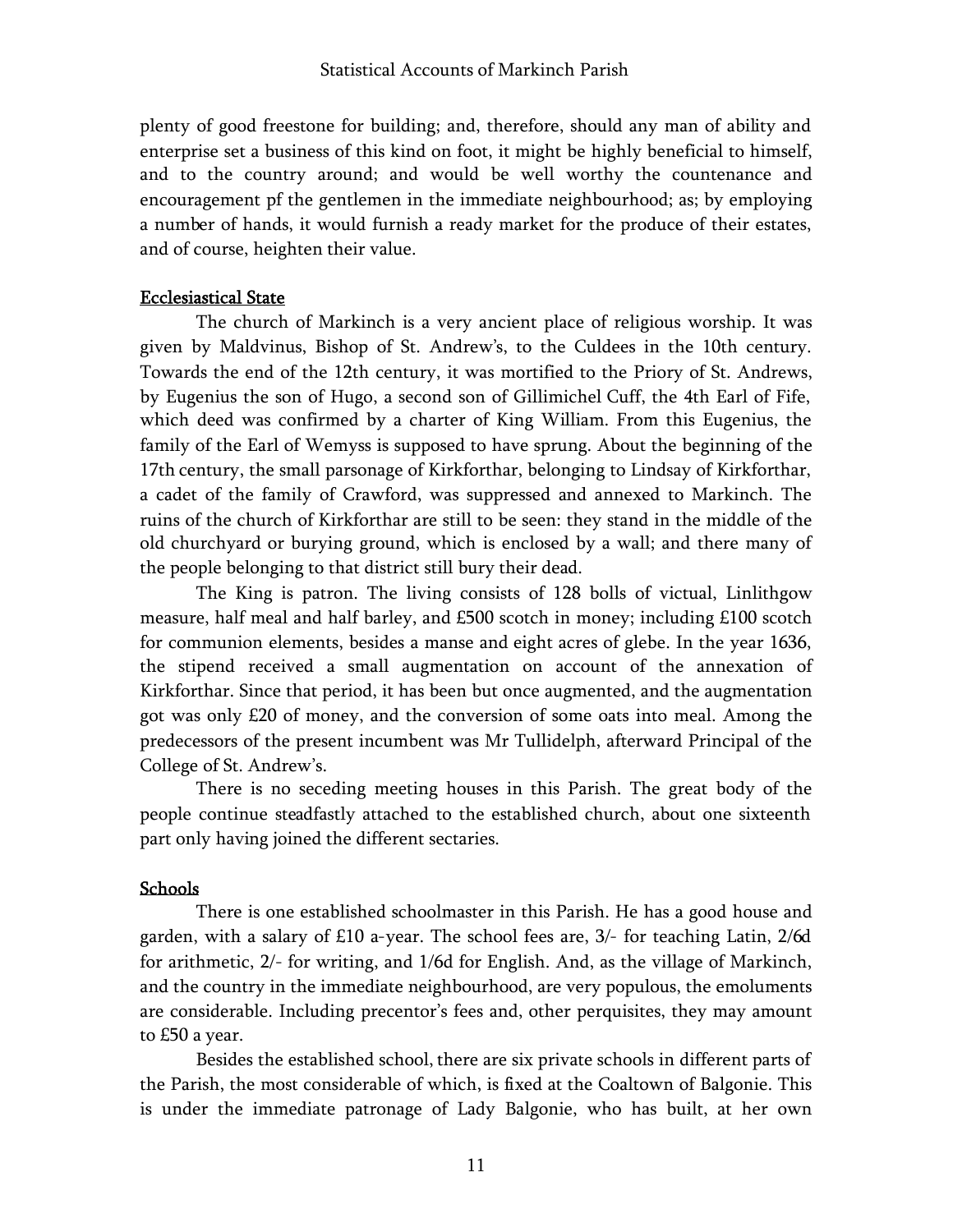expense, a school house, and a house for the schoolmaster, and by the encouragement she has afforded, and the personal attention she has paid to it, has greatly contributed to its prosperity and success. Her Ladyship has also established, at the same place, a school for teaching young girls to sew, and has provided a house for the mistress, with an apartment for teaching, and has given such encouragement, as to induce a woman of character and abilities to undertake the management of it. At these different schools, upwards of 200 children are constantly taught, almost all of whom belong to the parish.

#### State of the Poor

There are at present twenty poor people on the roll, who get regular supply every week; besides several others, who are assisted occasionally as their necessities require. The sum extended annually for this purpose, is about £60 sterling, arising from a fund of £320, the weekly collection at the church door, and the dues of the mortcloths. There are no begging poor belonging to the parish.

#### Prices of Grain and Provisions

For some years past, the average price of wheat has been 20/-, of barley 15/-, of blanded bear 14/-, of common bear 13/4d, of oats 12/- and of oatmeal 15/- the boll. The wheat boll is nearly four Winchester bushels, the barley and oat boll six Winchester bushels, and the meat boll eight Dutch stone.

Beef, mutton, pork, lamb and veal sell commonly at 4.5d the pound, of twenty two ounces. At particular seasons, however, when these articles are plentiful, they fall to 3.5d, and at other times, then they are scarce, rise to 5d or even 6d the pound.

The price of all kinds of poultry has advanced greatly of late. A fed goose will sell at 3/6d, a turkey at 4/-, a hen at 1/- and chickens at 6d or 8d the pair.

Butter sells at 9d, common cheese at 3d and sweet milk cheese at 4.5d the pound. Butter and cheese are sold by the same weight with the butcher meat.

Some years ago, fish of all kinds were abundant and cheap. But now the price is more than doubled. This extraordinary rise is owing partly to the scarcity, and partly to the increased consumption of the Edinburgh market.

### Prices of Labour

The wages of day labourers, from March to October, are from 1/- to 1/2d, and for the rest of the year, from 8d to 10d, varying according to the nature of the work in which they are employed. In harvest, men get 10d, and women 8d a day, with their meat. When hired for the whole harvest, men have a guinea, and women 15/- or 16/ and their maintenance; and generally the privilege of some lint sown. Men's servants, who eat in the house, get wages from £5 to £7 a year, and maid servants from £2 - £3.

Farm servants, who furnish their own provisions, get 6.5 bolls of meal, and an allowance for milk, besides their wages. Sometimes they have a house and kailyard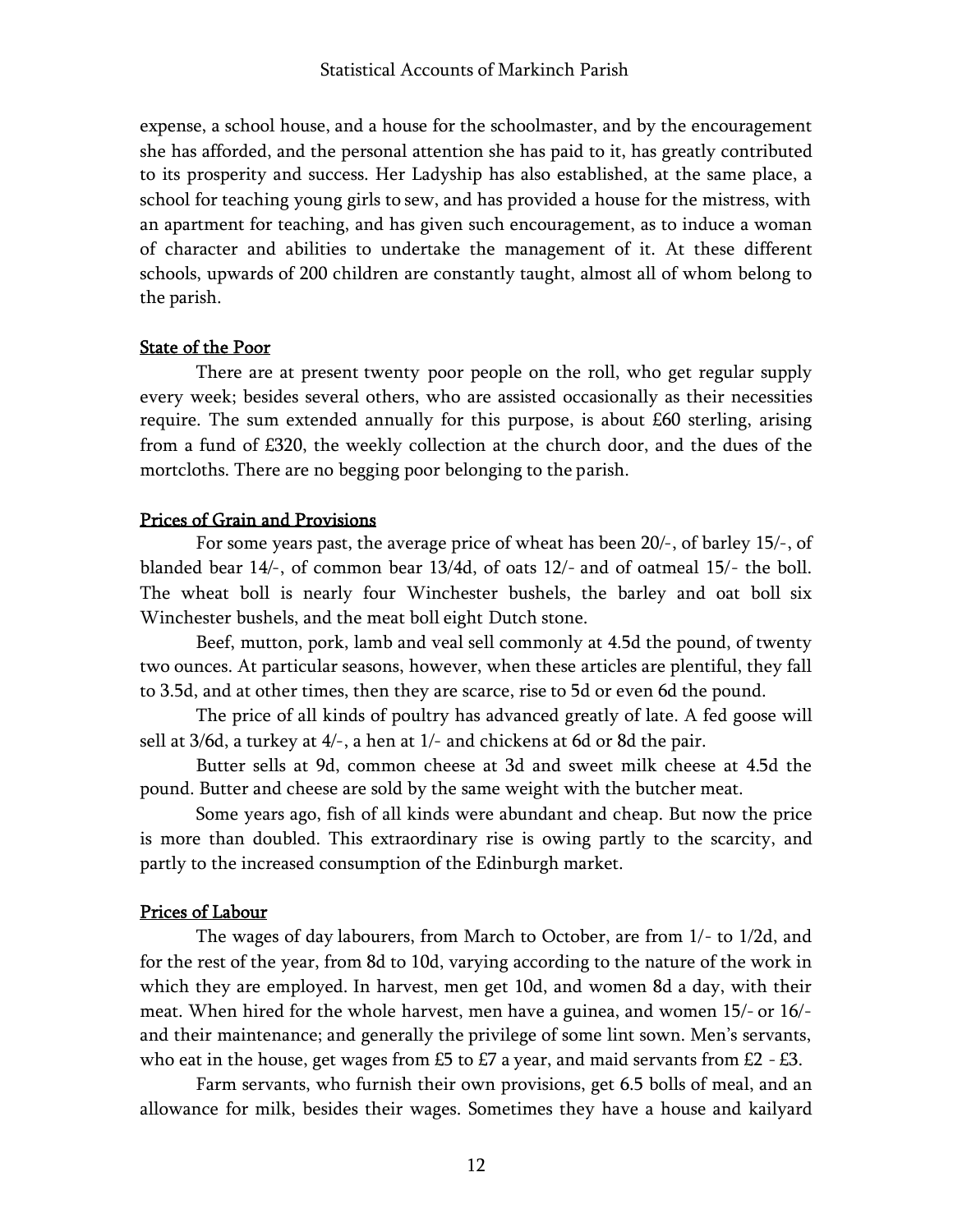and a cow fed through the year, and, in that case, their wages are not so high.

Tailors get 8d a day, with their meat; masons have 1/8d; and carpenters 1/6d. Within these last few years, the price of labour, in general, has advanced in the proportion of 3 to 2.

### Inns and Alehouses

Upon the west road, there are two excellent inns, the New Inn at Pittillockford and the Plasterers, near Balbirnie Bridge. These are superior to most, and equal to any in the county. There are ten alehouses in the parish which sell porter, whisky, and small beer. Some of these brew, and the rest purchase small beer from brewers, partly for sale in the house, and partly to supply private families with that article. Though alehouses are generally hurtful to the industry and morals of the people, these bad effects have not been sensibly felt in this parish.

#### Minerals and Fossils

In the estate of Balbirnie, there is an extensive bed of shell marl. The shells are mostly wicks [periwinkles] and muscles. When exposed to the air, they fall in a short time to powder. The medium thickness of the bed is 3.5 feet under a cover of 7 or 8 feet. This marl was discovered a great many years ago; and it is surprising, that such a fund of manure should have been neglected for so long a time, especially as there is level enough to drain it, at no great expense.

There is abundance of freestone in the parish and some of it in excellent quality. On the north side of the parish, there is a large moss, from which a considerable quantity of peat is dug every year. These are partly used by the poorer people in the immediate neighbourhood, and partly carried to more distant places, and sold for the purpose of kindling fires.

But what chiefly deserves to be mentioned under this article is the plentiful supply of excellent coal which this parish enjoys. Balgonie coal, the property of the Earl of Leven, was discovered and wrought upwards of 300, some say 500 years ago.

As far back as the year 1517, the Coaltown of Balgonie is mentioned in a scheme of division and valuation of the county of Fife, of that date. The name of the village evidently indicates, that it had originally built for the accommodation of the collier, or, because built on the ground where coal had been found and wrought. But since it had grown to such a consideration at the above mentioned period, as to be taken notice of in the general description and valuation of the county, it must have existed, and, of course, the coal must have been wrought at an early period, to a considerable extent, appears from the coal waste, which can yet be traced for upwards of three miles along the line of bearing, and which had been dried by a free level to the depth, at an average, of 14 fathoms.

It would appear, however, that when the free level coal was wrought out, the workings ceased. How long ago this happened, it is impossible to say. The grandfather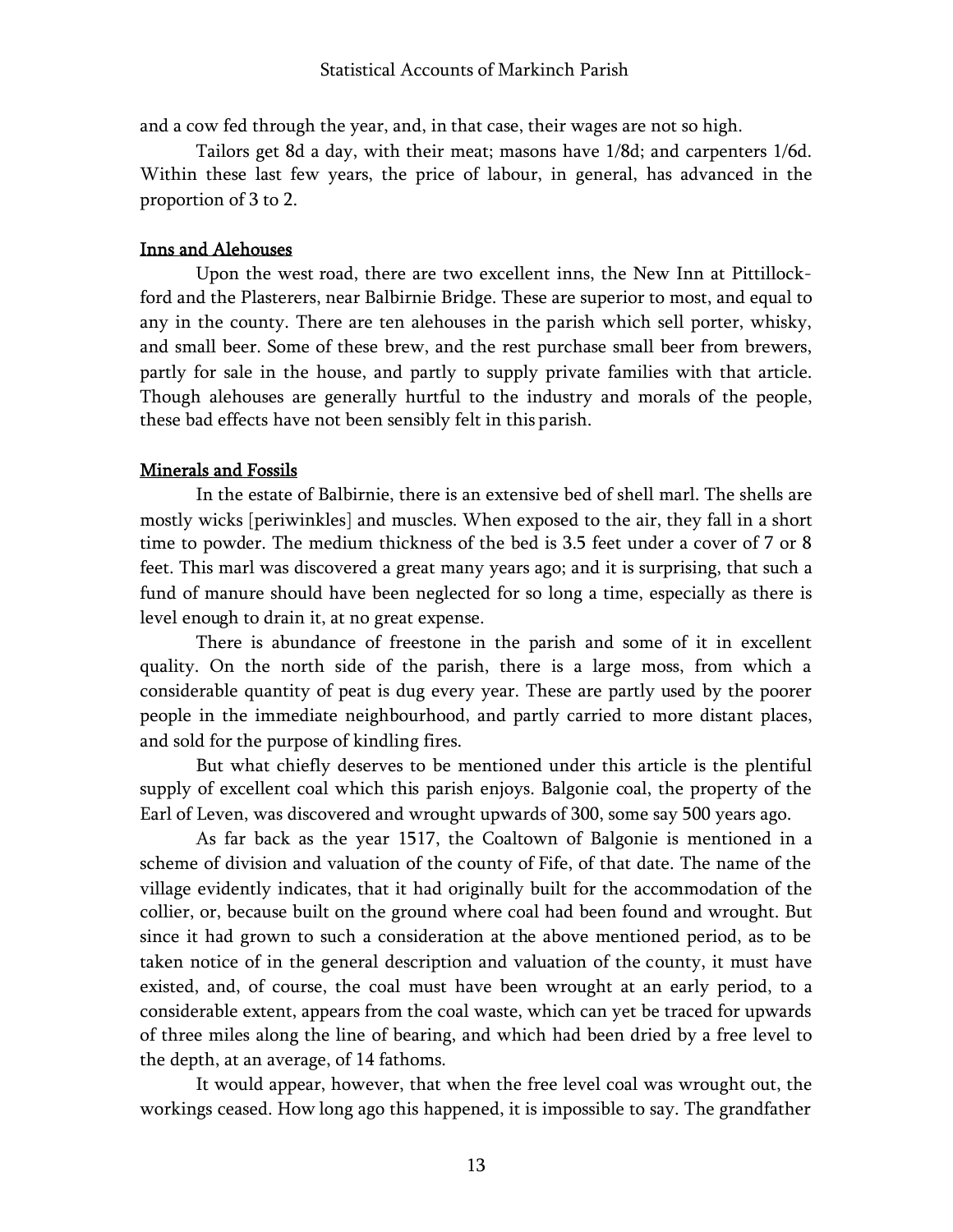of the oldest man living on the spot 60 years ago, had neither seen it wrought, nor had he seen any person who could tell at what period it stopped. In the year 1731, it was again set a-going by Alexander, Earl of Leven, who erected a water engine, which wrought two sets of pumps, with nine inch working barrels, and which dried the coal to the depth of 30 fathoms. In the year 1732 this coal was let to tacksmen, who carried it on for some years, but meeting with large hitches yielding much water, their engine was overpowered; which obliged the tacksman to abandon this spot, and erect a windmill at a little distance on the crop, leaving a sufficient barrier to keep off the water, which drained a small breast of the coal.

This mill wrought an eight inch bore 14 fathoms deep, which enabled them to carry on a more extensive winning, [whatever extent of coal is dried, either a free level, or an engine, it is called, in the language of the colliers, a winning i.e. gaining of the coal.] farther on the dip, than the old free wastes.

During this operation, George Balfour Esq. of Balbirnie, wrought up a level to the coal in his estate, anno 1740, which enabled him to undersell the tacksman of this coal; by which means, in 1743, they were obliged to give it up, there not being demand for both. Nothing more was done till the year 1785, when Lord Balgonie erected it again, by fitting the present engine.

Balgonie coal is within a mile and a half south east of the village, and Balbirnie coal within half that distance to the west. Both these collieries are too distant from a sea port for exportation; but the whole inland part of Fife, for many miles round, and even north to the River Tay, is supplied from them. The former has a water engine, with a wheel 26 feet diameter, which works two pumps to the depth of 30 fathoms, with 12.25 inch working barrels. What the late tacksman intended is now carried into effect by the present winning, which commands a very fine breast of coal in both seams. The lowermost seam is yet untouched with this winning. The main seam, now working consists of:

|                                                    | Feet | Inch |
|----------------------------------------------------|------|------|
| A mixture of splint cherry coal and rough coal     | 3    |      |
| Stone                                              | 0    | 4    |
| Rough coal, which includes 9 inches of fine cherry | 3    | 0    |
| Stone                                              | 0    | 4    |
| Rough coal                                         |      | 2    |
| Stone                                              | 0    | 3    |
| Fine strong splint                                 |      | 6    |
| Fine cherry                                        |      |      |
| Total between roof and pavement                    | g    |      |

The roof consists of hard blue till, about ten feet thick, above which are strong posts of freestone, some of which are very hard. The other seam lies ten fathoms deeper; it is said to be a very fine coal, seven feet thick, but has some small ribs of stone in it. The average output for the past four years is about 30 tons a day, and so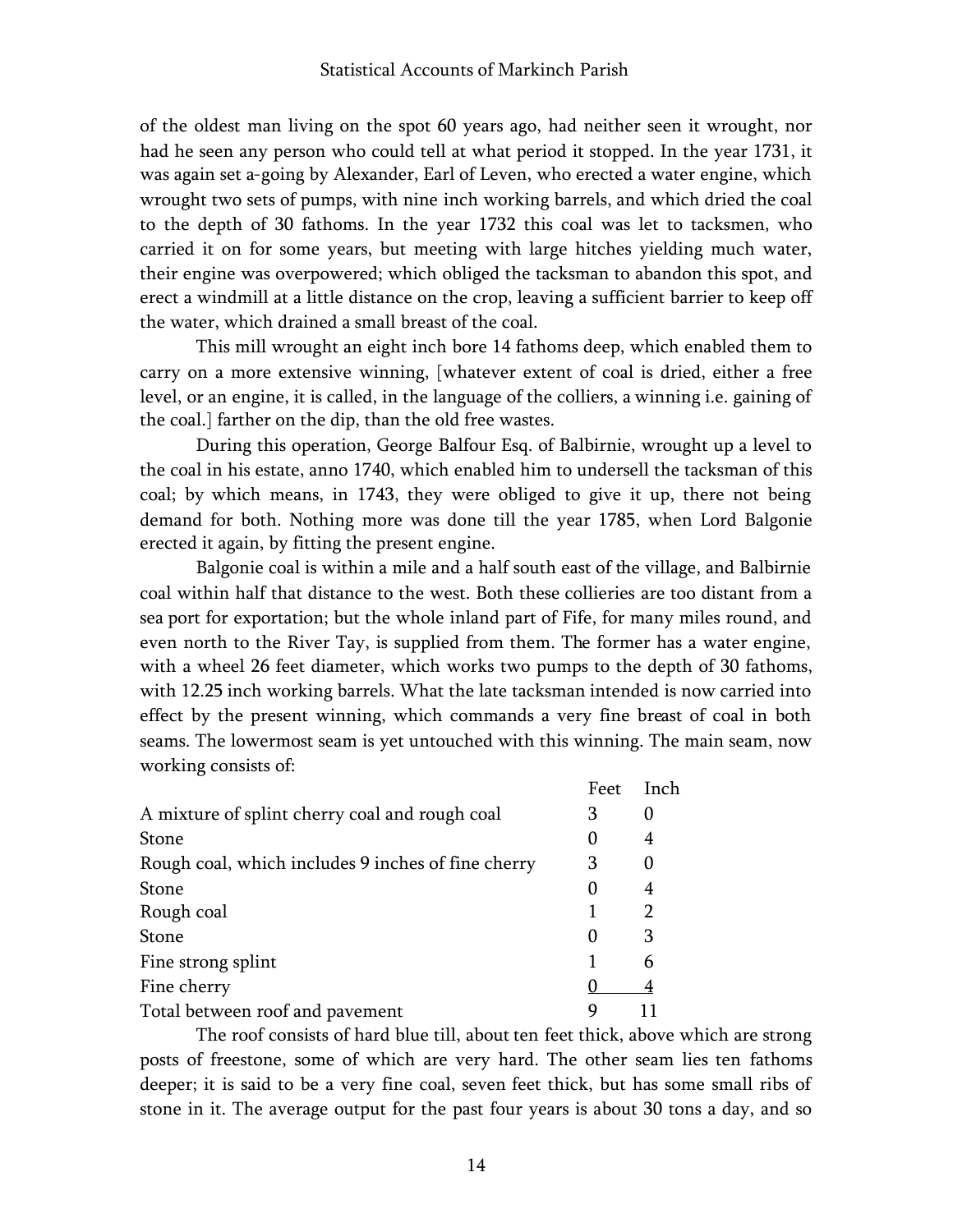much is the case altered since 1743 that there is a great demand, and the consumption is daily increasing. This coal dips to the east at the engine, but to the south east after passing a large hitch about 500 yards from the engine pit, on the line of bearing at the crop, the dip, or declivity, is exactly a fathom in three; but, in the dip workings, only one fathom on four and a half; which gives ground to believe that it will last flatten altogether, and even crop out at the opposite point of the compass, which, if the case, will make it a very productive colliery.

Balgonie coal lies both in the Balbirnie estate, the property of John Balfour Esq. and in Leslie estate, the property of the Countess of Rothes, being one and the same seam: and is called Leslie or Balbirnie coal, according to the estate, in which the works are for the time.

But as almost the whole of it, level free, and more than half the under level are in Balbirnie Estate, it is generally known by the name of Balbirnie coal when this coal was first discovered, cannot now be known, but it appears to have been wrought at an early period near Balbirnie Burns, first by a free level, and afterward by some sort of pumps, at a place called pump stink, to the northward of Balbirnie House. Old pits can be here traced along the crop, but the period these were wrought, is unknown. About the year 1730, George Balfour Esq. of Balbirnie, a gentleman who had paid considerable attention to the study of mineralogy, began first to trace the strata by bores and otherwise, from these old wastes, through great part of his estate to the River Leven, nearly one mile distant; - then began at the river, and, by a stone mine across the metals, wrought into the coal, and thus made it level free to a great extent, about the year 1740. By this level, it was wrought from that date, till the year 1780. In sinking the first pit on the level, a seam was found 18 inches thick of the little coal, and through the whole held it is exactly 21 feet above the main coal everywhere – the same gentleman bored 12 fathoms through the main coal in search of other seams, but found none above three inches thick.

Balbirnie coal consists of two species, called the little coal and the great coal. The quality of the little coal is extremely good. It is a cherry coal, has something of the caking quality, as it works iron very well, and is the only coal in this part of Fife that will do so; for which purpose the very smallest particles of it are sold to the smiths on the coast of Fife, from Dysart to St. Andrews, and the whole inland part of the country, extending to 1000 tons annually, besides the quantity of great coal, in the state after mentioned. It varies in thickness from six feet to four feet. The distance between roof and pavement is generally the same. When a stone is found in the middle of the seam, the coal diminishes in thickness, as the stone increases, till at last, if the stone be very thick, the coal is so much thinned as to be hardly worth working.

This field of coal is not a regular one: it lies very nearly in the form of a horseshoe; supporting it five or six times broader than ordinary, and the open space of the common size. At the place where first discovered, a little to the north of the River Leven, the dip was directly south. In working forward, the field divided in two; one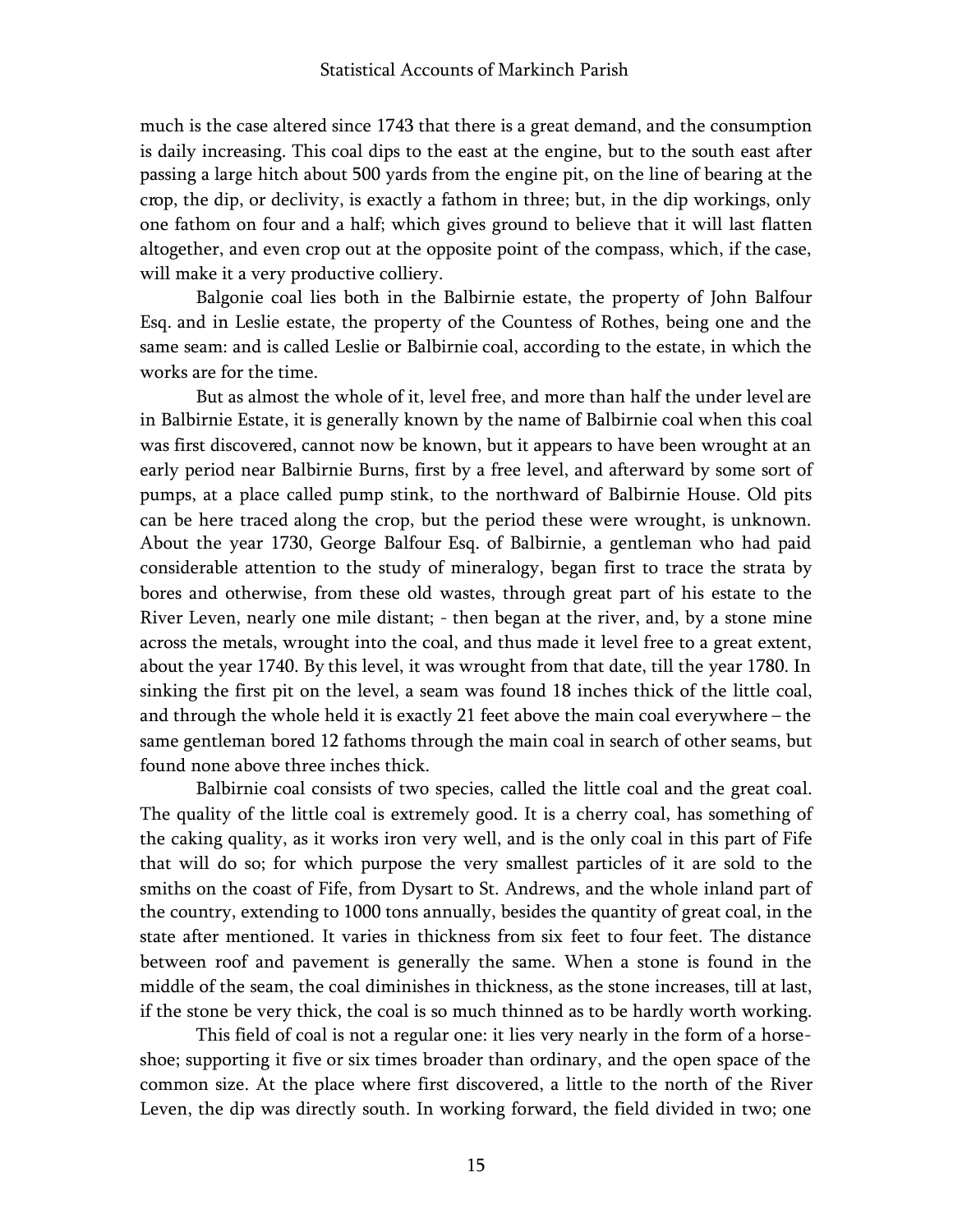level run toward the north west, another to the north east, and the crop was wrought till within twelve feet of the surface. The two branches of the level separated further and further, and the two crops did the same, leaving a space of many hundred of fathoms between, in which was neither coal, nor appearance of it: this space resembled the open part of the horse-shoe. The encreasing [sic] consumption of coal will appeal from the following state.

- From 1740 to 1763, the quantity of coal sold at Balbirnie appears to have been 42,135 loads, or 8,427 tons annually, which in 23 years is 192,811
- From 1763 to 1777, both inclusive, the average sales were 46,719 loads, or 9,343 tons annually,  $140,157$
- From 1778 to 1792, both inclusive, the average quantity was 54,660 loads or 10,932 tons annually, 163,980

[The loads in the above computation contain 27 stone Dutch weight each, which is one third more than the sale load, or load sold to the county. The former is known by the name of collier's load]

• In 1784, owing to a scheme of lowering the price of the coal to all who were more than ten miles distant from the coal works, there was an additional quantity sold, not included in the foregoing average, of  $\frac{4,047}{4,047}$ Total number of tons sold on 52 years, 500,995

On the supposition, that the demand for coal should not increase above the average of the last 15 years, being 10,932 tons annually, but continue the same; and although one half of the whole field of coal were yet entire [which certainly is not the case], an equal quantity would be entirely exhausted in less than 46 years . But the increasing consumption must be immense, when it is considered, that during the first 40 years, there was no other coal work, except this, to supply this part of Fife, and that during the last seven years the coal of Balgonie has also been wrought, and has supplied the County with 9000 tons annually, notwithstanding of which, the consumption of this coal is continually on the increase.

Since 1780, three water engines have been erected upon this coal. The first works two pumps, 14 inch working barrels; the second, two pumps of 11 inches diameter; the third two pumps of 15 inches diameter, of the working barrel; and about 20 fathoms left from the coal to a mine in which the water is delivered five fathoms below the surface of the ground. Above rock is gravel, which admits the winter rains to pass through the numerous cutters in the strata, conveys it down to the coal, and is the great cause of such powerful engines being necessary to drain the coal. It is a pretty general opinion, that all coals are as good in quality, or better, in the dip than towards the crop. Also, that any coal once discovered, may be wrought to any depth from which it is possible to draw the water. But what has recently happened is this very coal, gives reason to believe that opinion, however general, to be erroneous; for, when the engines were first erected, from the favourable appearance of the surface of the ground, composed of flat and gently rising fields of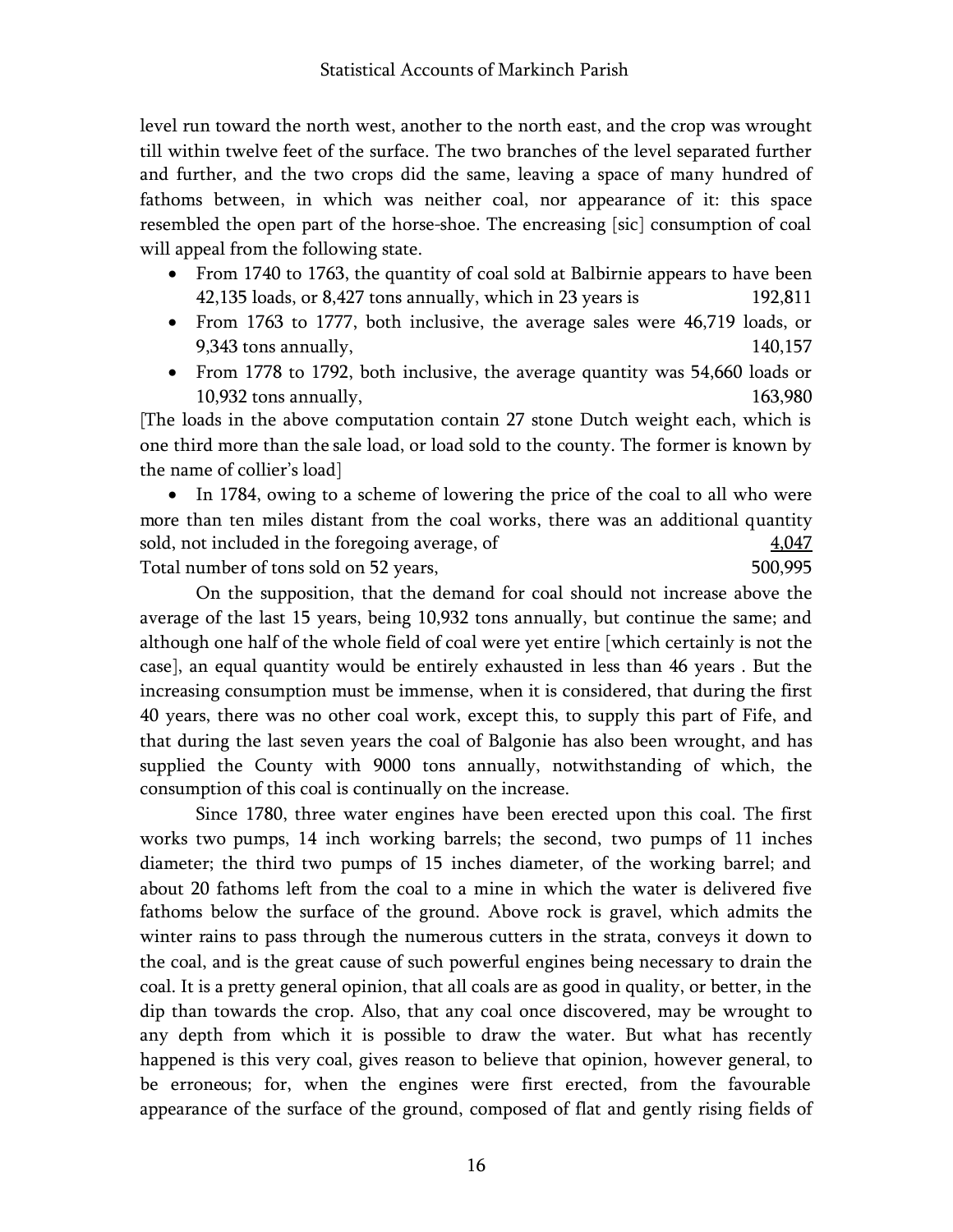last extent, and from the extreme flatness of the coal, which did not dip above one in 12, often not above one foot in 20. It had the appearance of being almost inexhaustible, or, at least, that the under level coal would be much more extensive than the crop already wrought; but the very reverse of this was found to be the case. An engine erected at the trifling depth of 20 fathoms, in the short space of ten years from its erection, was found not only deep enough, but actually deeper than any coal in that field. In working up to the engine level, it was found entirely cut off in the dip by a gravel dike, composed of gravel and large bullet whin stones, all of them rounded as if they had been long tossed about in water. The level was pushed on through this gravel, till it was found impracticable to proceed with safety to the workmen: the coal was, therefore, wrought along the side of this dike, as deep as there was any coal, and in the progress of the work, the coal to the dip on the west side of the field, which this engine was erected to drain, not only turned out to be of bad quality, but its thickness was diminished by a hard stone which divided the seam in two, extending from one to four feet in thickness, so hard as only to be wrought with gunpowder; which added so much to the expense, that the coal could not be wrought with profit, and was therefore abandoned altogether, and the third engine erected on the east part of the same coal where the seam was found six feet thick, without any stone at all. The proprietor wrought up a level along the side of the River Leven, about half a mile in length, which lessened the lift of the engine five fathoms. In working up this mine, about 150 fathoms from the place where he intended to erect his engine, he found the metals on edge perfectly perpendicular; a little further, he found them dip one fathom in three, and that to the west, directly contrary to the dip of the coal, and there he found two seams of coal, with seven fathoms of stone between them; the first, 2.5 feet, and the other, three feet thick, dip one in three. About 50 fathoms farther, he found flat metal rising to the west, the proper rise of the coal in that part of the field.

These appearances gave him reason to believe the main coal did not extend far to the dip, but was either cut off by these edge metals, or would be found on the dip separated by a stone into two seams, and suddenly thrown out to the surface in the form of the two seams he had discovered in his mine, by a rise of one fathom in three, directly contrary to the ordinary crop of coal. In order to discover this, as soon as the engine was erected, a level mine was pushed on to the eastward: the coal was found to be perfectly good till he approached within 50 fathoms of the edge metals, where a stone made its appearance in the middle of the coal, one inch thick, six fathoms farther, it increased to 18 inches thick, and continued to increase till it was found impracticable to be wrought, and appeared fairly to divide the seam of coal in two, corresponding in thickness to the two edge seams he had discovered in the said mine. The coal continues flat, but it can hardly be doubted, that if the level is driven 20 fathoms further, it will rise the opposite way, one fathom in three. [since writing the above, an upset has been pushed forward, and the coal actually found to rise, as supposed above one fathom in five; and it will, no doubt, a little further on, rise one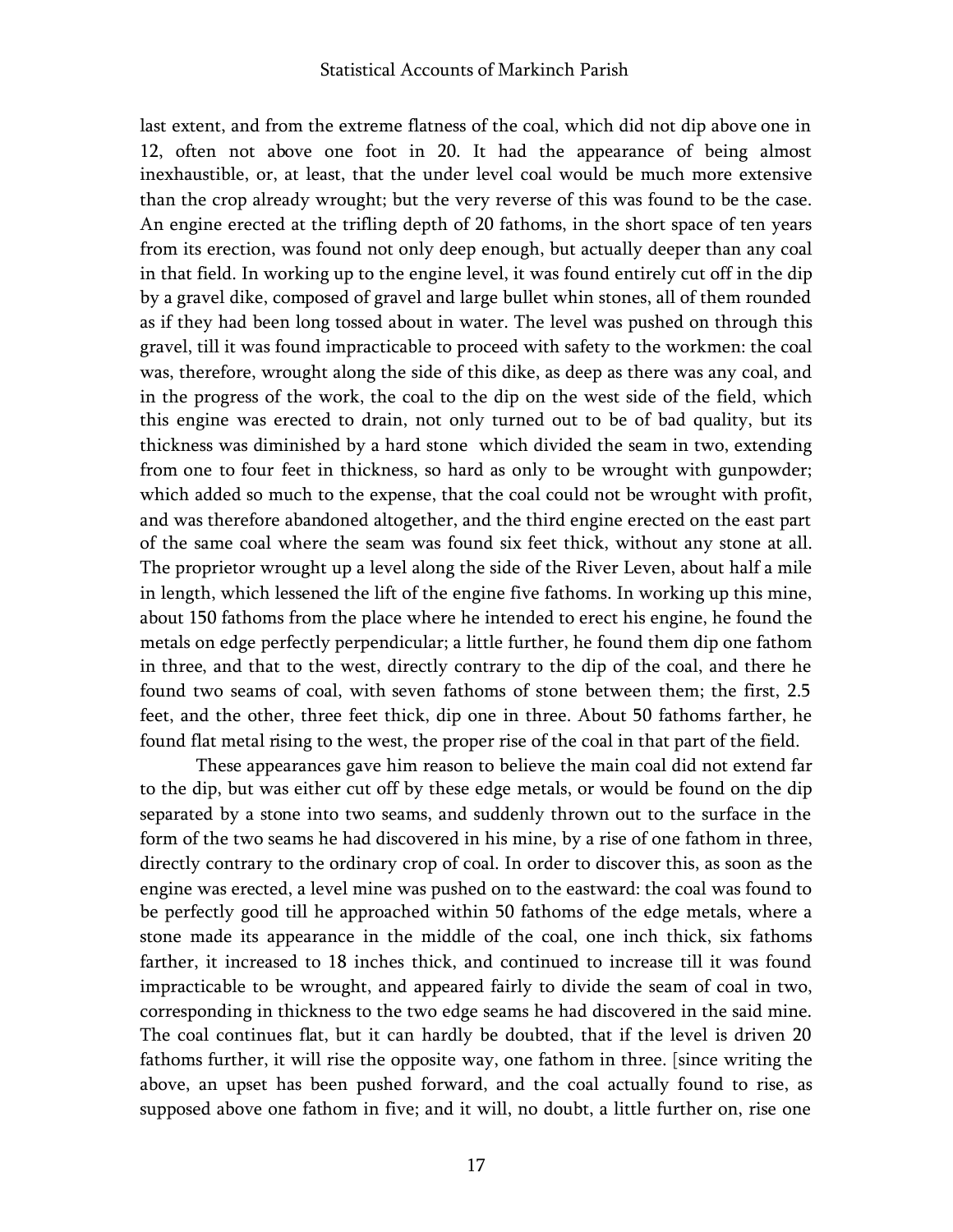fathom in three, and crop out at the surface; and the stone will increase in thickness, till it is found seven fathoms at the surface, and the main coal is thrown out there, in the form of the two seams, above mentioned.]

Since this is the case upon the east part of the field, it is not easy to account, why the same thing has not happened on the west part of the same field, where the gravel dike intervenes, and cuts off the coal in place of the edge metals; the probability is, that the edge metals are also there, and that the coal will terminate and be thrown out to the surface by them in the same way, though in this part the gravel dike seemed to be thrust in, between the first and the edge metals; and is of great thickness, as a trial was made at right angles, a hundred fathoms distant, and 17 fathoms deep, where, in place of the rock and ordinary metals above the coal, nothing but gravel was found; from which it may be concluded, that the dike exceeds 100 fathoms in thickness. How much more, it is hard to say; at the distance of another 100 fathoms, the edge metals are seen in this part of the field also, which destroys every hope of the main coal being again found beyond the dike. From what has appeared in the east part of the field, it seems pretty certain, that if the coal is found at all, it will be in the form of the two seams on edge, thrust suddenly up to the surface by these edge metals, and consequently of small extent and little value.

From what is above recited; it may be inferred, that it is not always safe to trust to the dip side of a seam of coal being of value, though the crop has been found good, which was the case here, the crop having been wrought for 40 years, and everywhere in the natural level found good, and yet the dip on the west half of the field has been exhausted in less than 12 years, at least, all that was found valuable in it; how long the dip in the east part of the field now working may last, it is hard to say, though it is scarce possible, allowing the quality to be good through the whole extent of the known field, that any coal will remain to work 50 years hence.

From the foregoing history of the two valuable fields of coal, and facts above recited, some very important conclusions may be drawn, viz.

- 1. The limited and small extent of the coal fields.
- 2. The increasing consumption of the coal and its limited extent, gives reason to apprehend its being totally exhausted.

The limited extent of all coal may be inferred from its being impossible to trace any, very far in the line of bearing. Balgonie coal may be ranked among the regular ones, as the line of bearings is the same with the general bearing of the strata in the greatest part of Britain, where they are not thrown out of their course by adventitious causes, such as dikes, mountain rocks of a different species from the strata that accompany coal, and sometimes by the walling and twisting of the coal metals themselves, which frequently alter the line of bearing, as well as the dip of the coal, to all the points of the compass. Such regular seams as this, with so considerable a dip, may be thrown out of their course by dikes and slips but generally keep the same line of bearing. The very flat seams, such as Balbirnie Coal, being much more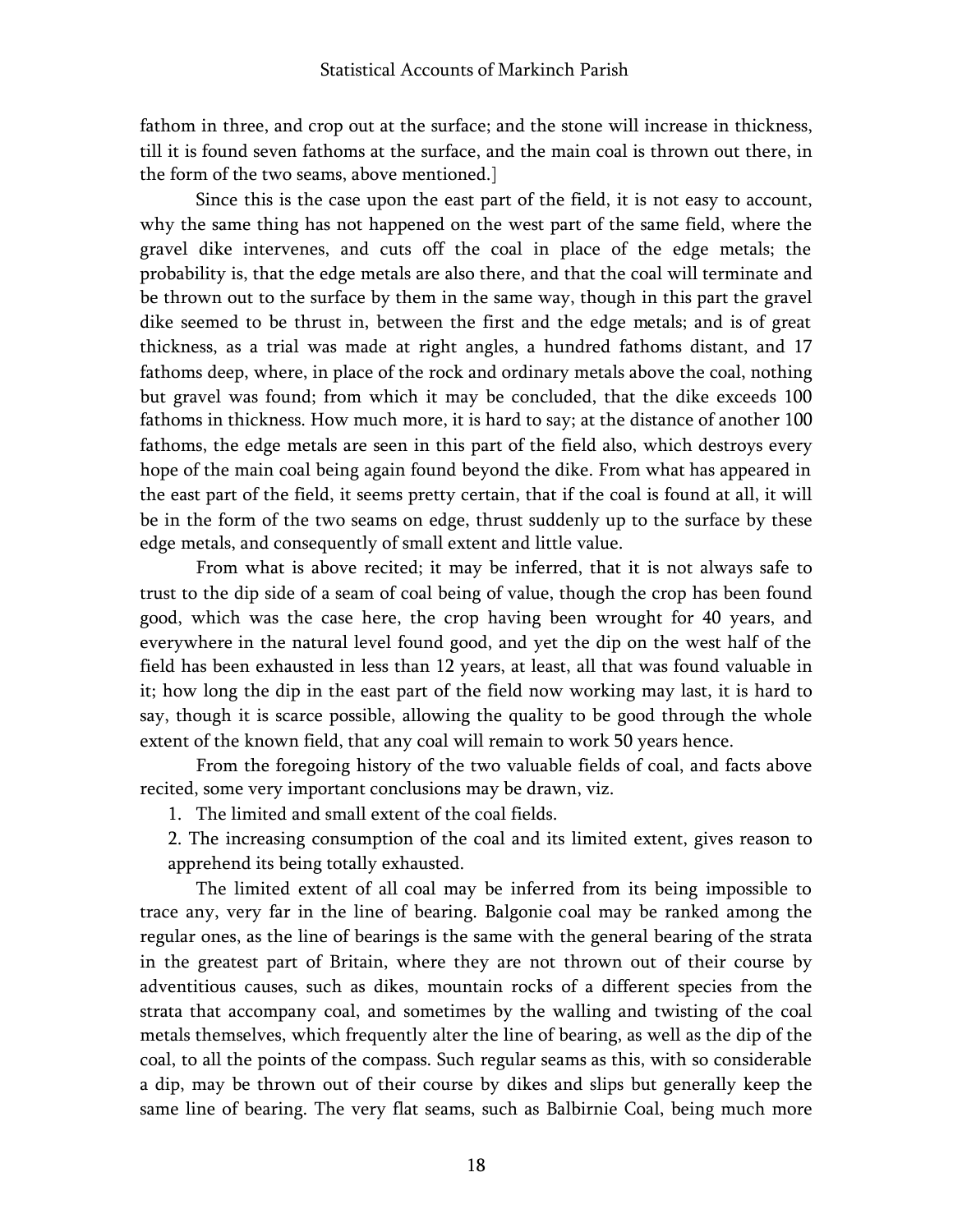liable to wave and twist, till the dip and crop are in the opposite direction from the regular course of bearing. It may be worth inquiry, why the most regular of seams of coal can be seldom pursued in the line of bearing above a few miles, for the fact is, few or no seams in this part of Fife, reach above two or three miles in length at most, and many not half that distance; for instance, Dysart coal which has the same line of bearing with Balgonie, has been wrought from the seaside about two miles, where, nearer the water of Orr, it is entirely cut off and no more seen. About half a mile east, and one mile north, the south extremity of Balgonie coal appears, and keeps the same line of bearing, as well as resembles Dysart coal somewhat in quality, but not in thickness; Dysart coal being 22 feet, and Balgonie coal only nine feet thick; the declivity pretty much the same. At the distance of three miles, this coal, and all the strata accompanying it, is also cut off; and not the least vestige or appearance of that coal, or any other, has been discovered within some miles of it. Wemyss Coal, Methel, [sic] and Durrie coal, are as regular seams as either Dysart or Balgonie, but none of them can be traced farther in the line of bearing; they are all cut off in the same manner before they are two miles from the sea. The more inland coals distant eight or ten miles from the Firth of Forth, such as Burnturk, Pitscottie, Divan and Clatty, are situated on the sides of hills of small extent, the metals of which have no continued line either of bearing or declivity; and the coal in these situations consequently subject to all the irregularities ever found in coal works. Some of the seams are even seen to crop out quite round a small eminence. And even small as the extent of these fields is, the coal is found full of dikes, hitches, and all imaginable troubles; which render them scarce worth working. Beyond this, in the flat country, along the banks of the Eden, no coal has ever been discovered. And from this to the Tay, there are no strata ever discovered that indicate coal being there: nor are there sufficient symptoms even to encourage trials for coal, with any rational hope of success.

The Fife coals, even the most regular, being thus continued in the line of bearing, are comparatively of very small extent, compared with the idea a stranger has of them, on a slight view of the number of pits he sees at work on the various seams. Such a person, if unacquainted with the natural history of coal and its strata, is apt to suppose the whole country full of coal; the very dikes and interruptions in the bearing of the strata, increases the deception, showing, as he supposes, a still greater number of seams and extent of coal. For instance, a person unacquainted with the interruptions met within coal fields, sees Dysart coal, and Balgonie both at work, he imagines the one may be wrought north on the line of bearing, as far as the Lomonds, six miles distant, and the other south to the sea, and north to the Eden, whenever the proprietors choose to do so; and hence he concludes, both coals almost inexhaustible: but investigate the subject thoroughly by proper judges, and they will declare the attempt vain, to pursue the one further north, or the other either south or north, than it has already been done and what he imagined inexhaustible seams, may possibly entirely wrought out in less than 100 years.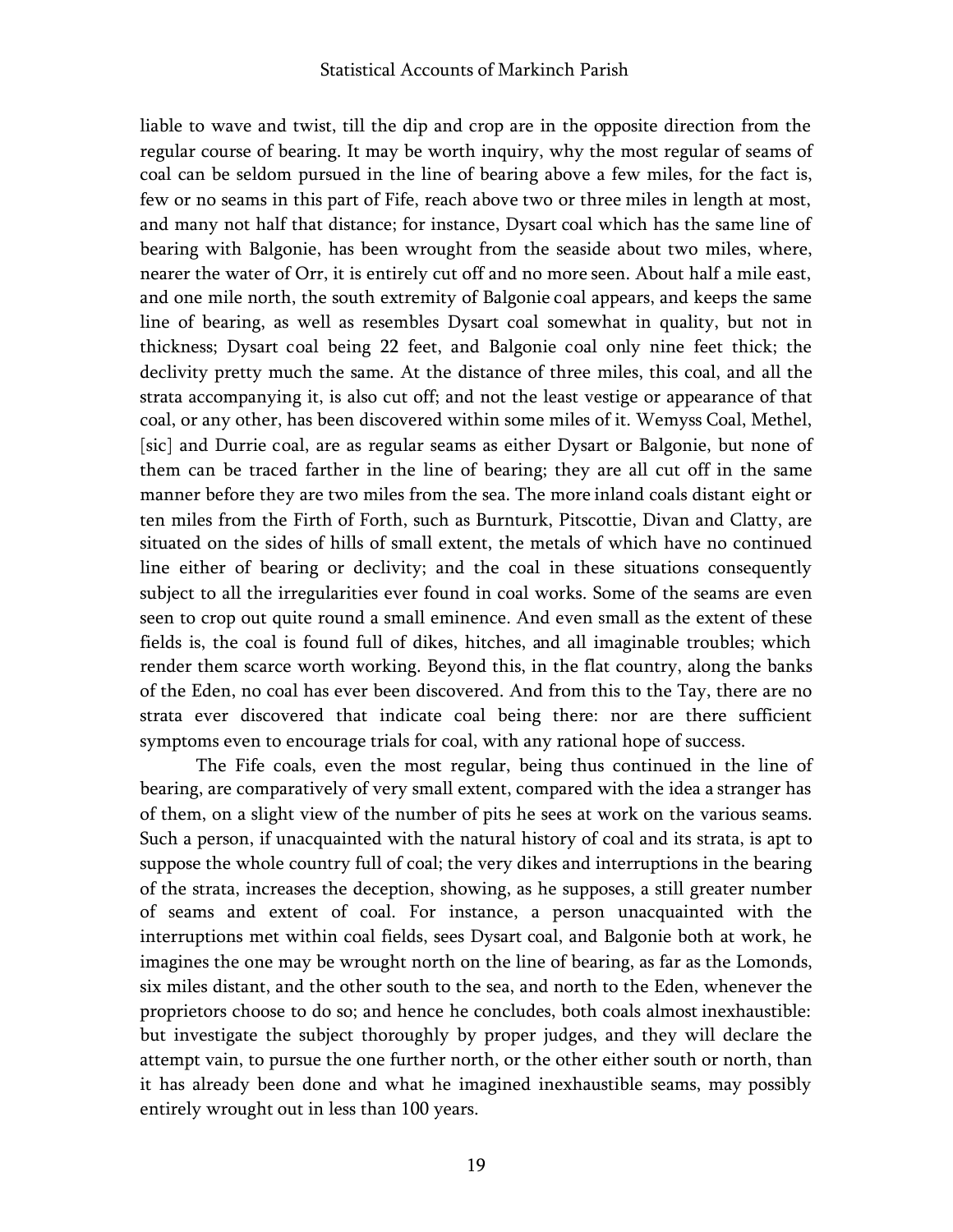I shall not attempt to account for the frequent interruptions in the line of bearing of the coal, and all other strata. I have only pointed out the fact, that neither coal nor any other strata whatever can be traced to any considerable distance, without such interruptions being met with.

What actually happened in working the dip of Balbirnie coal, may happen in a hundred others, where the probability of the dip being both good and extensive, cannot possibly be greater, than it was in that very coal, till it was actually tried. One fact seams to be established by it, that some coals do not extend to any very great depth from the surface. But after continuing to dip for some time, they rise the contrary way, and crop out to the surface on a point of the compass diametrically opposite to the former crop. Many could be pointed out which actually do so, though the greater part of the seams may reach to so great a depth, and may at that depth be so altered by dikes and slips, as to throw the opposite crop, or rise to such a distance, as often prevents its being perceived to be the same seam, though it actually be so. This example proves coal to be limited in extent in a different way. And that it is by no means certain that coal can be had in the dip, though good in the crop, and wrought there above 40 years. The increasing consumption of coal, and its limited extent, gives reason to apprehend its being totally exhausted. It seems to be the opinion of the publick, [sic] that coal is inexhaustible. Government appears to have adopted the same opinion, in allowing such immense quantities of coal to be exported to all the nations in Europe. It is greatly to be wished, that this opinion were well founded; but it is contradicted by incontrovertible facts. It is not above 200 years since coal came into common use, and it is highly probable the first 150 years of that period did not exhaust so much of it as the last 50 tears. Examine all the coalfields, not in Fife only, but through all Britain, and it will be found that every part of them near to a seaport, and many of the inland seams of coal, are not only exhausted to the depth of the natural level, but almost all of them already wrought, and exhausting fast by fire and water engines, many of which are very deep. It will also be found; that the quantity already wrought is probably at least equal to the quantities yet to work of all the known seams of coal within the island. It might perhaps be an object worthy of being investigated by Government; for if the issue of their research should be, as there is a high probability it would, that there was not a sufficient fund of coal unexhausted in the island of Britain to supply the present demand for 200 years to come, it is probable they would think it proper to interfere and prevent the too rapid consumption of an article indispensably necessary to the very existence, not only of the capital and other great cities, but to almost every species of manufacture, and to the many thousand artifices employed in them, Such could not even exist without a plentiful supply of coal, in a country so destitute of wood as Great Britain is. The superiority which the possession of coal gives to her manufactures, on the failure of that supply, would be instantly transferred to those nations in Europe, possessed of a sufficient quantity of wood for their consumption.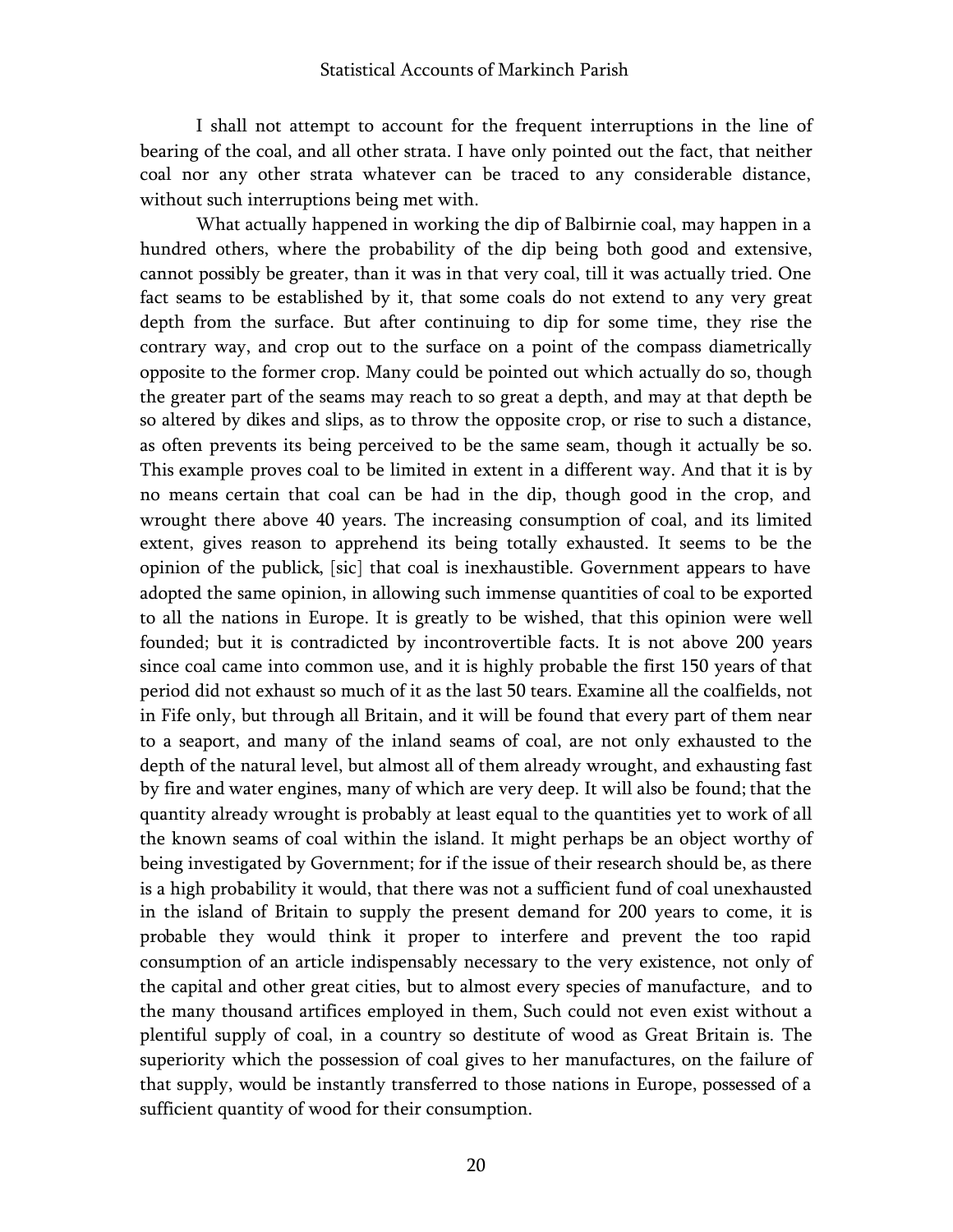#### Statistical Accounts of Markinch Parish

It is not difficult to account how Government, and the nation at large, are lulled into security on this point. The properties of coal have an interest in a great and immediate consumption. No matter from what it arises; immediate profit is the objective, whether from home or foreign market. The rest of mankind have little opportunity, and still less inclination to investigate a subject of which the greater part have a very superficial knowledge. It is not the less necessary that the alarm be given; the danger, upon candid inquiry, will not be found ideal. Great dependence is sometimes placed upon the discovery of new seams of coal, never before known; but if it be considered, that there is scarcely a seam of coal of any consequence in Great Britain, which has not been known to exist for half a century, and that scarce a new discovery of coal has been heard of during that period, to which is this to be imputed? Not to the want of trials, for of these numbers have been made without success; but as it is an established fact, that every seam of coal as well as all other strata, rise and crop out, at or very near the surface of the ground, there is a high probability that few valuable seams of coal could remain so long undiscovered. As in every extensive field, the chance is, that some part of the crop will approach so near the surface, as to be laid open by rivers, canals, rivulets in little glens, and not seldom the rise or outburst of the coal, will be seen in the form of a black dust, mixed with small particles of coal, in common ditches, where nothing is meant but the enclosure of the ground. Such appearances should, and, I suppose, generally are examined. By such means the greater number of coals already known, have been discovered. And though others may exist not yet discovered, there is little reason to suppose the number or extent of such undiscovered seams to be very considerable.

The extent of coal fields in Britain is very inconsiderable, when compared with the immense tracks that have no coal metals [or strata that usually accompanies coal], nor any appearance to indicate coal being contained in them. But the coal fields themselves are very far from containing coal everywhere. The county of Fife, for instance, is a coal field, and has been held out in a late publication, on the causes of the scarcity of coal, as containing an almost inexhaustible fund of that useful mineral, and as every where containing coal. No assertion could be more slenderly founded; it is probably much nearer the truth, that for every acre in Fife containing unwrought coal, there is not less than 50 that have no coal in them, nor any rational probability of any being found. That there is still much coal in Fife, is a certain fact; but if no other part of Britain is better stored with it, it is equally certain, that more than one half of the whole quantity of the kingdom is already exhausted. Add to this, that the remaining half must be wrought with engines at a vast expense; and it is not absolutely certain whether, in quantity and quality, it may equal that part of the coals already exhausted. To prove what is above alleged, would not, perhaps, be very difficult. Take all the coals, in Fife, wrought out, or now working, one after another, examine consumption, and the quantity of ground wrought out within the last ten years, and compare this with the quantity of ground which the proprietor supposed to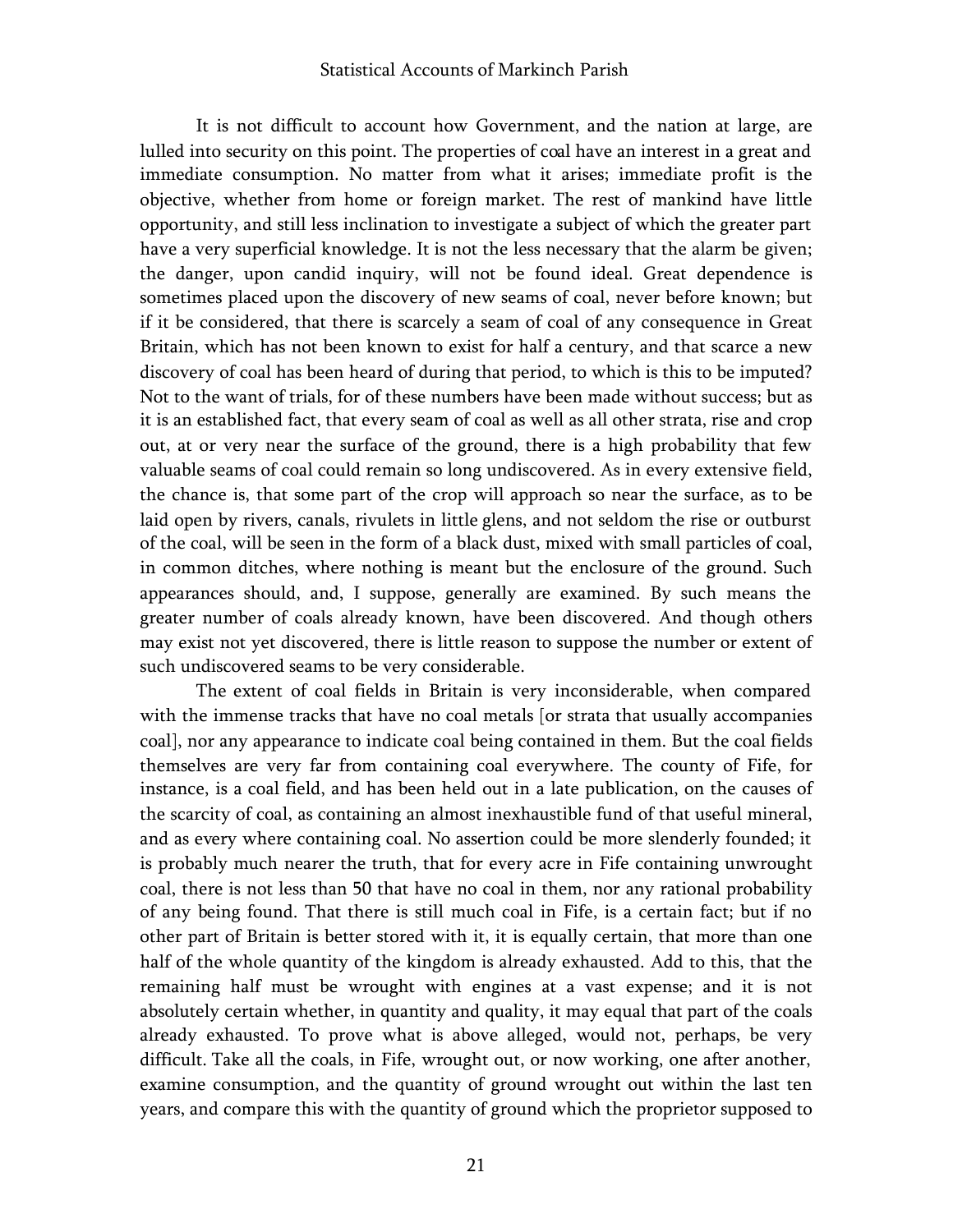contain coal as deep as there is a possibility of working, it would immediately be known, supposing the consumption of the same, what number of years the remaining coal would supply the demand, at the same rate of consumption. Such an inquiry, I am afraid, would amount to a full proof that another century will consume the whole.

### Antiquities, etc

Balgonie Castle, one of the seats of the Earl of Leven, is a fabric of great antiquity and considerable strength. The time when it was built cannot be exactly ascertained; but from the best information that can be got, it appears to be of the same age with the cathedral of St. Andrews, which was built in the twelfth century.

This castle is pleasantly situated on the south bank of the Leven, elevated about 36 feet above the bed of the river. It is of a quadrangular form, and stands upon an area of 135 feet by 105 feet. The open court within, is 108 feet by 65. Connected with the tower is a house of three storeys, built by General Sir Alexander Leslie, extending to the north east corner; and on the east side of the court is another house of the same height, built by the present Earl of Leven's grandfather. From the vaults under these new buildings, and the thickness of the walls of the lower storey, it appears probable that the old buildings had been greatly extensive, and that the new houses had been raised on the foundations of the old. On the south and west sides of the court, there is a high strong wall, which appears to be coeval with the tower: and without the wall there has been a large motte, the remains of which are still to be seen. The gateway is on the west side, beside which, and under the wall, there is a pit. There is also a dungeon, or a dark cell in the bottom of the tower. This castle stands in the middle of an oblong square, inclusive of 300 acres, fenced by a stone and lime wall. Near it there is a garden of about seven acres, enclosed by a wall of twelve feet high, and a great deal of fine old trees around. Balgonie, which anciently belonged to a family of the name of Sibbald, was purchased in the reign of Charles the First, by General Leslie, who was created Earl of Leven by that monarch in 1641. Towards the end of the last century, David, second son of George Earl of Melvill [sic], married the Countess and heiress of Leven, in consequence of which, the estates and titles of the two Earldoms came to be united in the same family, as Lord Raith, the oldest son of the said Earl of Melvill died without issue.

The tower, which stands on the north side and near the north west angle, is 45 feet by 36 over the walls, and 80 feet high. The top is surrounded with battlements, projecting about a foot beyond the walls. The roof, which appears to have been repeatedly repaired since it was first built, is raised in the middle, and between that and the battlements, it is flat, and covered with stones. The walls of the two lower stories, both of which are vaulted, are 8.5 feet thick: but above that, they are only seven feet thick. There is an apartment in it called the chapel, and, in the wall on the opposite side of the court, the ruins of a room are still to be seen, which was called the chaplain's room.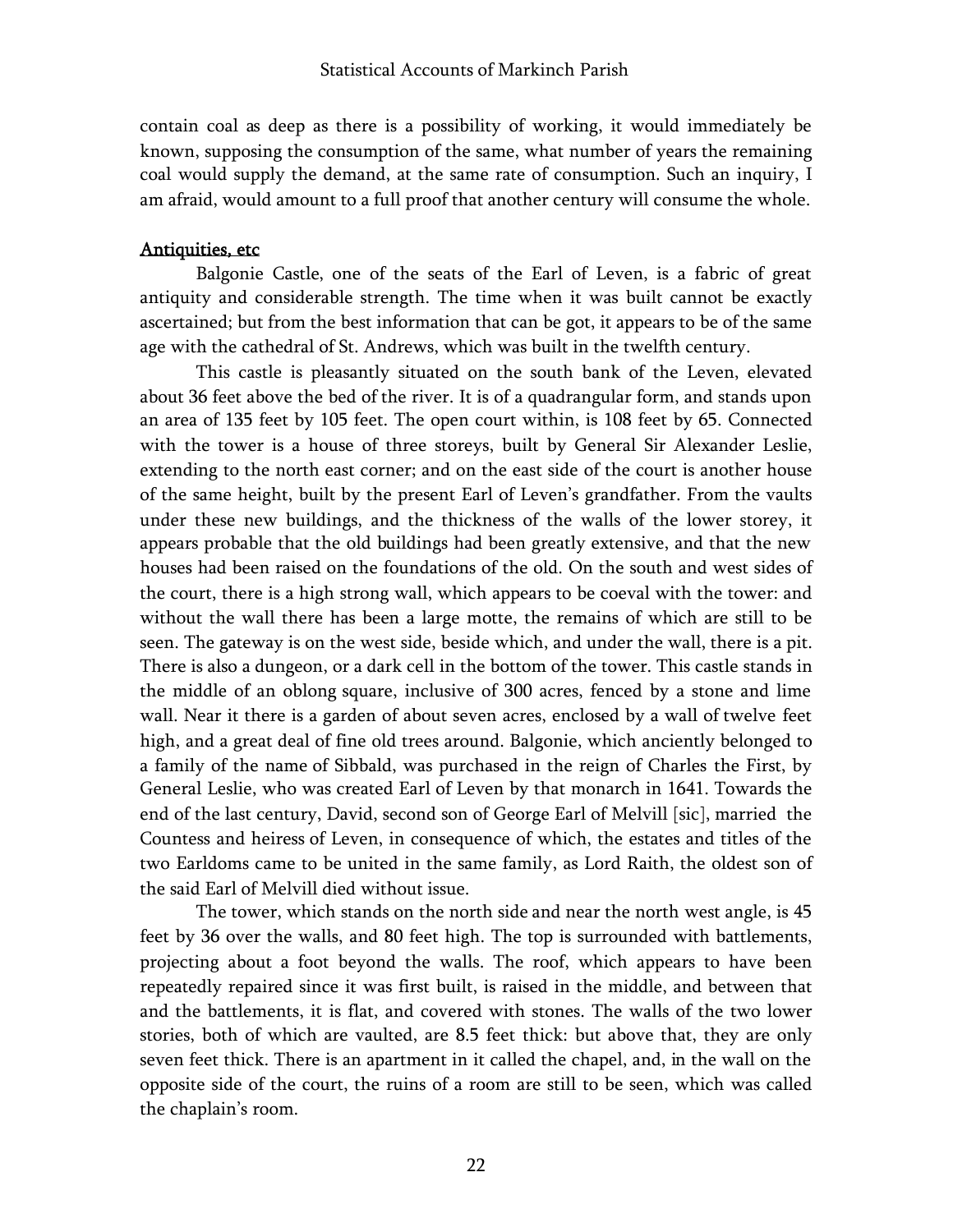The architecture of this tower is still very perfect and entire, and the third storey hath been lately repaired by the present Lord Balgonie. About half a mile to the east of Balgonie, and on the same side of the Leven, is Balfour or Balor, an old building, standing in the middle of some fine enclosures, and surrounded with a good deal of old plantations. This place gave the name of Balfour to a very ancient family, from which the Balfours in Fife, of whom there is a considerable number, it is thought, mostly sprung.

In the fifth of the reign of Robert the Second, John, Laird of Balgonie, dying without male issue, Robert Bethune, also of an ancient family in Fife, married his daughter, the heiress of Balfour, still, however, retaining the name of Bethune. From this house, several respectable families of the name of Bethune have descended. James Bethune, Archbishop of St. Andrew's and Chancellor of Scotland, his nephew David Bethune, Cardinal and Chancellor of Scotland, and the Cardinal's nephew, James Bethune, Archbishop of Glasgow, were all three of this house of Balfour.

On the west side, and about half a mile from the parish church, stands Balbirnie, which anciently belonged to Balbirnie of that ilk, but which, for some generations back, hath been in the possession of a family of the name of Balfour. A considerable part of the old house still remains, and is kept in good repair; on the south side of which, and connected with it, the present proprietor hath built a neat commodious modern house. The situation is rather low and concealed; but delightfully romantick [sic]. In front, there is a pretty extensive lawn, thinly and irregularly planted with different kinds of trees. The surrounding eminences, as well as all the low marshy ground near it, are covered with fine thriving plantations of barren wood. Besides the attention paid to the pleasure ground around the house, the present proprietor has of late greatly beautified, as well as meliorated his estate in the neighbourhood, by enclosing regular fields with belts of plantation; and by placing clumps of trees on the higher grounds, arranged and disposed in such a manner, as at once to please the eye, and to afford shelter to the adjacent fields.

The steeple of Markinch is another ancient building, and from the similarity of the workmanship, is probably of the same age with Balgonie Castle. It is about 15 feet square, and preserves its thickness till it rises to 80 feet high. From that to the top, it is about 24 feet, drawing to a point, in a pyramidical form. From its elevated situation, it is seen at a considerable distance in several directions; and forms the termination of a beautiful view from the house of Leslie, the seat of the Countess of Rothes, which stands about three miles to the westward of Markinch.

Markinch Hill is a beautiful object. It lies on the north side of the village, and is of an oblong oval form, and 200 yards in length. On the northern declivity there are six terraces of about 20 feet broad, and which extend the whole length of the hill, winding round the east end of it. They are evidently artificial; but nothing certain can be learned as to their original use and design. Two reports prevail; the one is, that the terraces were originally ditches, intended to strengthen an encampment, or military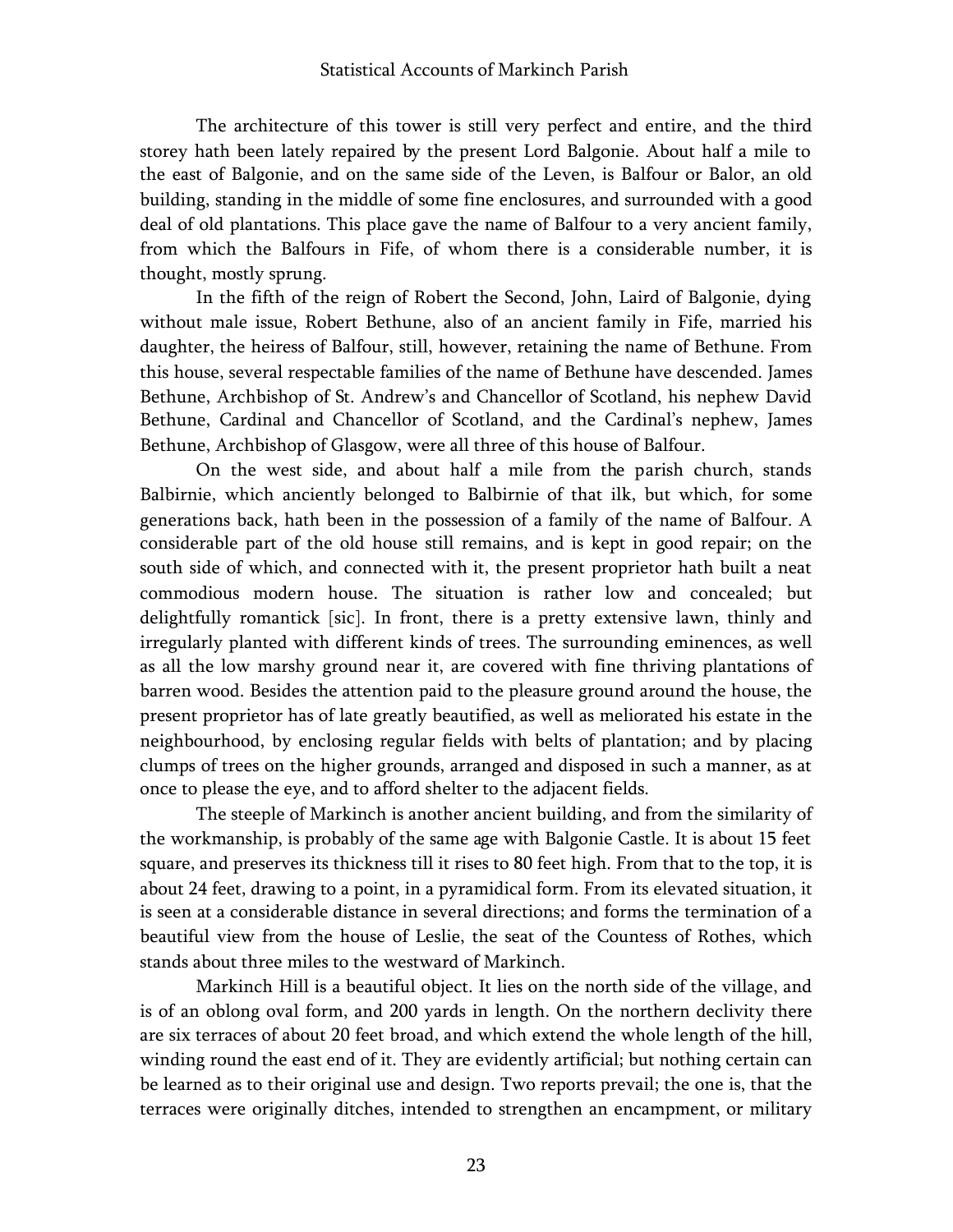post on the top of the hill; but that they have been levelled since for the purpose of tillage. The other report is that they were made to accommodate spectators, assembled to behold certain public games, performed in the plain below; which plain is called the play-fields to this day.

The publick [sic] road from Markinch to the north, passes the west end of this hill, and, on a rising ground, on the opposite side of the road, stands a broad stone about seven feet high, called the Stobb [sic] Cross. It is a very coarse piece of work, without any sculpture or characters on it that can lead to the knowledge of the design of its erection. Vulgar tradition says that it was erected to the memory of a gentleman, who fell on this spot, in a mortal reencounter with one of his neighbours. As this cross stands upon the very edge of the road, and about eight or ten feet above its level, it has been in danger of tumbling down, by the earth's falling away from it. The present Earl of Leven, therefore, caused it to be secured, by facing up the earth with a wall of stone and lime.

On the eastern extremity of the parish, in the farm of Duniface, mortified to the United College of St. Andrew's, by a gentlemen of the name of Ramsay, for the education of four bursaries at that College, there is a hill or eminence not unlike the one just now mentioned. On the north end of this hill, there is a spot of ground which rises higher than the rest, and is called the Maiden Castle, fenced on the south side by ditches, the vestiges of which remain to this day. Boethius calls it 'arx septinalis totidem soffis munita, olim possessio fisi dussi, cujus posreritas, per multa secula, earn tenuere.' Some pretend it was a feat of McDuff, Earl of Fife, and that there was anciently a subterraneous passage from it to Brunton, which lies about a quarter of a mile to the east of Markinch church, and where Malcolm, Earl of Fife, had a castle. It is said that the entrance to this passage at Brunton was shut up lately as in the time of the late John Simpson of Brunton. Near the Maiden Castle a battle has been fought, probably between the Scots and Danes, as a great many stone coffins, with human bones in them, have been lately discovered in the immediate neighbourhood. In several other parts of the parish, coffins of the same kind have, at different times, been discovered. One, in particular, was found about seven years ago on the headlaw, between Markinch and Balgonie. It was a square form, made of four unhewn slabs of freestone, set edgeways, and covered with a broad stone of the same kind, which upon was laid a large unformed mass of stone, and above all, a heap or cairn of small stones. The bones enclosed in it were calcined.

### Character of the Poor

It would be sacrificing truth to complaisance, to say that there are no worthless or exceptionable characters in this parish. The number of such, however, is comparatively small. The great body of the people are sober, peaceable and industrious. Their attendance on the public ordinances of religion is punctual and exemplary, and their moral conduct correspondent to their notice, that the colliers of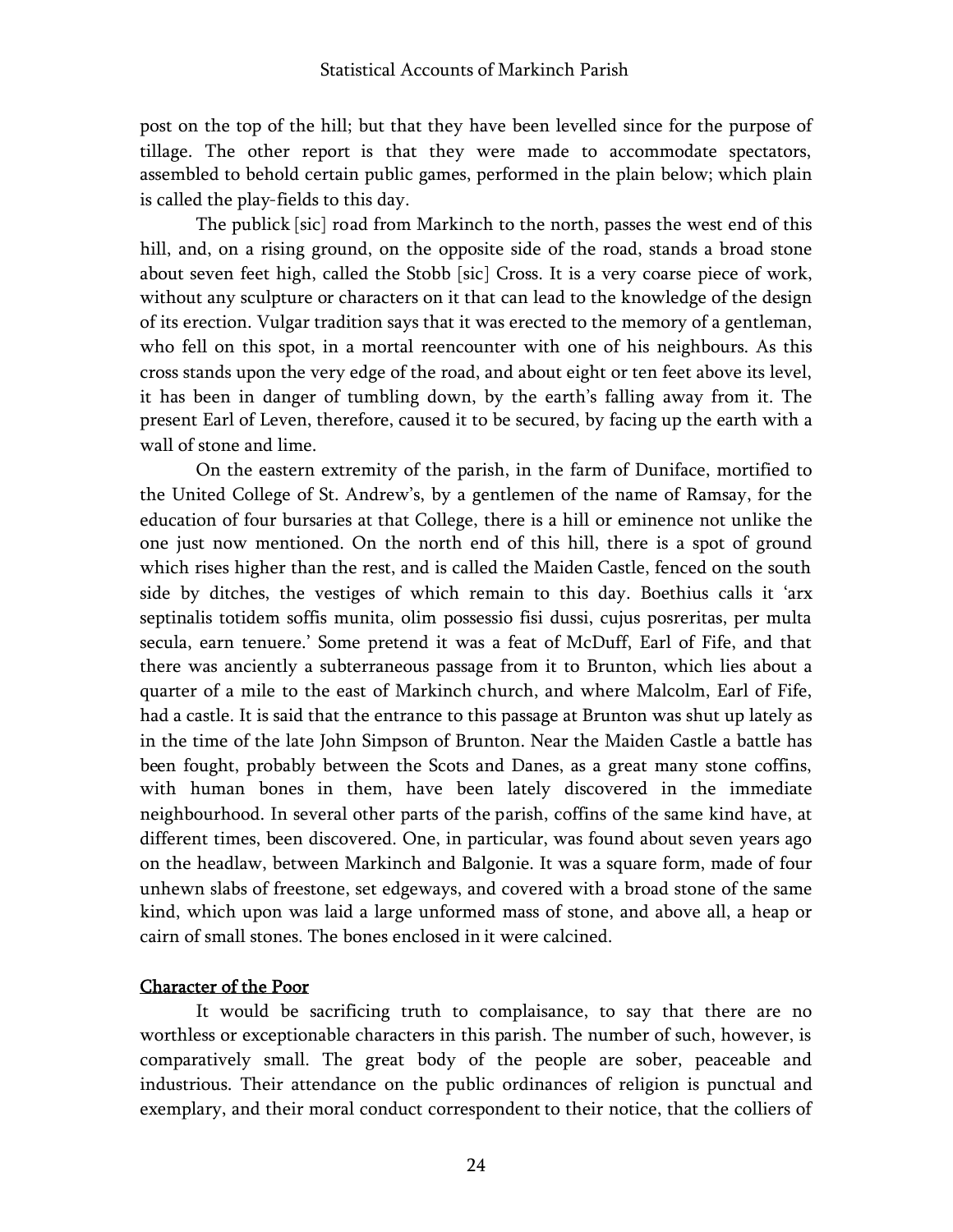Markinch possess a respectability in point of character, to which few other colliers in the Kingdom can pretend. In them you see nothing of that gross ignorance, that roughness and barbarity of manners, that extravagance and disorderly behaviour, but too generally characteristical of this description of men. On the contrary, with a few exceptions, they are remarkably intelligent, attentive to the duties of religion, civil and obliging in their manners, sober, frugal and diligent; in consequence of which, they and their families live comfortably, and make a decent appearance. It deserves also to be mentioned, to the honour of this parish, that during the late ferment, when designing, factious, and turbulent men were endeavouring to disturb the public tranquillity, and to alienate the affections of the people from the mild and equal government under which they live, their loyalty to their king, and attachment to the constitution remained uncorrupted. They joined no discontented associations; they imbibed no seditious principles; but every man attended to the duties of his station, and left the modelling and mending of the constitutions to others, as a business beyond their sphere, and above their abilities.

| Number of               |      | Number of               |                |
|-------------------------|------|-------------------------|----------------|
| Fowls                   | 2790 | Wrights                 | 16             |
| Males                   | 1364 | Smiths                  | 11             |
| Females                 | 1426 | Shoemakers              | 20             |
| Families                | 653  | Tailors                 | 9              |
| Married couples         | 475  | <b>Brewers</b>          | $\overline{4}$ |
| Widowers                | 36   | Gardeners               | 5              |
| Widows                  | 65   | Midwives                | $\overline{2}$ |
| Average of<br>marriages | 20   | Colliers, including     | 100            |
| annually                |      | overseers, drawers      |                |
| Average of births       | 63   | There is no register of |                |
|                         |      | burials                 |                |
| Under two years of age  | 200  | Coopers                 | $\overline{2}$ |
| Between 2 and 10        | 538  | <b>Bakers</b>           | 3              |
| Between 10 and 20       | 524  | Wheelwrights            | $\overline{2}$ |
| Between 20 and 30       | 469  | Flax dressers           | 8              |
| Between 30 and 40       | 393  | Stocking-makers         | $\overline{2}$ |
| Between 40 and 50       | 272  | Dyers                   | $\overline{2}$ |
| Between 50 and 60       | 176  | Turner                  | $\mathbf{1}$   |
| Between 60 and 70       | 147  | Shopkeepers             | $\overline{4}$ |
| Between 70 and 80       | 58   | Male servants           | 136            |
| Between 80 and 90       | 13   | Female servants         | 120            |

Statistical Table of the Parish of Markinch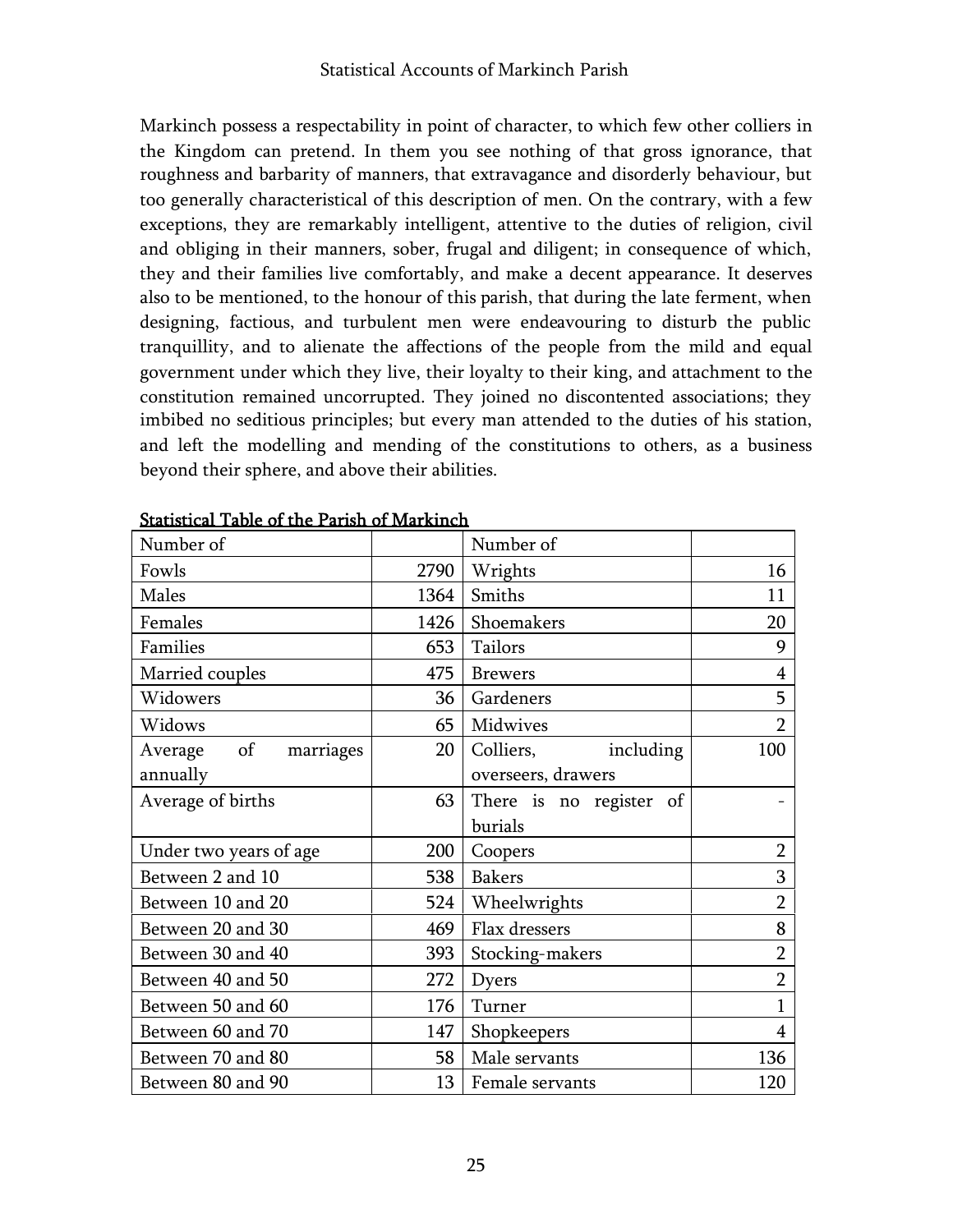| Heritors                 | 21             | Labourers                  | 65             |
|--------------------------|----------------|----------------------------|----------------|
| Residing heritors        | 11             | Horses above one year old  | 383            |
| Feuars                   | 120            | Black cattle above<br>one  | 1540           |
|                          |                | year old                   |                |
| Farmers                  | 60             | Sheep                      | 300            |
| Teachers                 | 7              | Bleachfield                |                |
| Notary publicks [sic]    | $\overline{2}$ | Corn Mills                 | 10             |
| Plasterer                |                | Lint Mills                 | 7              |
| Weavers                  | 160            | <b>Barley Mills</b>        | 4              |
| <b>Masons</b>            | 24             | Waukmills                  | $\overline{2}$ |
| Inns                     | $\overline{2}$ | Flour Mill                 |                |
| Post-chaises             | 5              | Oil Mill                   |                |
| Carts                    | 100            | Collieries                 | $\overline{2}$ |
| Alehouses                | 11             | Coal engines               | 4              |
| Rents of feuars property | £480 $stg$     | Valued rent                | £871 7/1d      |
|                          |                | of<br>Real<br>land<br>rent | £5000          |
|                          |                | belonging to the heritors  |                |

# Statistical Accounts of Markinch Parish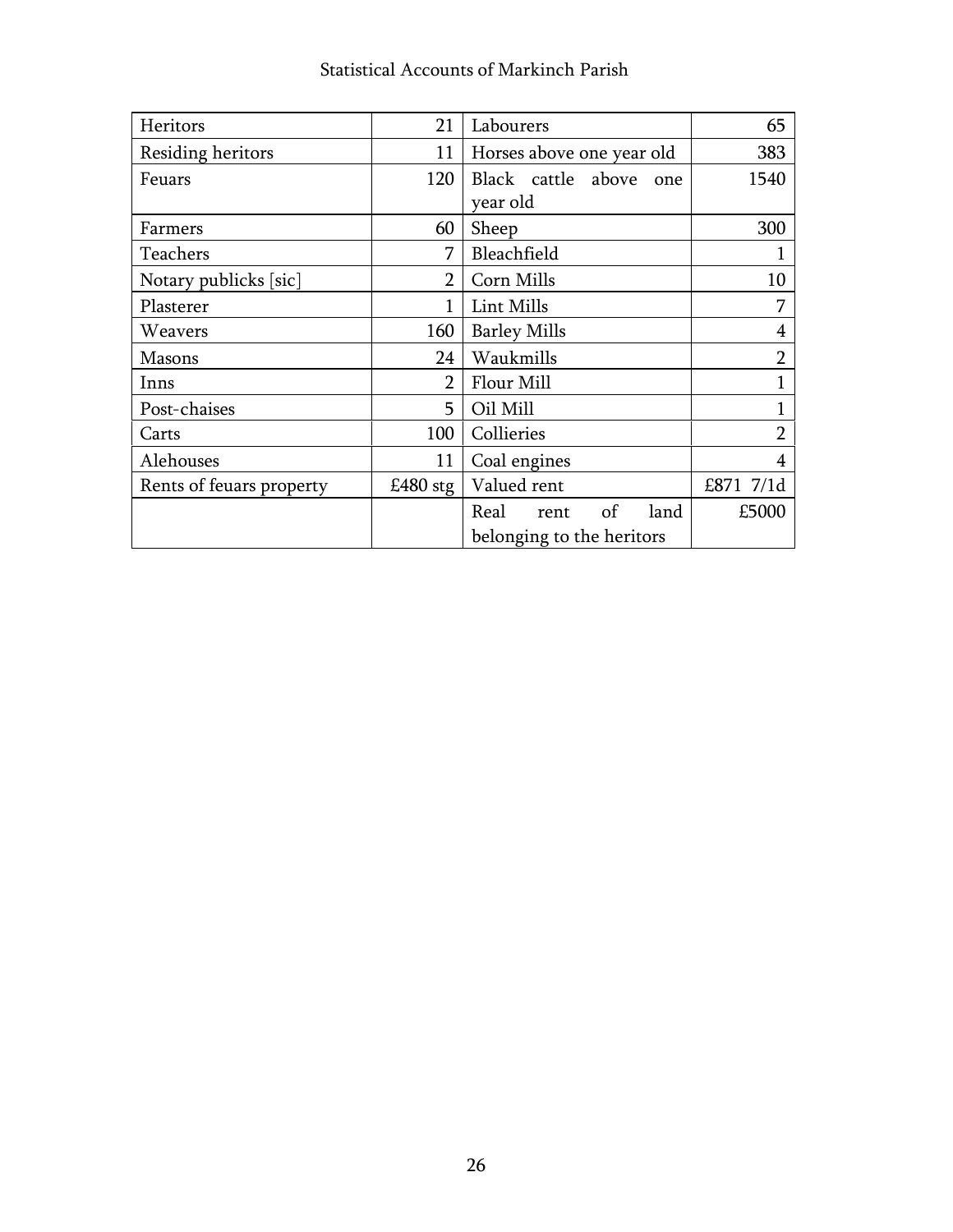New Statistical Account – Markinch Volume 9 page 655.

#### SECOND STATISTICAL ACCOUNT of MARKINCH PARISH

PARISH OF MARKINCH PRESBYTERY OF KIRKCALDY SYNOD OF FIFE Writer: The REV J SIEVERIGHT, MINISTER.

# PART ONE - TOPOGRAPHY AND NATURAL HISTORY Boundaries

Markinch is bound on the north, by the parishes of Falkland and Kettle; on the south by Dysart and Wemyss and on the east by Kennoway and Leven. The general form of the parish is quadrilateral, the lines of boundary being pretty regular, except on the eastern side, which is deeply indented by the parish of Kennoway. There has lately been published a well executed map of the parish by Mr James Frazer, land surveyor in Markinch.

#### Name

The church and village of Markinch are situated on the summit and declivity of a gentle eminence, which, at a remote period, has, doubtless been surrounded by water, but in more recent times, by a deep morass, which, though now drained, and in many parts covered with buildings, may still be distinctly traced throughout its original extent. If it is considered, then, that, at the commencement of the present era, the whole county was covered with a dense and impenetrable forest, - the appropriateness of the name will be sufficiently apparent, mark or maerk, in the language of Scandanavia, signifying a forest, and ynys or insch, in ancient Celtic, an island – hence the Celto-Pictish name Markinch or 'island of the forest'.

The more ancient orthography is Merkinch. In west Goth maerke signifies a limit or boundary – the Anglo-Saxon, meark, the same, - thus, meark – land. Conftnium, fines terrae – but both, we apprehend, are derived from merk. Sylva, as the radical word – forest in ancient times often forming the principal boundaries between different countries and states, and their minor territorial subdivisions. This is one of the few words, which, with little variation in sound or orthography, are found in most languages, ancient and modern.

Within the insular limits we have thus described, are included a knoll or eminence on which the church stands, towards the south; and Markinch Hill, towards the north; - the two being connected by a sloping ridge, along the summit and sides of which, the primitive habitations were necessarily constructed; but since the drainage of the marshy ground, the village has extended itself on all sides, and now contains a population of 1300 in habitants. Being neither a Royal burgh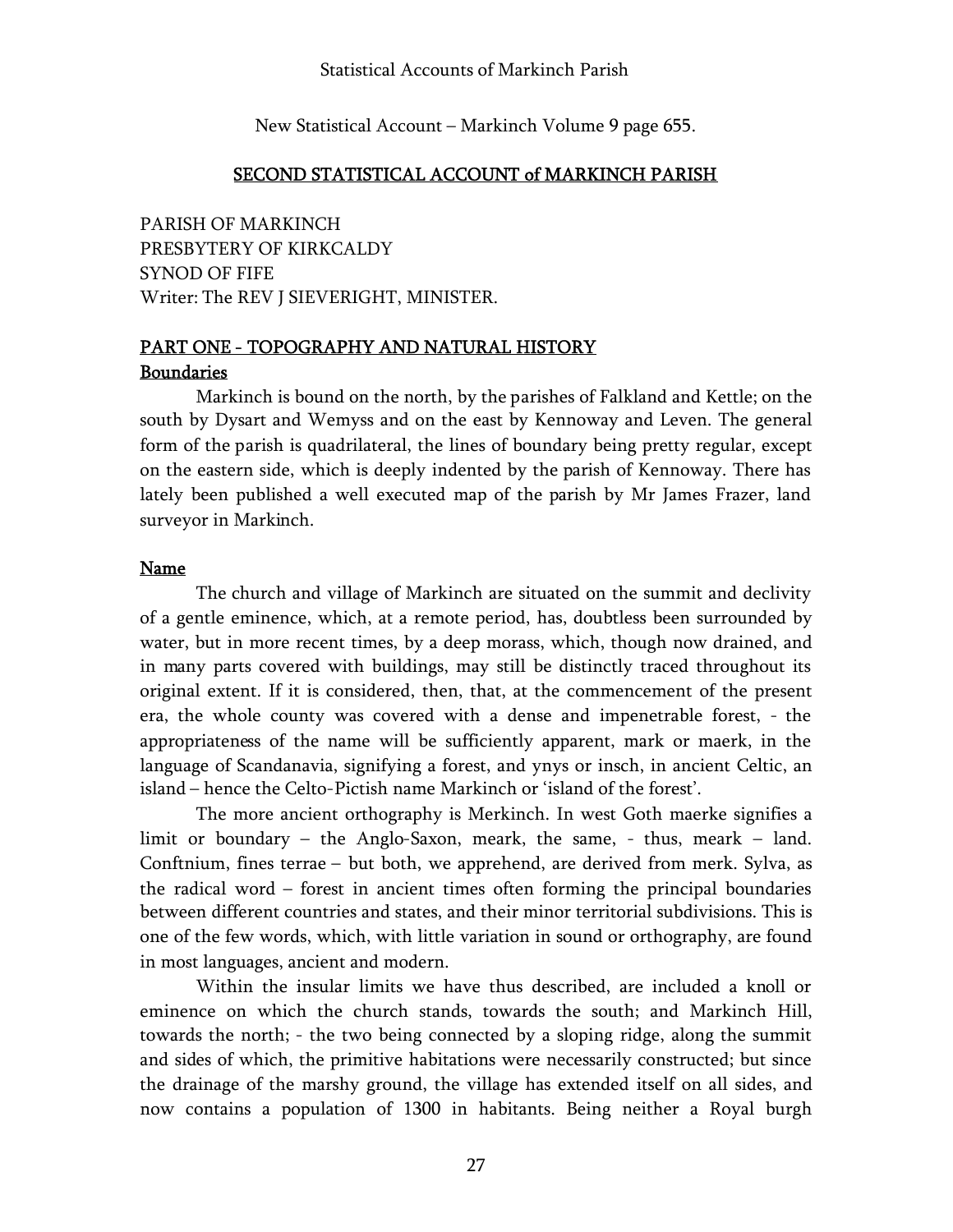however, nor Burgh of Barony, [author's note – this is an incorrect statement as James Law was given a charter of Barony in 1673 by King Charles the Second] its annually chosen magistracy is but a nominal thing; while want of funds, and much more of the authority necessary to level an assessment, has hitherto prevented the adoption of those measures of internal police and embellishment, which are really indispensable to the heath and comfort of a crowded and increasing population.

### Extent

The extent of the parish is about six miles in length by five in breadth. Its superficial area may be estimated at 10,200 imperial acres.

#### Topographical Appearances

The general aspect of the country is varied and picturesque. From the Lomond Hills, as a background to the north, it slopes gently toward the south and east. The parish is intersected by four fertile valleys, watered towards the eastern extremity. The valleys are separated by corresponding ridges of low hills; each chain rising gradually above the other in the direction of the summit level. Nor are thriving and extensive plantations wanting to heighten the natural beauties of the landscape, - and the varied succession of hill and dale.

The proportion of wood is considerable, and being principally of the ornamental kind, and in the vicinity of gentlemen's seats and villas, it is so disposed as to produce the most favourable effect.

### Geology

In this department we shall be confining ourselves to a plain statement of facts, abstaining as much as possible from speculative conclusions, and avoiding all references to conflicting theories.

We first notice the remarkable range of low hills, composed of fine sand and water – worn stones, skirting the northern side of the valley of the Leven. These hills vary in height, generally according to their distance from the course of the stream, or lowest level. Those of them that are isolated and detached, form an acute angle with the axis of the valley, that is, supposing the valley of the Leven to run in a southeasterly direction, the eminences in question extend lengthways, almost due east and west. The southern slope will be found to be in almost all instances very gradual, while the declivity towards the north is as invariably bold and abrupt. Hence, if our observations are correct, we think the conclusion obvious, that these elevations have been generated by the action of a tidal wave, ascending in the direction of Loch Leven, and having a lateral action diverging from the firth of Forth, as the central line of direction of the great tidal stream. Hazarding the opinion, that these hills were formed by the action of an ebbing and flowing current, we find undeniable proofs of marine agency in the marl beds which lie within a few feet of the surface, at the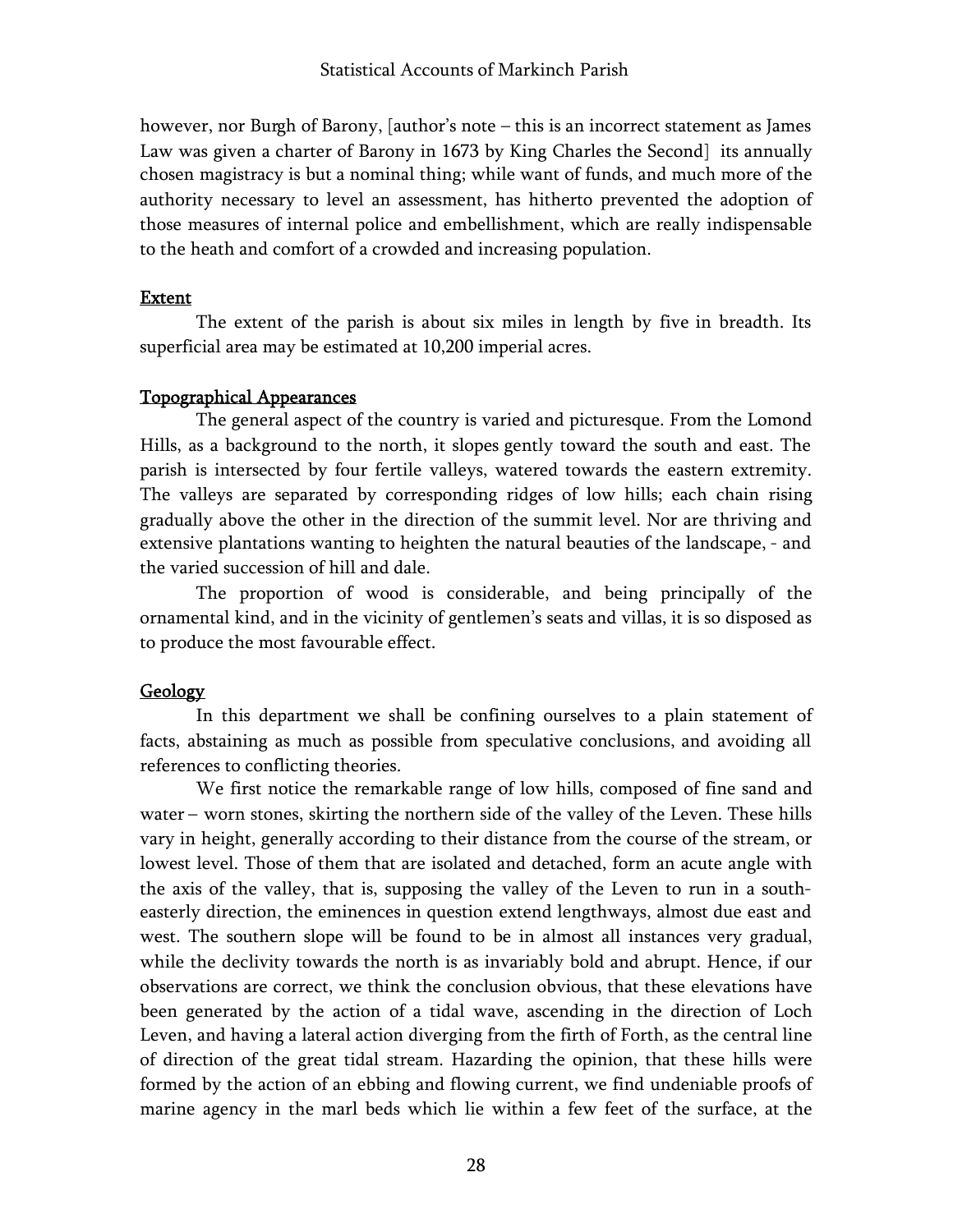distance of less than a mile from the parish church. These beds vary in thickness from three to four feet, and consist entirely of marine shells, among which the mytilus, buccinum and cardium acuzeatum predominate. In connection with this fact, we have to notice the incredible numbers of water worn boulders, of all sizes and dimensions, found upon and near the surface or imbedded in the diluvial clay of which the topsoil is composed.

These rolled masses comprehend most varieties of the primitive rocks, among which, basalt, greenstone, and porphyry predominate. Granite, gneiss, and micacaeous schist are next in abundance. None of these rocks are found in situ for many miles, and then only in a western direction. The clay, in which these boulders are imbedded, is nearly, if not altogether, devoid of organic remains, while their appearance clearly betrays long exposure to the action of a powerful current. Whence, and in what manner, these boulders were brought into their present position, and in such incredible numbers, it is difficult to conjecture; unless we may suppose that they have been transformed thither by a powerful current flowing from the westward, continuous in duration, rather than of the nature of a sudden and transient eruption. This conjecture derives countenance from the fact, that the boulders are imbedded in the clay at various depths, and that those of them that belong to the trap family, differ very materially in their character, from the great trap vein or dike by which the Parish is intersected from east to west, and which is of the porphyritic kind, spotted with nodules of sulphured of iron, and with micaceous laminate. This remarkable dike is traceable from the Leven. About a mile south of the village, intersecting the Balgonie coalfield, in a straight line to Kingsdale, near Kennoway, where it is protruded. At the point where it crosses the Balbirnie coal basin, near Plasterers Inn, it is said to form a solid compact mass, thirty feet in thickness in approaching the trap. The coal is thrown up in a remarkable manner, till at last it is cut off altogether. A bore carried down to the depth of 100 yards on the south side of the dike, transversed successive beds of clay, sand and gravel, but no indications of coal or of rock of any kind were discovered. The trap is projected through the great bed of sandstone, on which the whole of this part of the country reposes.

### Sandstone

The consistency of this rock varies from a minute breccia to the utmost degree of fineness and hardness; the colour from a deep yellow to the purest white. The colouring matter is derived from the iron in a state of chromate, with which the superincumbent soil is strongly impregnated. The dip of the sandstone beds seems to depend almost entirely on accidental circumstances. The strata are found in all positions from the horizontal to the vertical. In many instances, it is found in what the quarrymen term lunearts, that is, in solid cone-shaped masses of immense dimensions, unstratified, and without cleavage in any direction. In this state, on being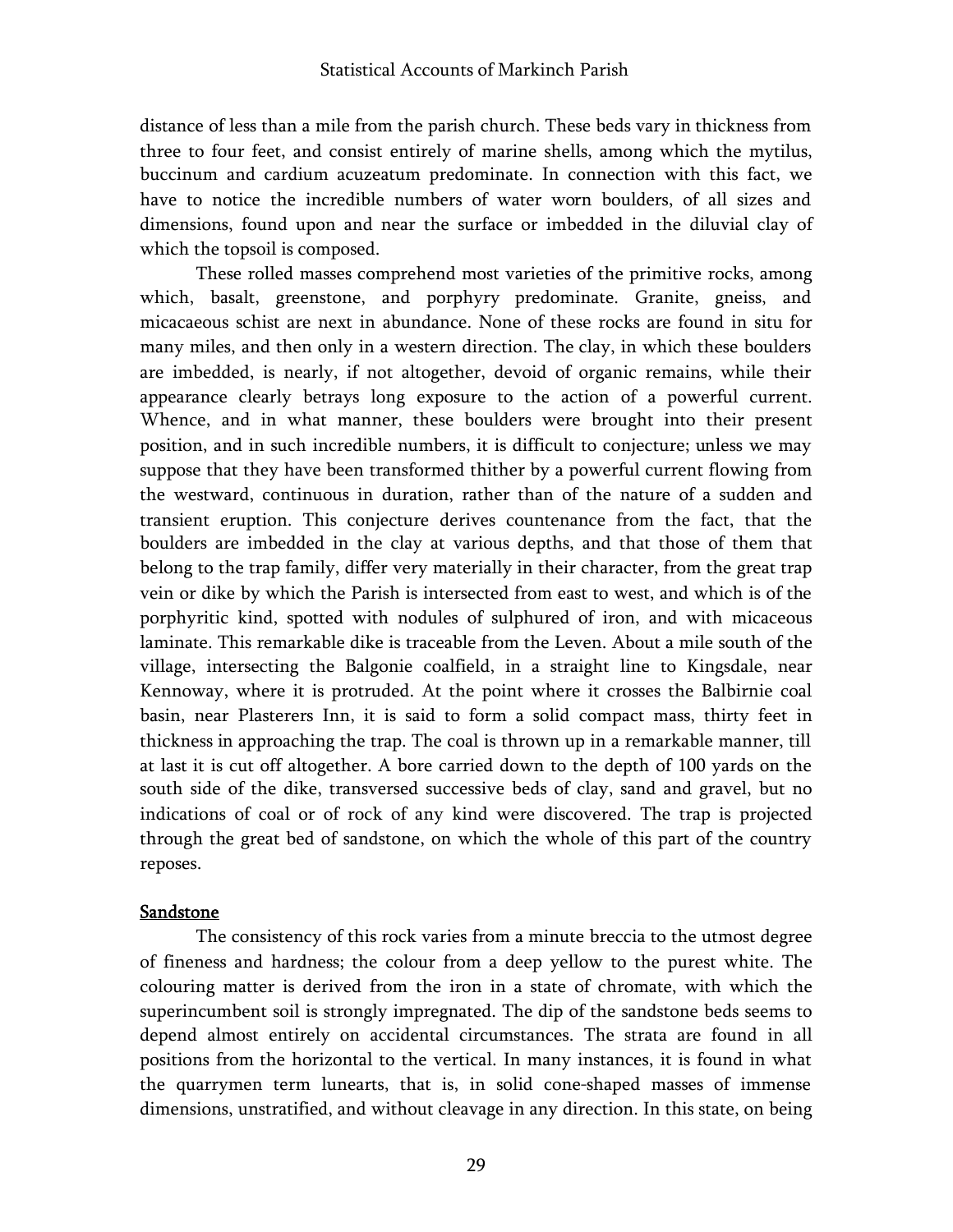broken up, the surfaces often present a blistered or sintry appearance. But this is peculiar to the fine-grained and harder qualities of the sandstone. The coarser sort is regularly stratified in layers of uniform thickness, easily separated by means of the wedge and lever. It is in this kind that organic remains are almost exclusively found. These remains consist of cacti, and trunks of trees protruded perpendicularly; the roots reposing sometimes on the coal beds below, but for the most part without trace of branches or leaves. Impressions, however, of the bark, branches, and leaves of trees are not infrequent on the surface of the strata

### Organic Remains

With regard to fossils, we may state that vegetable remains are found in the greatest abundance and variety in the softer bituminous and harder shales, and the slate clays. They comprehend principally impressions of the leaves and stems of plants, and are common, we believe, to the whole coalfield on the eastern shores of Fife.

#### Mineralogy

Besides the concrete and stratified rocks already briefly enumerated, the department of mineralogy supplies specimens of rock crystal containing various extraneous substances. Crystals of quartz of great beauty are occasionally found in the sandstone and trap rolls; to these may be added, though more rarely, nodules of agate, carnelian, chalcedony and jasper. For more minute details on the geology and mineralogy of this part of the country, the reader is referred to Mr Landall's excellent prize essay on the geology on the east coast of Fife, 'Transcriptions of the Highland and Agricultural Society of Scotland' volume 11, 1837.

#### Ironstone

Ironstone is found in the parish in great abundance. Soon after the publication of the last statistical report, a company from Newcastle projected an ironwork on the Balgonie Estate. Much expense was incurred, and the scheme has a sufficient trial, but ultimately proved unsuccessful, and the enterprising individuals engaged in it suffered considerable loss. It has long since been abandoned. The stone, however, containing some portions as much as 80 per cent ore, has frequently been exported to the Tyne for smelting. At present the working of it interfered with a seam of coal, and is entirely suspended.

#### Balbirnie Coal

The coal so denominated lies on both banks of the Leven, particularly on the estate of Balbirnie, but partly in the lands of Rothes and Coull, in one continuous seam. A portion of the field belonging to the Earl of Rothes has at different times been leased to the proprietor of Balbirnie, who possesses peculiar advantage for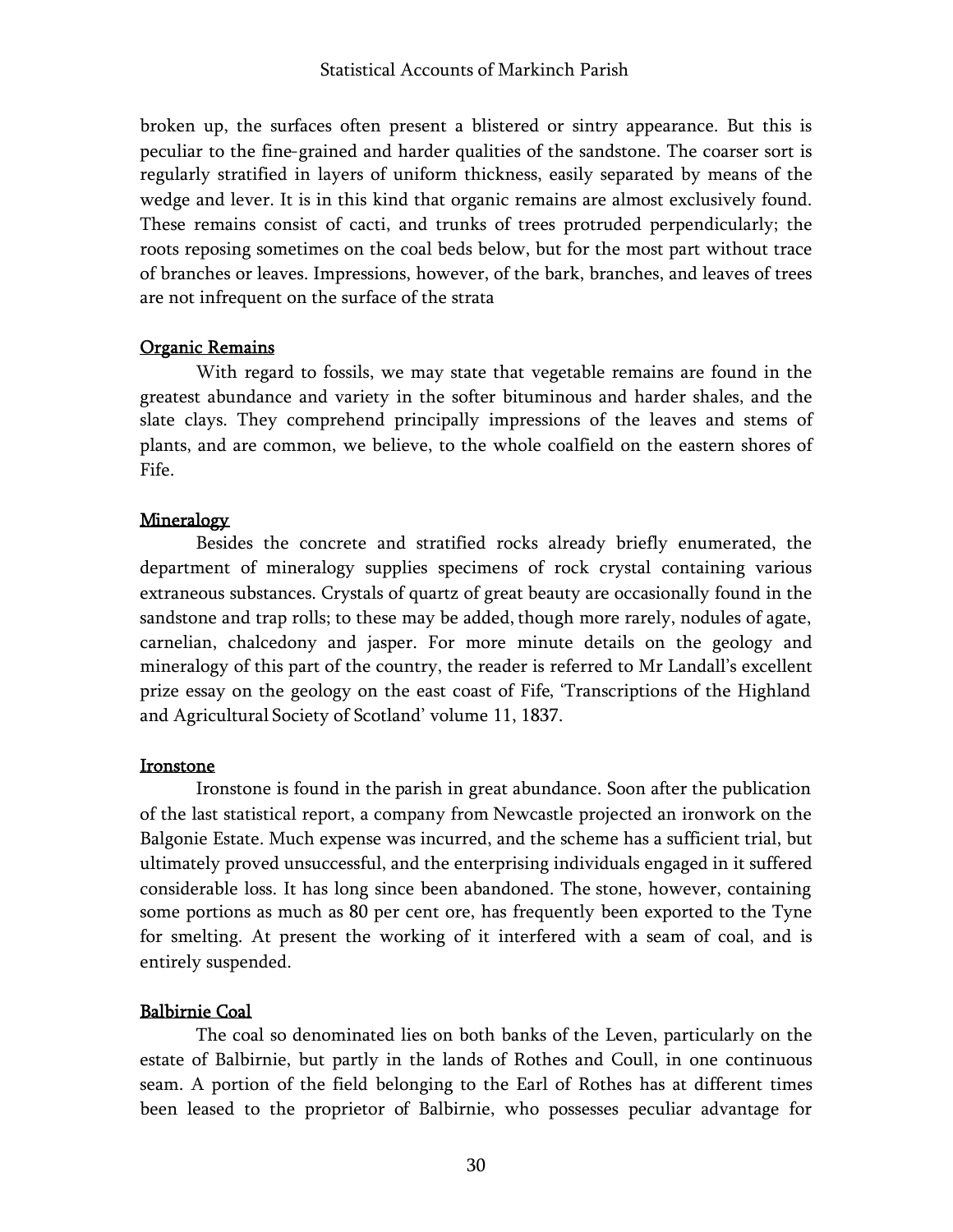working it, as the greater portion of the coal that is level free, and also more than half under level, are in the Balbirnie Estate. This coal was wrought at a very remote period, but not extensively previous to the year 1730, - when the nature of the field was more accurately ascertained by means of bores, - proceeding from the old wastes in the direction of the river, from whence a mine carried across the metals, rendered the field level free to a very considerable extent. In fact, no other means of drainage seems to have been resorted to for a period of forty years during which time upwards of 365,000 tons of coal are computed to have been raised and sold. The Balbirnie coal is now drained by means of water engines on the Leven; that on Coull by a steam engine.

The field is somewhat irregular in shape, but approaches most nearly the figure of an ellipse or horseshoe. It is what is called a trough coal. The dip of the Balbirnie seams is very irregular, on the east side it is sometimes 45 degrees, on the west 12 degrees, the seams are three in number, and the thickness is as follows:-

| First, upper coal, a soft cherry     | 1 foot 6 inches |
|--------------------------------------|-----------------|
| Second, main seam, cherry and splint | 4 feet 6 inches |
| Third, under coal, cherry            | 2 feet.         |

The following is a section of the strata passed through in sinking a bore on the south crop, near Newton Bridge, about half a mile from the village of Markinch.

|                                      | Fathom       | Feet              | Inches        |
|--------------------------------------|--------------|-------------------|---------------|
| 1. Surface                           | 0            | 1                 | 6             |
| 2. Sand, mixed with gravel           | L            | 0                 | 4             |
| 3. Brown clay, mixed with whinstone  | 7            | 3                 | 8             |
| 4. Gravel bed                        | $\Omega$     | 4                 | 6             |
| 5. Dark blue bleas                   | $\Omega$     | 1                 | 0             |
| 6. Whitish fire clay                 | $\Omega$     | 2                 | 6             |
| 7. White freestone with partings     | 2            | 3                 | 8             |
| 8. White soft till                   | 0            | 2                 | 7             |
| 9. Bleas, with gray freestone bands  | 2            |                   | 1             |
| 10. Grayish freestone with partings  |              | 4                 | 8             |
| 11. Dark-coloured parting            | $\Omega$     | $\Omega$          | 3             |
| 12. Gray freestone, with parting     | $\Omega$     | 3                 | 10            |
| 13. Coal                             | $\Omega$     | 1                 | 10            |
| 14. Black coloured till              | $\mathbf{0}$ | $\Omega$          | 5.5           |
| 15. Bleas, with gray freestone bands | 1            | $\mathbf{0}$      | 0             |
| 16. Blue coloured bleas              | $\Omega$     | 3                 | 6.5           |
| 17. Coal                             | 0            | 1                 | 0             |
| 18. Brownish freestone               | 0            |                   | $\mathcal{P}$ |
| 19. Coal splint                      | $\Omega$     |                   | 11            |
| 20. Soft blea parting                | $\Omega$     | $\mathbf{\Omega}$ | 4             |
| 21. Coal                             | $\Omega$     | 0                 | 3.5           |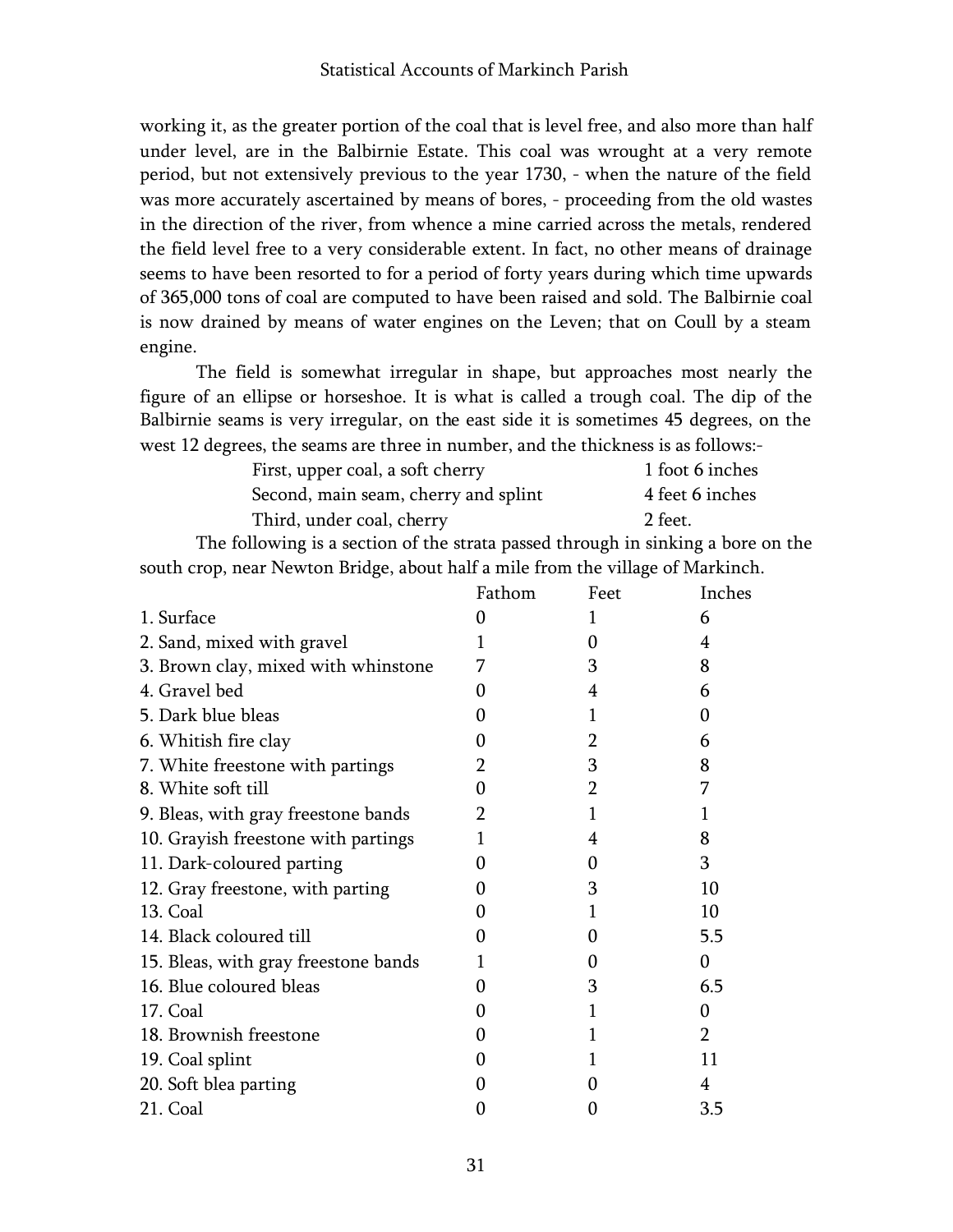#### FATHOMS 21 1 1.5

But the strata vary in thickness, as well as the coal seams, at different points in the field. In general the depths from the surface to the different seams may be set down as follows: - From surface to upper seam, 17.5 fathoms;

To main coal, 23 fathoms;

To under coal, 30 fathoms.

At Balbirnie the engine is erected on the main seam, with a draft of 25 fathoms, two fathoms being cut below the coal for what is called a sump or well, so that there are no shafts 30 fathoms deep. Cuts are capped right and left from the bottom of the shaft to the upper and under seams, the depth being 25 fathoms, or 50 yards as noted above. This engine stands on the lowest part of the seam, the coal rising on either side of it. The whole field is thus rendered accessible to the miner, if we except about 20 acres of the lower seam which can only be drained by an addition of power to the water-engine, and by sinking the shaft seven fathoms deeper. Various bores have been made with a view to the discovery of new seams of coal, but without success. One in particular, from the pavement of the main coal, near the centre of the coal-field, was carried down to a depth of 67 feet 4 inches, till intercepted by a bed of stone, so hard, that in a whole week only six inches were bored through, and the attempt was, therefore, relinquished.

The average price of Balbirnie coal may be stated at 8/- per ton; but the price varies according to the quality.

The colliers, in addition to their daily earnings, are allowed a free house and garden. Coals for their own use are charged to them at the hewing rate. The following table will give a comparative view of the rates of wages for the years specified. We premise that a single collier is reckoned to hew an average of ten loads per day.

| Years   | Price per load | Wages per day |
|---------|----------------|---------------|
| 1770-79 | 2d             | 1s 8d         |
| 1780-89 | 2.5d           | 2s1d          |
| 1790-99 | 2.75d          | 2s 3.5d       |
| 1800-09 | 3.5d           | 2s 11d        |
| 1810-19 | 3.75d          | 3s 1.5d       |
| 1820-29 | 3.75d          | 3s 1.5d       |
| 1830-39 | 3.75d          | 3s 1.5d       |
|         |                |               |

#### Dislocations and Obstructions

The trap dike, by which the Balbirnie coalfield is intersected, has already been noticed under the section of geology, as well as its effects in throwing up the cutting of the coal seams. A similar vein of trap cuts off the coal to the north of Coull engine. Occasional hitches are met with in all parts of the field, raising or depressing the strata, but without offering any serious obstacles to the operations of the miner. The upper coal being only eighteen inches in thickness, and the difficulty of sufficiently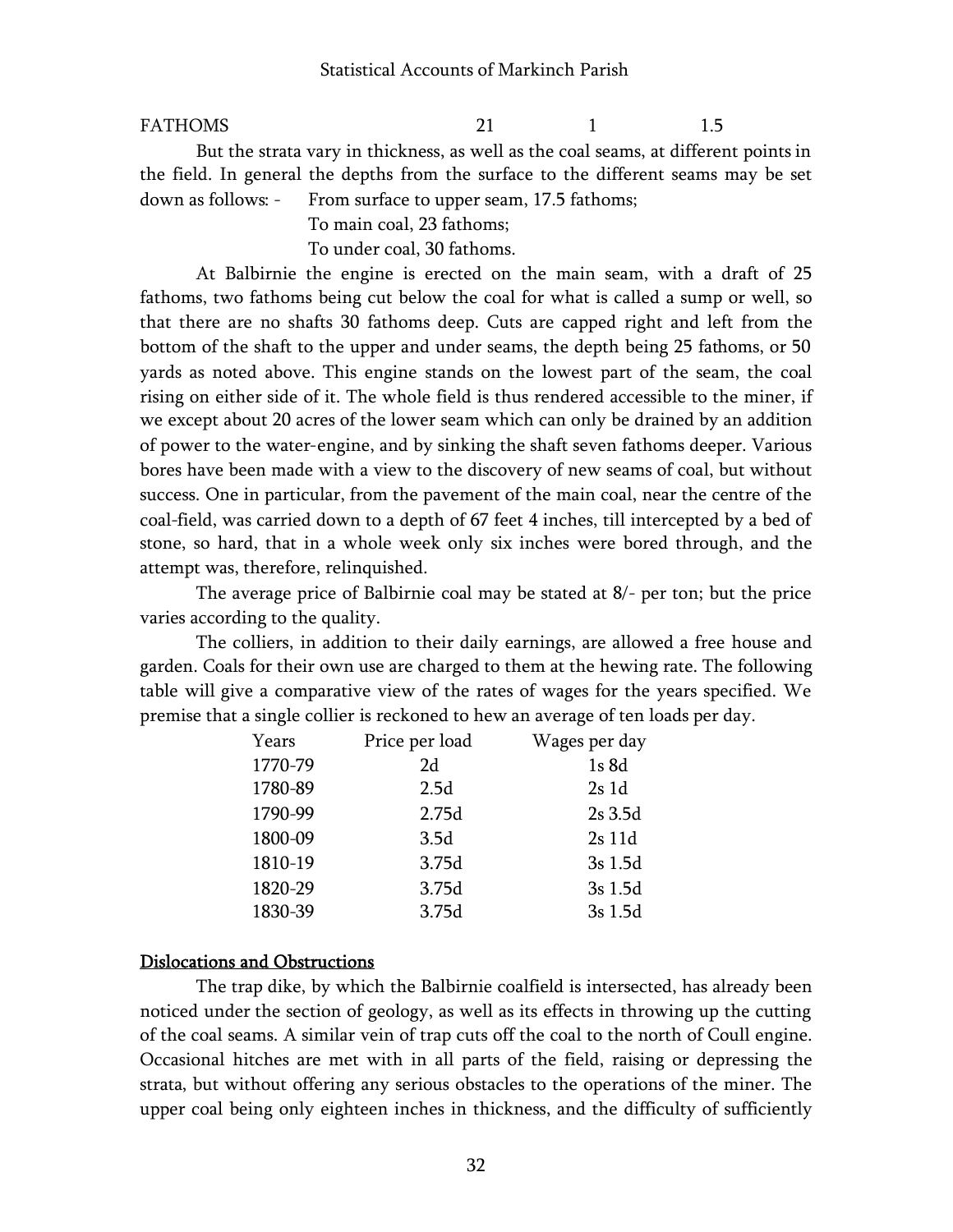enlarging the galleries, from the nature of the strata in immediate contact with it, being very considerable, the men suffer severely from a confined and hampered position, and from bad air, so that their general health and appearance are thereby, in process of time, sensibly affected. Asthma and consumption are the complaints to which they are most liable, and at the age of thirty many of them look old men. Formerly, when engaged on the main seam, many reached the ages of sixty, seventy and eighty. Now, what with the thin seams, bad air, and an unguarded use of ardent spirits, it is rare to find an old man among them.

#### Balgonie Coal

The property of James Balfour Esq. of Whittingham has been worked for centuries. In the old valuation of the county in the year 1517, Coaltown is mentioned as one of 'the pertinents' of Balgonie. The waste may be traced for several miles along the line of bearing, and the coals have been exhausted in the same direction to a depth of fourteen fathoms, as far as the free level admitted. In 1731, a water engine was erected, which drained the coal to a depth of thirty fathoms, but in succeeding years, this engine was overpowered by the increased accumulation of water from hitches, and the tacksman to whom the field had been leased substituted a windmill farther on the crop. Operations were carried on in this way till the year 1743, when it was found impossible any longer to compete in the market with the Balbirnie coals, and the working was consequently relinquished. This suspension continued for more than forty years, till at last, in 1785, more powerful engines were erected, and the coal throughout the whole field rendered accessible to the former depth of thirty fathoms, but still only reaching to the nine feet or upper seam. This coal is presently worked at Thornton, near the bridge of Orr, by steam power. The Balgonie is known to be a continuation of the Dysart coal. The strata dip towards the south east, and consequently crop out in north westerly direction, at an angle of from 25 degrees to 21 degrees, or a rise of one in 2.5 or three; but the angle varies at different points; in the field at Thornton, for instance, the rise is only 7.5 degrees or about one in eight.

There are two seams of coal along the whole line of bearing; the depth on the level is from 25 to 35 fathoms to the first, or what is commonly called the nine feet seam, which consists of

|                       | Feet | Inches                                             |
|-----------------------|------|----------------------------------------------------|
| 1. Splint coal        |      |                                                    |
| 2. White Daulkstone 0 |      | 6 hard at first, but falls when exposed to weather |
| 3. Spar coal          |      | 3                                                  |
| 4. Same as second     |      | 4                                                  |
| 5. Head coal          | З    | 4                                                  |
| 6. Stone as second    |      | 8 not wrought                                      |
| 7. Bottom coal        | 4    | 4 not wrought                                      |
|                       |      |                                                    |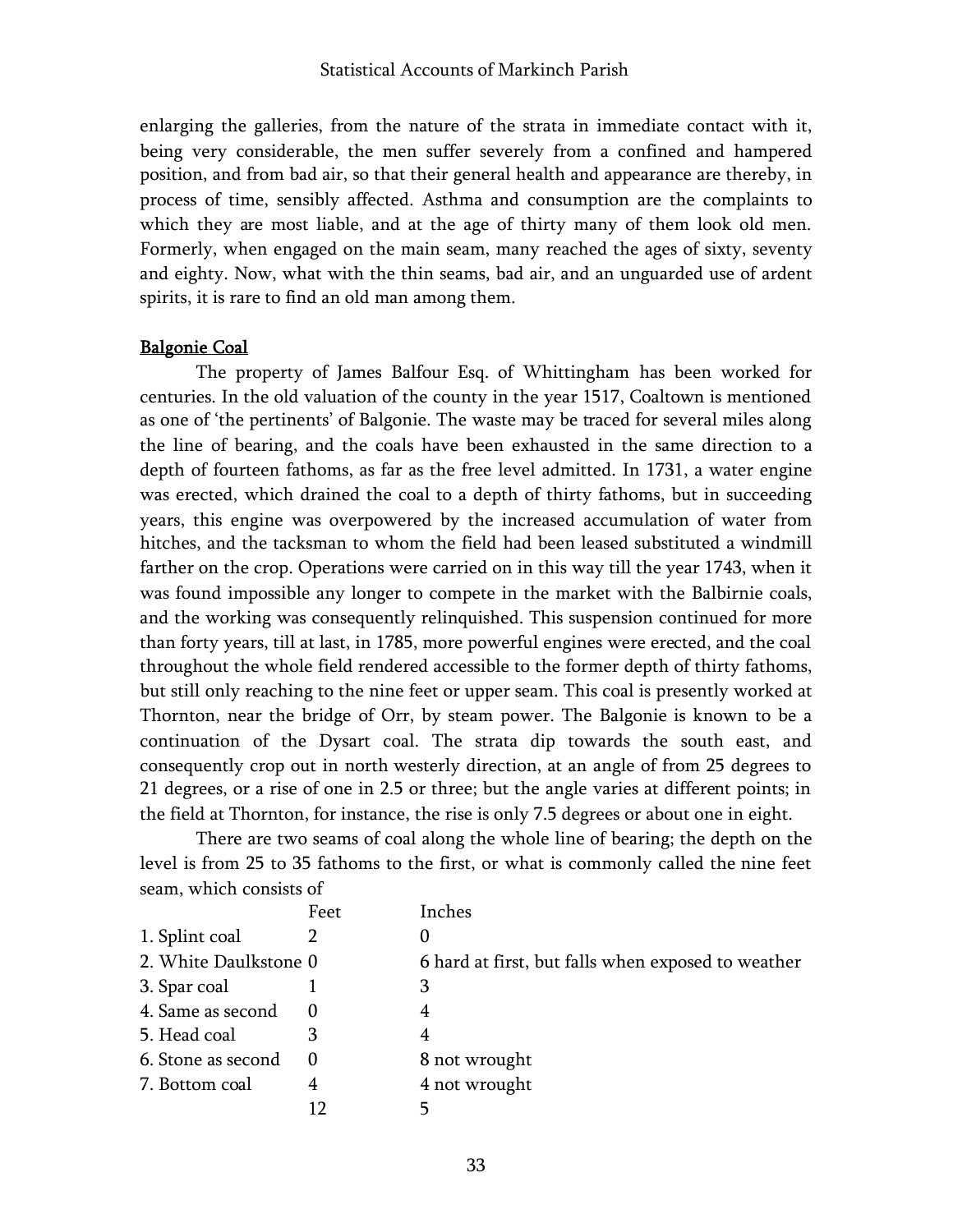Deduct  $2, 4, 6$  stone  $1$  6 Thickness of coal 10 11

But a material alteration takes place in the thickness of the Balgonie upper seam after crossing the hitch at Thornton. On the south or Dysart side of that point the total thickness increases to thirteen feet ten inches as follows

|                         | Feet | inches         |
|-------------------------|------|----------------|
| 1. Splint coal          | 2    | 0              |
| 2. Daulk stone          | 0    | 6 roof         |
| 3. Spar coal            | 1    | 3 roof         |
| 4. Stone                |      | 4              |
| 5. Head coal            | 3    | 10             |
| 6. Mid stone            | 0    | 8              |
| 7. Bottom coal          | 5    | $\overline{2}$ |
| 8. Ground stone         | 0    | 8 pavement     |
| 9. Ground coal          |      | 7 pavement     |
|                         | 16   | 0              |
| Deduct stone, 2,4,6,8,2 |      | $\overline{2}$ |
| Thickness of coal       | 13   | 10             |
|                         |      |                |

The second seam, commonly called the seven feet coal, lies ten fathoms below the nine feet coal above-mentioned, or to a depth of 35 to 45 fathoms on the level. It

| Feet | inches |
|------|--------|
|      | 2      |
| 0    | 6      |
| 1    | 10     |
| 0    | 10     |
| 1    | 0      |
| 0    | 6      |
| 1    | 2      |
| 7    | 0      |
| 1    | 10     |
|      |        |
|      |        |

The common mode of working the coal at Thornton is what is technically termed 'stoop and througher.' The working rooms are thirteen feet wide, and the pillars 15 feet; the width of the rooms contracting on nearing the crop, or where the roof is insecure.

The average number of colliers employed may be stated at 30. They are paid at the rate of 2.5d per load of twenty stones Dutch, for large coal, which sells at 1/- per load. The small coal costs 1.75d per load for hewing and sells at 6d. The sale was originally confined to the country demand, but latterly the manufactories on the Leven and Orr waters, and in Kirkcaldy, have drawn their supplies from hence. With more powerful engines for drawing off the water, the coal seams on Balgonie may be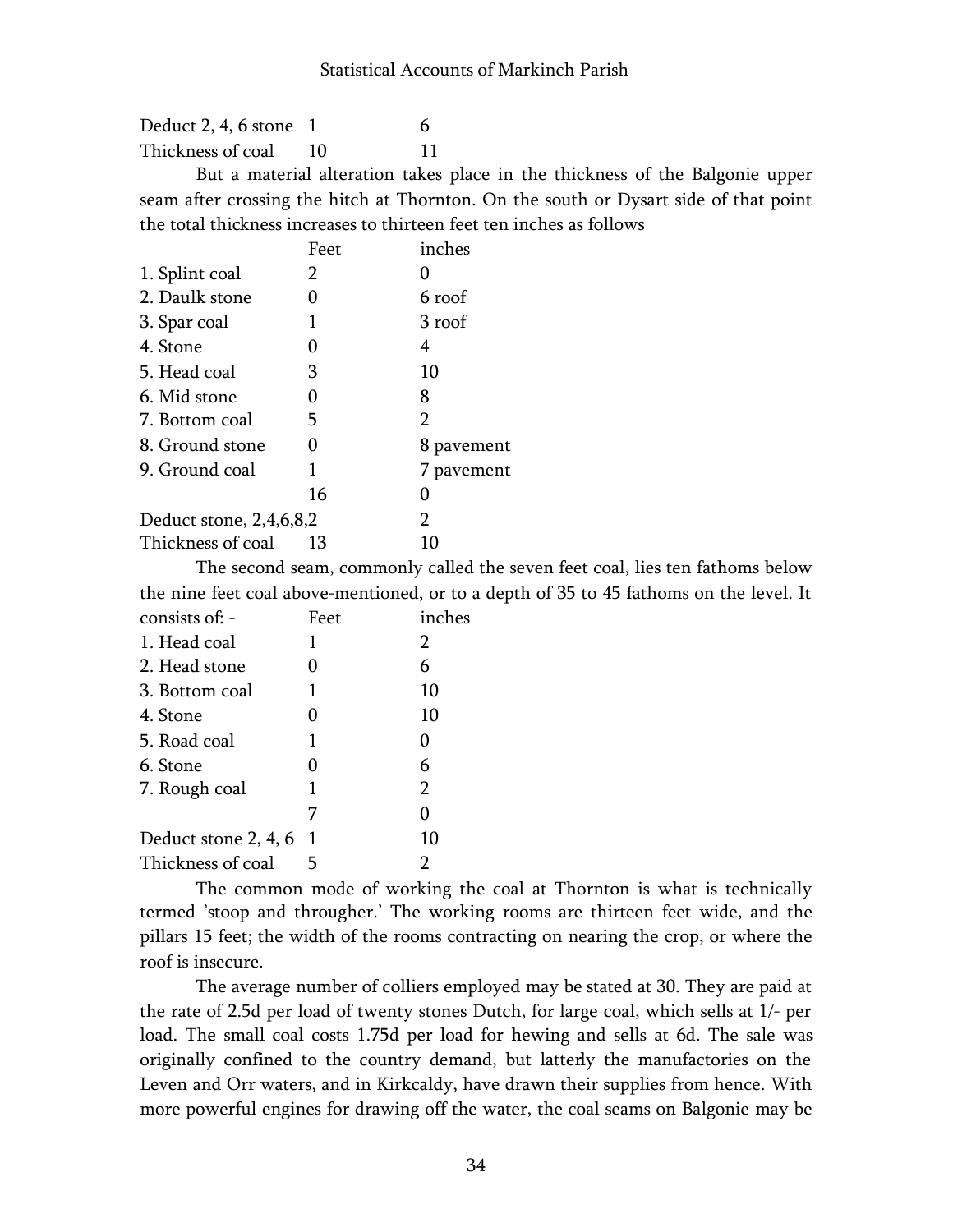regarded as inexhaustible, as they dip to the east, and are never found to rise to the surface in a direction opposite to a line of bearing.

# PART TWO – CIVIL HISTORY

## Antiquities.

MARKINCH HILL. This remarkable hill, on the southern slopes of which the village is partly built, is an object alike interesting to the geologist and the antiquary. It is composed of a fine sand, intermixed with water worn stones, and rises to the height of about 100 feet above the ground level in the vicinity, extending in a continuous ridge from east to west about 300 yards. At either extremity it sinks abruptly, and is flanked by two smaller eminences, that to the west terminating in the marshy ground along the line of Balbirnie Park wall, while that on the east is separated from Dalginch Law by a deep and narrow ravine, through which Balbirnie burn flows. The southern slope of the hill is sufficiently gradual, but on the northern side it is naturally precipitous, and has been rendered more so by the labours of art. The whole of this side of the hill from the base upwards is cut into terraces, which seem to have been continued round its extremities. On that, towards the east, indeed, they may be still distinctly traced, but towards the west they are obliterated, the hill having been cut down, partly to allow a passage for the road, and partly for the purpose of obtaining sand and gravel. These terraces, six in number, are of an average breadth of twenty feet, and rise each above the other in regular gradation from ten to twelve feet. They overlook a level field of about twelve acres, which, before being drained, must have formed an impressive morass. There is no very definite tradition why or when these terraces were formed. The most probable conclusion is that they are the work of the Roman invaders, who, under Agricola, overran this part of the country, covering it with entrenchments and fortifications, as a basis for more distant operations. For advancing this opinion in preference to any other, our reasons are briefly these:

First, in a military point of view, and according to the modes of warfare then in use, the position is one of the strongest which the whole country affords. The natural advantage of its situation, indeed, must have rendered it nearly impregnable with but a handful of defenders, while, as a fortified camp, it was capable of receiving several legions.

Secondly, it forms one of a chain of similar fortresses, most advantageously situated for commanding the surrounding country, for mutual support and for keeping up a direct communication with the coast and with the interior.

Third. The extent of the works above described, the great amount of labour and industry required for their completion, and, above all, their form and regularity, so little in unison with the rude and derisory habits of the aboriginal inhabitants, and so unsuited to their savage modes of warfare; while in all these respects they very exactly characterise the enterprise and skill of their invaders, and the superior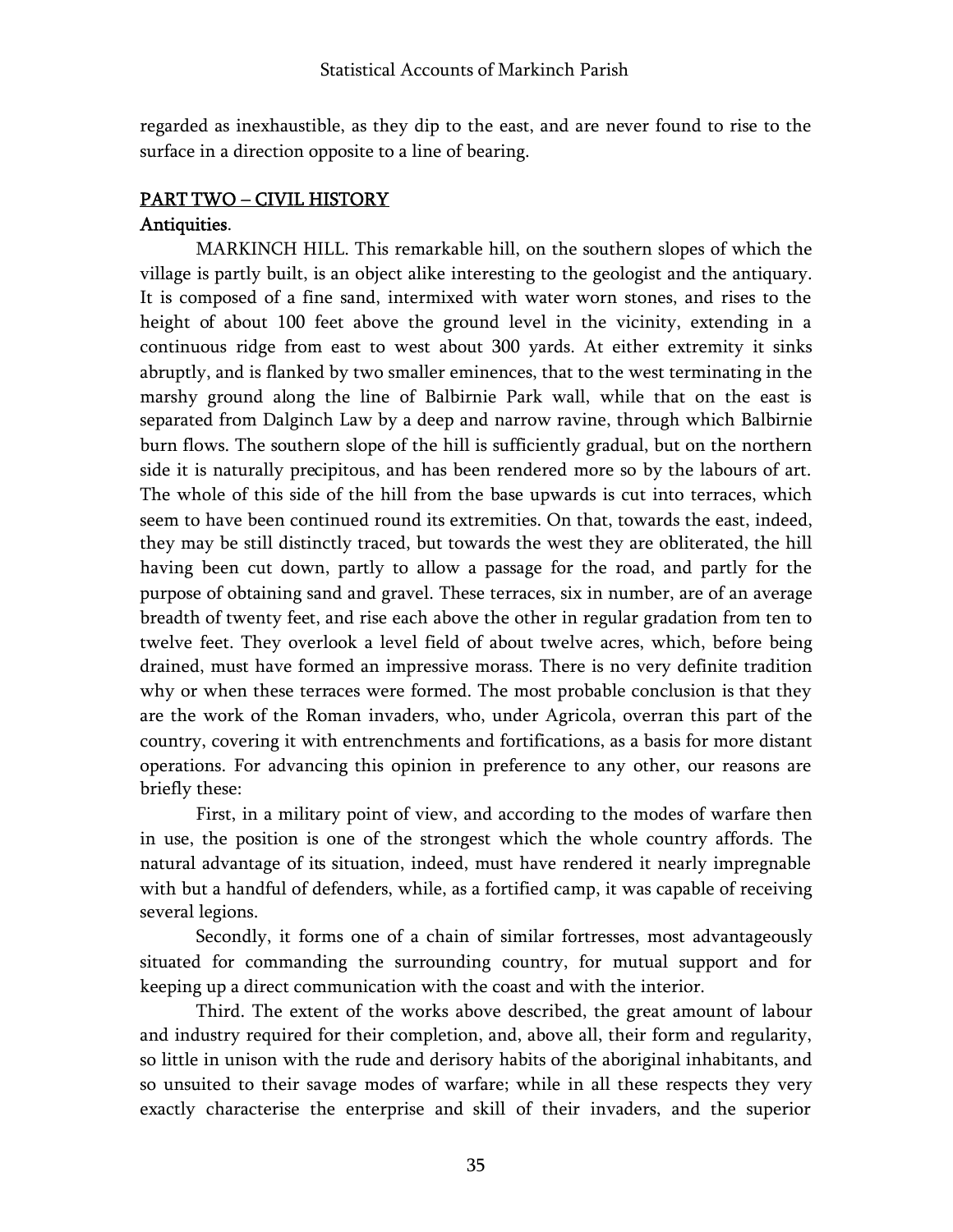advancement in the art of defensive warfare.

### MAIDEN CASTLE

At the eastern extremity of the parish, and in the immediate vicinity of the village of Kennoway, are to be seen the vestiges of ancient fortifications, running along a narrow but somewhat elevated ridge of sand-hills, commanding the surrounding plain. In the case of an invasion from seaward this would naturally have been regarded as the first defensible position, being scarcely two miles from the mouth of the Leven, and forming the key to the interior of the country towards the north and west. Whether the Scots, Romans, or Danes were its first occupants it is now impossible to determine. That it has been the scene of some bloody conflict is evident from the number of stone coffins containing human bones that have been dug up in the immediate neighbourhood. Farther westward, in the direction of Markinch, weapons of war, peculiar to the Romans, have from time to time been found. The highest point of the ridge in question rises to the height of perhaps eighty feet above the small stream which runs at the foot of it. On this knoll, the Pretorium or citadel, known by the name of Maiden Castle, has stood. Its form has been that of a square, and it measures about thirty paces across. According to Boethius, this was the castle of Macduff, Thane of Fife. His description of it is sufficiently precise, and is valuable as the only plausible record concerning a spot, that has once evidently been of some importance. 'Supersunt inter Divi kenethi templum et Levenam amnem, eadem in regione, areis septemvallis olim septaetotidemque fossis uti nune est videre, vestiga; ubi hujus clarissimi viri post eum vita functum posteritas longa secula habitavit.'

DALGINCH, which lies to the east of the village of Markinch, at the distance of a quarter of a mile, is the reputed site of another of Macduff's castles. Its more modern name is Brunton, now called Barnslee, the seat of Mrs Colonel Paxton, and a subterraneous opening from the present house, but which has long been closed, is said, in popular tradition, to communicate with the Maiden Castle above mentioned, which is distant in a straight line between two and three miles. The supposition is too absurd to admit of being reasoned upon. However, that, at a comparatively recent period, Dalginch was a place of considerable note, will appear by the following extract from the Ancient Digest of Scottish Laws, known by the name of Regiam Majestatem, ascribed, as we believe, to the usurper Macbeth, 'Ad quae loca tenentur Warranti venire.' CXX 'Haec sunt loca ad quae warranti debent venire ut res calumniates legitime wattantereat. In Gowrie apud Sconam. In Starmonth apud Cluny. In Fife, apud Dalginche. Haec sunt loca capitalia Scotia comitatatium per totum regnum.' In the edition of the Regium Majestatem anno 1606, the following note is inscribed in the margin – 'n.b. Terrae de Dalginche pertinebant olim Jacobo Cockburn, tempore Jacobi II Regis, nune dicuntur terrae de Bruntoun, et per Wardlaw dominum de Torrie possidentur at sunt contiguae terries de Markinche' –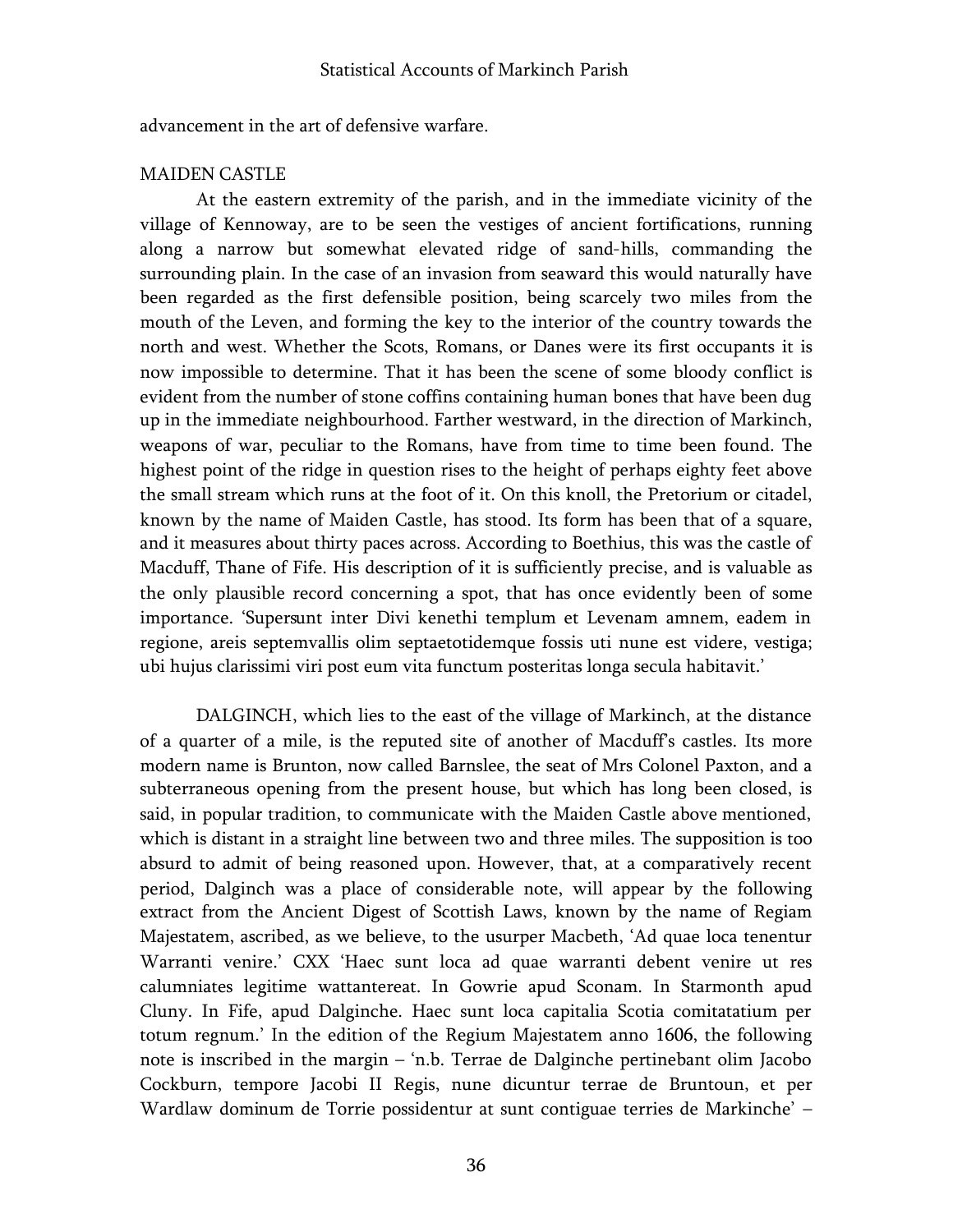how long Dalginche continued a principal seat of justice we have no means of ascertaining; probably as long as the Thanes of Fife maintained an independent jurisdiction. Markinch must have been a place of some note as late as 1296 in which year it was visited by Edward the First in his progress from St Andrews to Stirling, as we learn from the diary of his expedition his first stage being Markinch and his next Dunfermline.

#### FAMILY SEATS

The most ancient residence of note in the parish is the Castle of Balfour or Balorr, so designated from its situation near the confluence of the Orr and the Leven. It was originally the seat of the family of Balfour, who thence derive their name – one of the most ancient and respectable in Fife. About the year 1360, John de Bethune, described as 'familiaris Regis Roberti', married the daughter and heiress of Sir Michael de Balfour of that ilk, and with her obtained the estate of Balfour. The Bethunes are undoubtedly of French extraction, and are reputed to derive their name from Bethune, a considerable town in French Flanders. They came to England with William the Conqueror. One of them was the companion of Richard Coeur de Lion during his return from the Holy Land, and was made prisoner along with him by the Duke of Austria. Duchesne in his 'Histoire de la Maison de Bethune', derives the Scotch branch from a certain Jacobin de Bethune, who, he says, came to Scotland about 1448; but there are authentic documents to prove that the family were settled in this county as far back as 1165. Those of them whose names are most distinguished in history are James Beaton, Archbishop, first of Glasgow, and afterwards of St Andrews and Chancellor of the kingdom. St Mary's or New College, founded in 1537, remains a monument of this prelate's munificence and zeal for learning. He died in 1538 and was succeeded by his nephew, David Beaton, Cardinal, Legatus a latere, and Chancellor, assassinated by Norman Leslie and his associates, 3 May 1546. A nephew of the Cardinal, James Beaton, was elevated to the See of Glasgow. Our limits do not permit us to enter at greater length into the annuls of this ancient and honourable house. It may not, however, be deemed superfluous to remark, that the estate of Balfour has been transmitted, in the direct line of hereditary succession, for the space of 480 years, and in the direct male line for upwards of four centuries.

Westward from Balfour, and on a steep bank overhanging the Leven, stands the ancient baronial Castle of Balgonie. The most ancient part of this venerable structure consists of a donjon or keep, eighty feet in height, and 45 feet by 36 feet over the walls. The basement storey, dimly lighted by a single narrow slit in the massive thickness of the walls, seems to have served as a prison. It is vaulted, as well as the storey above. The summit is surrounded by slightly projecting battlements, with circular tourelles at the angles. The roof is flat, and paved with square slabs of freestone. On the terrace thus formed, and several feet within the external battlements, on three of the sides is erected a lodge of an oblong form, with chimneys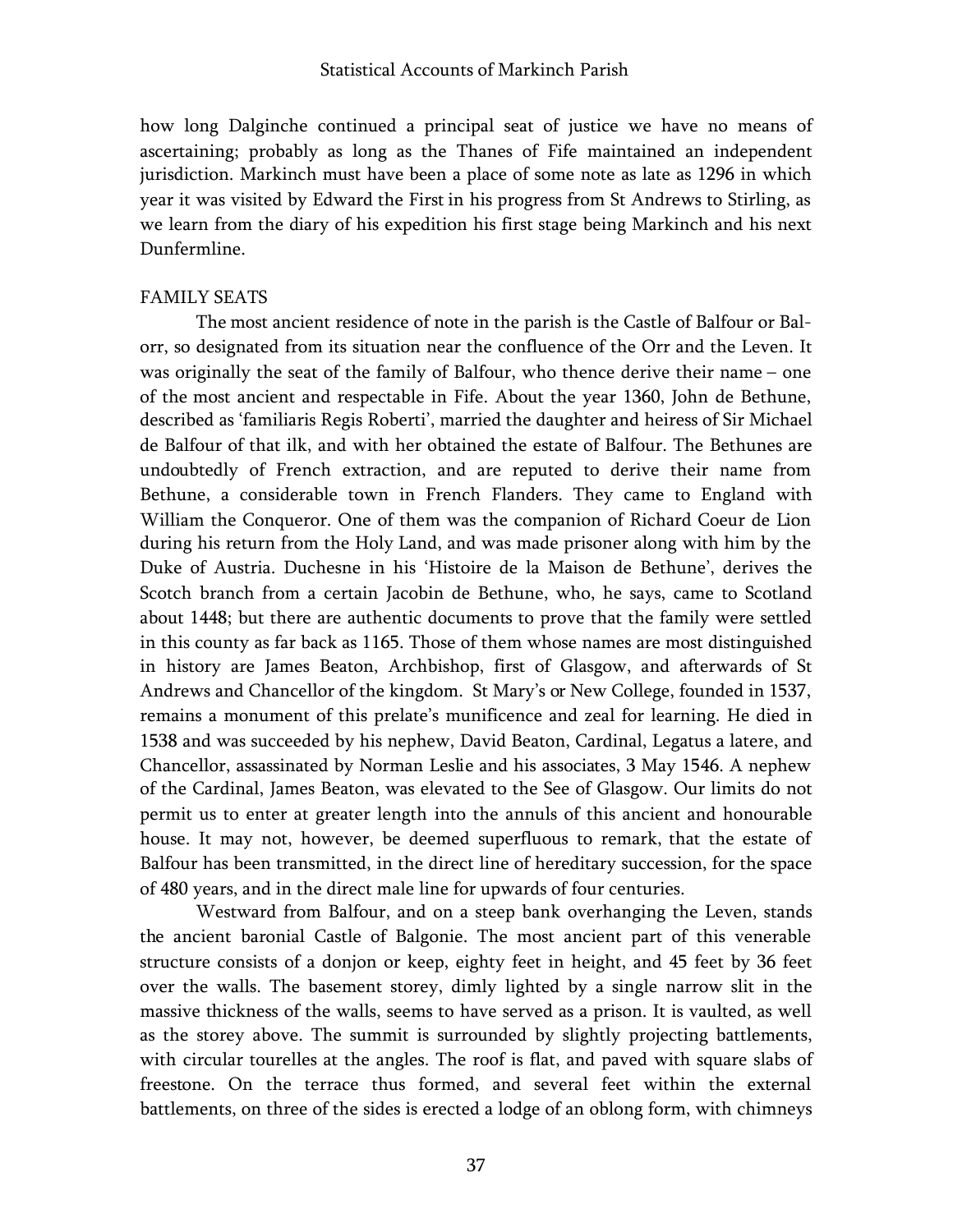and sloping roof, served probably in former times as a corps de garde for the garrison. Along the bank, looking northward, the first Earl of Leven erected a house of three storeys, communicating with the tower, and a wing fronting east was added by one of his successors, but, from the unusual solidity of the substructions, and from the range of cellars which they comprehend, in structure evidently far from modern, it is to be conjectured, that buildings equal in extent originally occupied the site of the present edifice, constituting, as now, two sides of a quadrangle; the other two sides being formed by a strong wall of masonry. The space thus enclosed forms an oblong area of 108 feet by 65. The main entrance into the court is by an arched gateway, flanked on each side by towers, which bear marks of having been at one time provided with battlements and machieoulis. Over the arch are the remains of a chamber, communicating with the tower by a narrow passage conducted in the thickness of the wall. The castle has once been surrounded on three sides by a deep fosse, and a strong rampart of earth. On the side of the river no defence was needed other than the inaccessible nature of its position. With all these stern appliances and means to provoke assault and to resist aggression, history records no tale of siege sustained, not doughty feats of arms performed under its walls, or within the fair and ample domain by which it is surrounded, - nor are its precincts stained by any of those deeds of blood or torture which throw an interesting gloom over so many monuments of feudal times. The earliest proprietors of Balgony, of whom there is any record, are the Sibbalds. It afterwards passed by intermarriage to a cadet of the family of Lundin. In the reign of Charles the First the lands of Balgonie were purchased by General Alexander Leslie, who was created Earl of Leven by that hapless monarch, with succession to heirs - general of his body, lawfully begotten. Owing to the failure of male heirs in the person of Alexander, third Earl of Leven, the title and estates devolved to his sister, Lady Catherine Leslie, who was married to the second son of the then Earl of Melville, and became Countess of Leven in her own right. By the death of his eldest brother, the Lord Raith, her husband succeeded to his paternal title and inheritance, thus uniting the two earldoms into one family. In 1823, the beautiful and extensive estate of Balgonie was purchased for the sum of £104,000 by James Balfour, Esq. of Whittingham, brother of the late General Balfour of Balbirnie, who, it is understood, designs to rebuild the castle, at present fast hastening to decay, on a scale answerable to his ample fortune, and the ancient grandeur of the pile.

The principal seat of the Balfours was the castle of that name, as already mentioned. They reckon their descent from the time of King Duncan, and their names appear as sheriffs of Fife, and as present at successive Parliaments, down to the reign of Robert the Second. The ancestor of the Balbirnie branch was a cadet of Balfour of that ilk; who, having married a daughter of Thomas Sibbald of Balgonie, obtained with her a grant of the lands of Dovan, in the reign of Robert the Third. One of the descendants having obtained a charter of the lands of Lalethan of Lundin of that ilk in 1576, was designed of Lalethan, and afterwards of Balbirnie, acquired by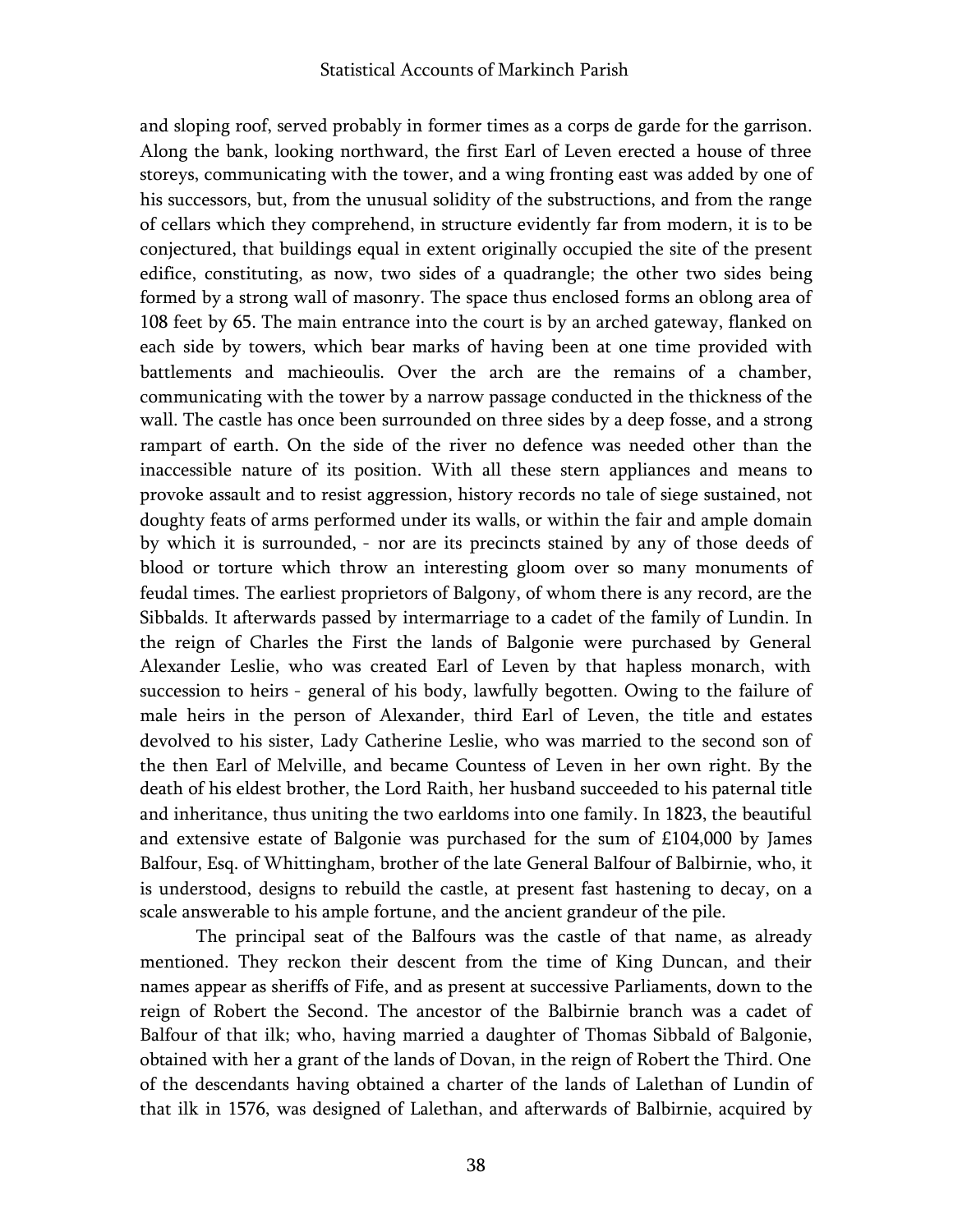purchase from a family of the same name.

Balbirnie House, now the property of John Balfour Esq., is situated about a mile to the west of the parish church. The house is an elegant modern structure, erected by the late General Balfour. The principal entrance, which is on the south front, is by a handsome portico, formed by columns of the Ionic order, with corresponding pilasters. The whole materials were drawn from freestone quarries on the estate. The house is pleasantly situated in a romantic hollow, sheltered from every wind that blows by those detached and gently undulating eminences, which form so remarkable a feature in the scenery of the vale of Leven. These heights, clothed with some of the finest trees in the country, are rendered accessible on all sides by means of walks and alleys, so contrived, as to command at every turn varied and picturesque views of the surrounding country, from the Lomonds to the shores of the Firth of Forth, and the coast beyond. The shrubberies around the house, and along a small brook which meanders through the grounds on the east, are laid out with exquisite taste and effect, and contain, in great variety and profusion, such plants and shrubs, native and exotic, as are hardy enough to withstand the rigors of the winter. The park, including garden and shrubberies, extend over a surface of 200 acres. As a complete and elegant residence, Balbirnie is surpassed by few north of the Tweed.

The only other residence in the parish which deserves particular mention on account of its antiquity is Kirkforthar, the seat of George Johnstone Lindsay Esq. a cadet of the noble and ancient family of Crawford. Kirkforthar formed part of the Lord Lindsay's ancient estate of Struthers, and became a separate branch in the following manner:

David, Lord Lindsay of Byres, espoused the cause of King James the Third in opposition to the views of his son, James the Fourth, who was stirred up by the confederated nobles to become their leader in a foul and unnatural rebellion. Lord Lindsay commanded his father's adherents. The two hostile armies having met at Sauchieburn, a battle took place, which issued the defeat and death of the unfortunate James the Third. Immediately after, Lord Lindsay was arraigned of high treason. Although he was an excellent soldier, and had great experience in the service of foreign states, yet he was but little gifted with court phraseology, or versed in judicial procedures, and in his defence made a cutting and sarcastic speech, which drew down upon him the displeasure of the king and his judges. But Patrick Lindsay, his brothergerman who was bred a lawyer, on hearing his brother's speech, and witnessing its effects, craved permission to plead his cause, which he did with so much address, that Lord Lindsay was acquitted. The old Baron, touched with a piece of service so seasonable and important, immediately exclaimed, 'well spoke Pat; for your pyot tongue tak' ye the mains of Kirkforthar.' Lindsay or Lindessay was originally an Anglo-Saxon earldom in the county of Lincoln; and one of the great divisions of that county bears the name of Lindsay to this day. The son of the Earl of Lindsay, after the fatal field of Hastings, accompanied Edward Atheling into Scotland to the court of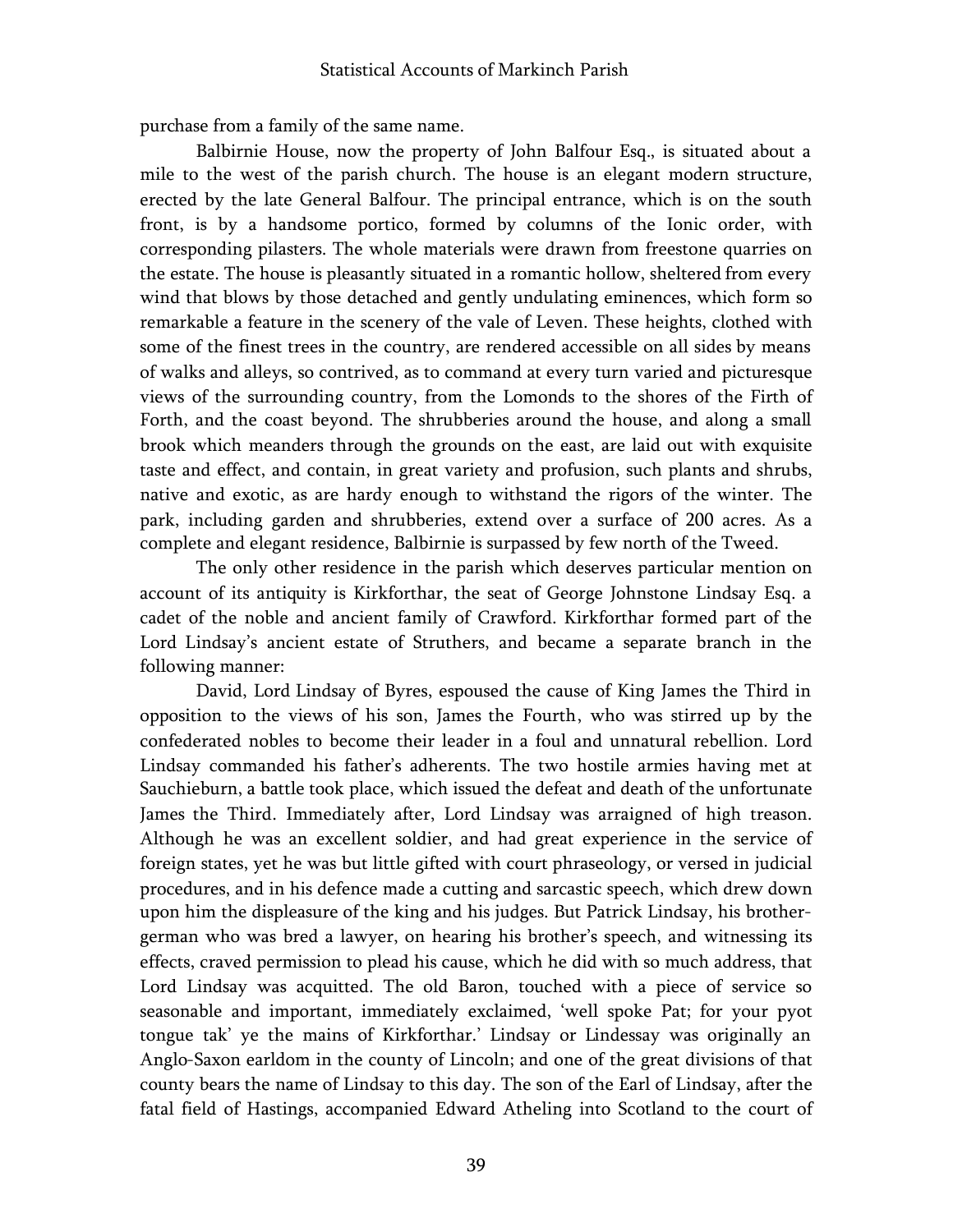Malcolm Canmore. The two principal branches or stems of this once potent family were represented – the one by the Earls of Crawford, the other by Lord Lindsay of the Byres, until the reign of Charles the First when the whole honours of the family were vested in the person of John, tenth Lord Lindsay of the Byres, fourteenth Earl of Crawford, and first Earl of Lindsay. The family of Kirkforthar bear the arms of Lord Lindsay of the Byres, Earl of Lindsay, and of the Mure, Lord of Abercorn.

Besides the above, several families of note once made part of the parish aristocracy, but are now extinct, and scarce a vestige of their dwellings remains.

#### PART THREE - POPULATION

The population of the parish has increased at a rapid rate during the last century. Within the last seventy years it has considerably more than doubled. As population and means of subsistence are intimately connected, this great local increase may be attributed, in a great measure, to the introduction of new branches of productive industry, which, by supplying regular employment, both retained the native population, and attracted influx from less favoured districts-emigration even of individuals being, very rare.

| Years      | 755  | 1790 | 1801 | 1821 | 1838 |
|------------|------|------|------|------|------|
| Population | 2188 | 2790 | 3130 | 4661 | 5396 |

#### Agriculture

The number of acres under cultivation amounts to about 8500, 350 of which are let in small lots varying from one to ten acres, and on leases varying from one to seven years. The remainder are let in about forty three farms of various sizes. There are about 400 acres in feus or smallholdings in perpetuity, for an annual payment, varying from a merely nominal acknowledgement to £16 per imperial acre. These feus are chiefly in the villages, and extend from a few poles to several acres each. There are about 800 acres under plantations, and a moss, the only one in the parish from which peats are dug for fuel, may contain 100 more. The quality of land held by proprietors of bleachfields and of other public works may extend to 100 acres; the remainder say 300 acres, may be regarded as taken up by roads and water courses. In order to insure greater accuracy in this important branch of statistical enquiry, we have divided the parish into three sections, each of which will be found to differ from the other in various respects:-

First. That part which lies on the north bank of the Leven, embracing the highest cultivated land in the parish. In this quarter the soil consists of loam, gravel, or clay, resting upon a porous subsoil of sand and gravel: here drainage is for the most part easy, so that the land is in general dry and fertile.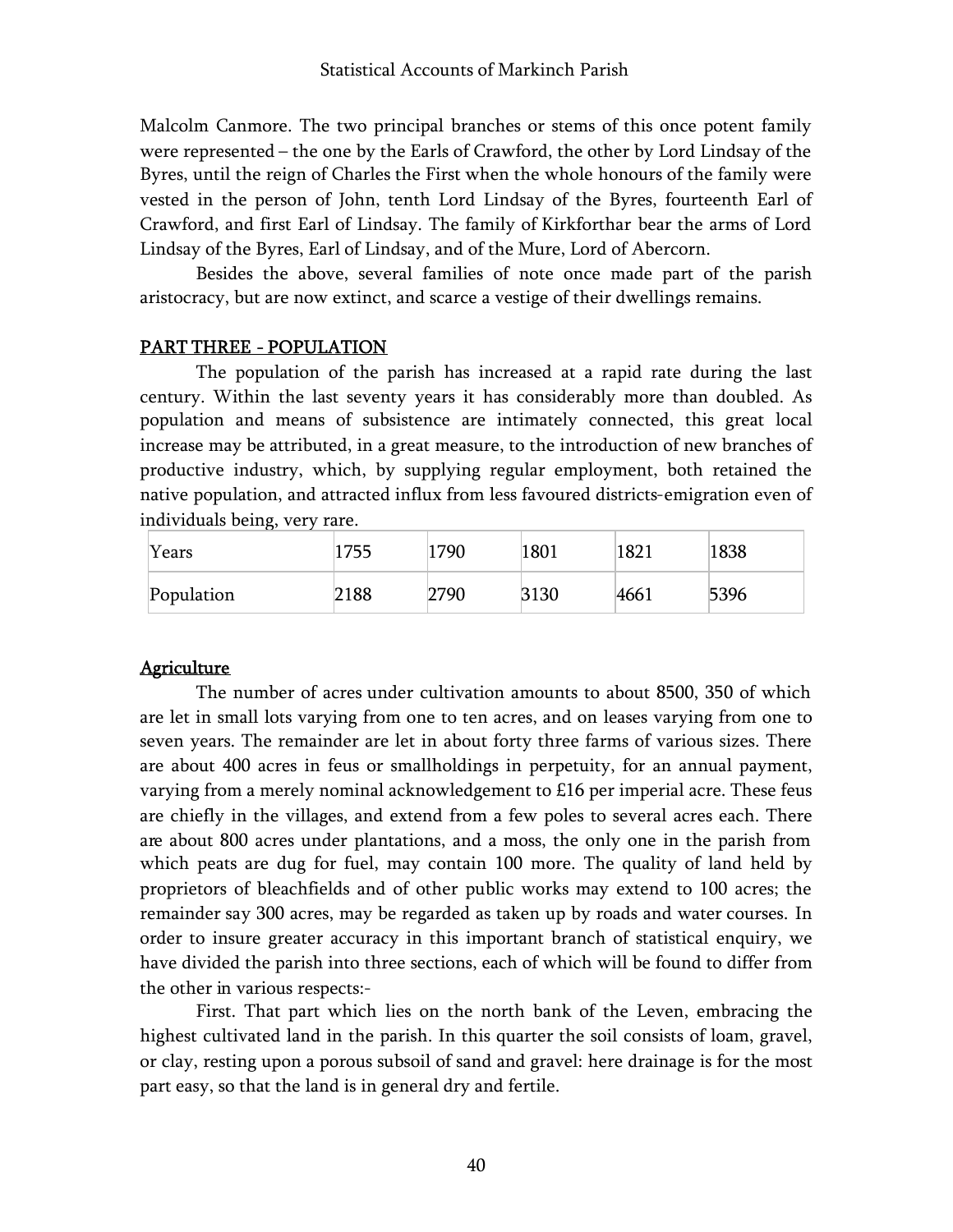Second. District lying between the Leven and Orr. Soil, wet loam, sand and clay, upon a retentive subsoil, consisting of blue till, patches of sand, silt and stones.

Third. District between the Orr and the boundary of the parish to the south and east. Soil, a thin wet loam, clay and sand, part Moorish. Subsoil retentive stiff clay or till.

In some parts of the second and third districts the subsoil is partially impregnated with iron immediately below the soil, forming a pan or crust nearly impervious to water. Where this is the case, the soil must be considered decidedly bad; indeed, where it exists in any considerable degree, heath is the natural production. These soils also contain boulders in extraordinary quantities, principally trap, some of which are several tons in weight. In many fields of the same districts, and within fourteen inches of the surface, a sufficient quantity of these boulders can be obtained for filling drains at so small an interval as nine feet asunder.

DRAINAGE. The prevailing mode of draining is that of furrow-drains from two and a half to three feet deep, filled with stones turned out in working the soil. When the materials are found in this way properly broken, built and packed in the drain, this method will be found both economical and efficient, when the drains are on a hard bottom. Tiles are preferable when the bottom is soft or where stones are not plentiful, and where the water contains ochre or deposits sediment.

PRODUCTS OF THE SOIL. The system generally adopted is that of raising grain and rearing and feeding cattle of the Fifeshire breed. Rotation of crops from four to seven years:

| <b>One</b> | Two      | Three          | Four   | Five   | <b>Six</b> |
|------------|----------|----------------|--------|--------|------------|
| Fallow or  | Wheat or | Grass          | Oats   | Fallow | Fallow     |
| potatoes   | barley   |                |        |        |            |
| Fallow or  | Wheat    | Peas, beans,   | Barley | Grass  | Oats       |
| potatoes   |          | tares, turnips |        |        |            |
| Fallow or  | Wheat    | Barley         | Grass  | Oats   | Fallow     |
| potatoes   |          |                |        |        |            |
| Fallow or  | Oats     | Grass          | Grass  | Oats   | Oats       |
| potatoes   |          |                |        |        |            |

The first year's grass is often cut for hay. It is then sometimes pastured for one or more years, according to the promise of grass or the wants of the farmer. Supposing the lands in the parish divided into ten equal parts, the proportions of the various kinds of crop may be estimated as under:

Fallow or green crop 20%; wheat 10%; barley 10%; grass 30%; oats 30%.

Peas, beans or flax are but little cultivated. The above estimate is exclusive of the space allocated to roads, fences, watercourses and pleasure grounds.

MANURES. Bone manure is used in dry land; rape cake has been tried successfully in clay and wet lands. The principal extraneous stimulant applied is lime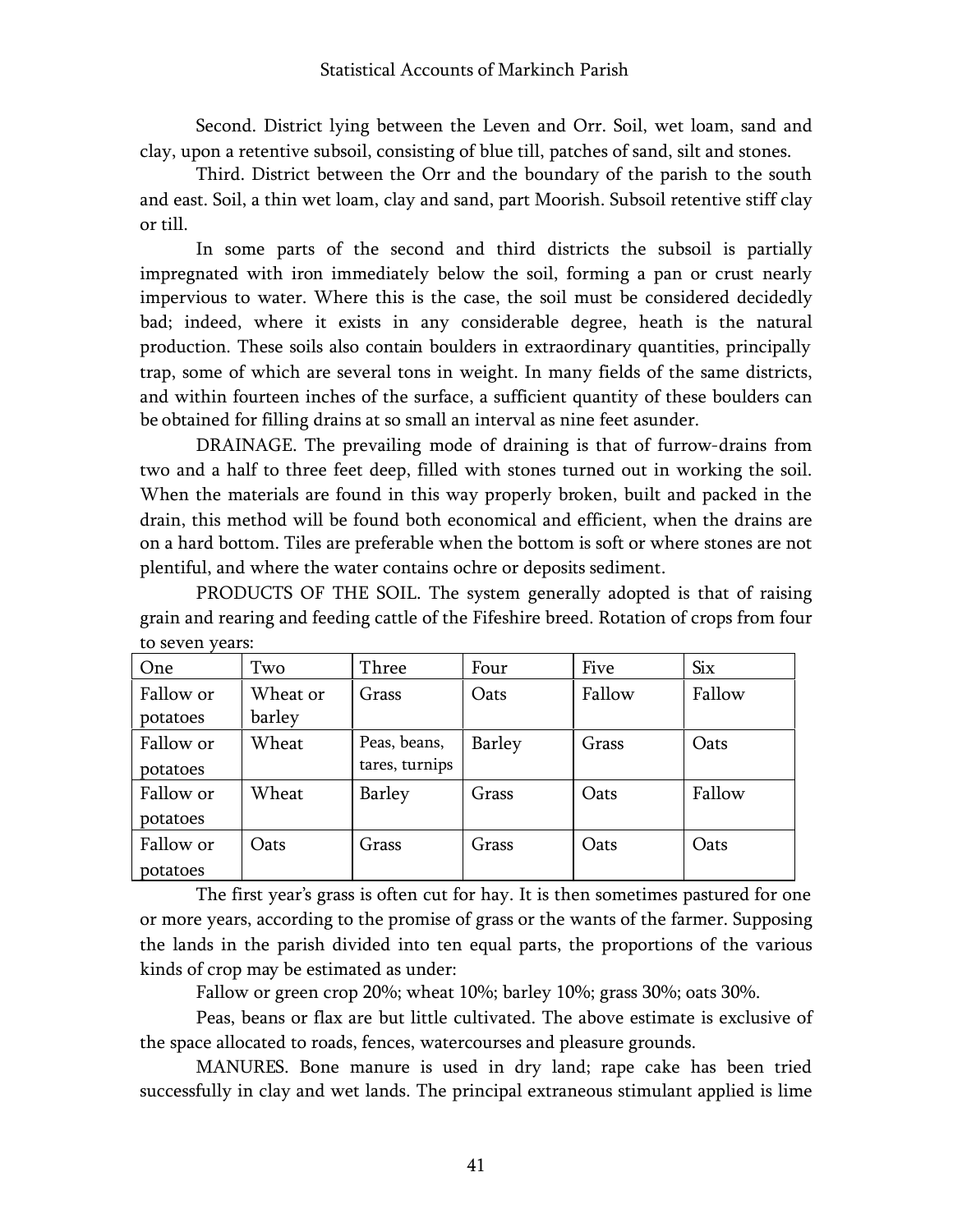from Forthar, Chapel, Pitlessie or Inverteil lime works. Besides the farmyard manure, a considerable quantity is obtained from the neighboring villages.

AMOUNT OF PRODUCE. Adhering to the sectional divisions already referred to, the following estimate is offered as the average produce per Scotch acre:

First district, wheat 3.5 quarters; barley 4.5 quarters; oats 5.5 quarters.

Second district, wheat 4 quarters; barley 3.5 quarters; oats 5.5 quarters.

Third district. In the western part of this district, little wheat is sown; the same is the case with regard to barley. Oats may be estimated at 5.5 quarters per acre.

LEASES. The usual endurance of leases is for nineteen years. Farms are let by private offers – a mode which, while it obviates the injurious tendency of public competition, enables the landlord to exercise his judgment in the selection of the tenant, with a just regard to the interests of both. A fixed sum of money is now almost universally substituted for the antiquated, though perhaps more equitable, mode of rent in kind.

RENT AND VALUE OF LAND. In consequence of the increased demand for all sorts of agricultural produce on the breaking out of the French Revolution, the rentals of many estates were doubled. At the close of the war, however, the value of farms fell from 15 to 20 per cent. Since the practice of furrow-draining was introduced, wet-bottomed lands, such as we have described above, have risen considerably in value.

WAGES. Men servants are hired by the year from Martinmas to Martinmas. Married men receive of wages £11 sterling. In money; 6.5 bolls oatmeal; coals, carriage free; and from one Scotch pint of milk to two imperial quarts daily. They are also allowed a free house, with eight falls of garden ground, besides twenty four falls for planting potatoes. Unmarried men receive £12 sterling per annum, lodgings, potatoes for six or seven months, with meal and milk as above. Female servants get from £5 to £6 10/- with board and washing.

MANUFACTURES. Local facilities for the establishment of all those branches of productive industry which require the aid of machinery, are peculiar and numerous. The most remote part of the parish is but an inconsiderable distance from the coast. It is traversed by excellent roads in all directions, rendering communication with the great manufacturing town of Dundee, through the shipping ports of Newburgh and Newport, on the one hand, and with Edinburgh, by Kirkcaldy and Pettycur on the other, neither difficult nor expensive. The water power supplied by two considerable streams, the Leven and the Orr, is unlimited and inexhaustible. Coals are abundant and cheap, and excellent stone for building is found in all directions and at a trifling depth below the surface; while seven populous villages furnish an abundance of hands for all those operations where manual labour is required. At the period of Dr Thomson's statistical return, there existed in the parish no machinery save what was used in corn and flax mills, of which there are at present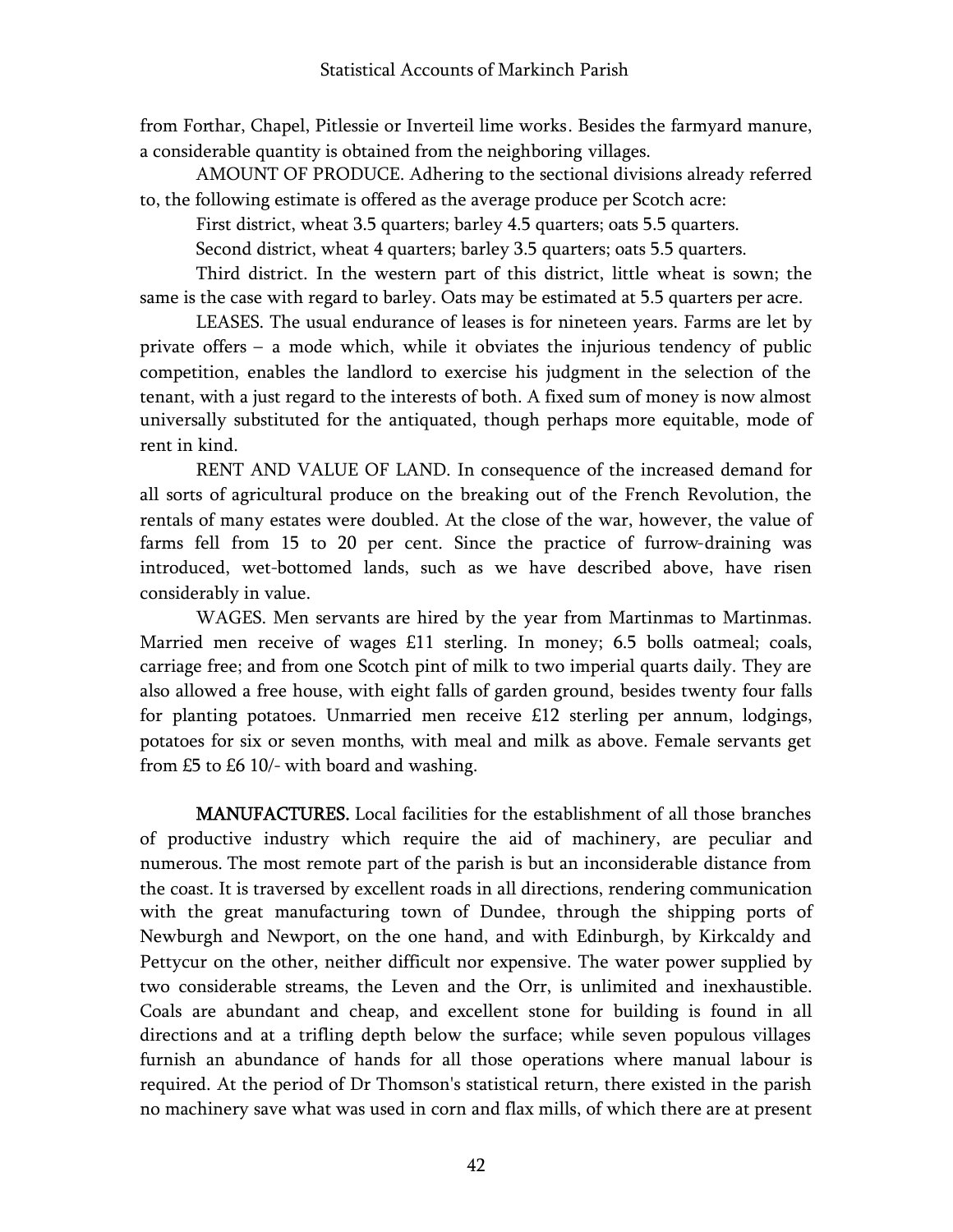in use of the former one, and of the latter four. Since that time a class of public works has sprung up, which have been greatly beneficial to the industrious classes. The following statement is made up from the proprietors' returns, which have been obligingly furnished.

# PAPER-MILLS.

Rothes Papermill was erected in 1806, by Mr. William Keith, and worked as a two vat mill. Some years after, it became the property of Mr. David Lindsay, who enlarged it considerably, and latterly erected a paper machine. In 1836, it was purchased by Messrs R. Tullis and Co. Brown and grey wrapping-papers are the sorts now manufactured here, for which about 25 cwt. of flax waste, coarse bagging, or ropes, are used daily. Employment is here afforded to about 20 men and 10 women.

Auchmuty Papermill was erected by Robert Tullis and Co. as a four vat mill, and began working in May 1810. The vats are now all thrown aside; the paper being made by a Fourdrinier machine, such as is generally used. Above a ton of fine rags is consumed here daily in making cartridge, coloured, printing, and writing papers. There are upwards of 50 women employed in sorting and cutting the rags, who are paid at the rate of 10d per day of ten hours. About the same number of men are required to attend the machinery, and manage the different processes, or engaged as wrights, carters, labourers etc. The wages of these latter vary from 1s 6d to 2s 6d per day. The hands at the Rothes Mill are remunerated at the same rate. The annual amount of excise duty paid by the two mills is about £6500 sterling, and, as the duty is 1 1/2d on each pound of paper, this gives a total of 1,040,000 pounds, or 465 tons of paper manufactured annually.

Balbirnie Papermill was erected in the year 1816, by the late Mr. Alexander Grieve, and was continued with two vats and one engine, until 1834, when J. Grieve and Co. introduced a machine and four engines. The papers made here are principally for the London market, and consist chiefly of two kinds, the, one very strong, such as is principally used by grocers; and the other very thin and transparent, for the use of drapers and silk-mercers. The raw materials employed are, damaged yarn, flax waste, bagging and ropes, of which, when making light papers, 24 cwt., and when making heavy papers, 37 cwt. are consumed daily. The quantity of paper manufactured yearly averages 44,000 reams, weighing about 560,000 pounds, or 250 tons, and contributing to the public revenue the sum of £3500 per annum. The number of hands employed on the works are 30, of whom 16 are men, and 14 women; the former earn from 1s 6d to 2s 8d and the latter from 10d to 1s 1d per day.

### WOOLLEN MANUFACTORY.

Balbirnie Bridge Factory, established by Mr. Drysdale, 1835. The stuffs manufactured here are plaidings, blankets, and shawls. The wool employed is chiefly of British growth. The carding and spinning processes are carried on, on the premises,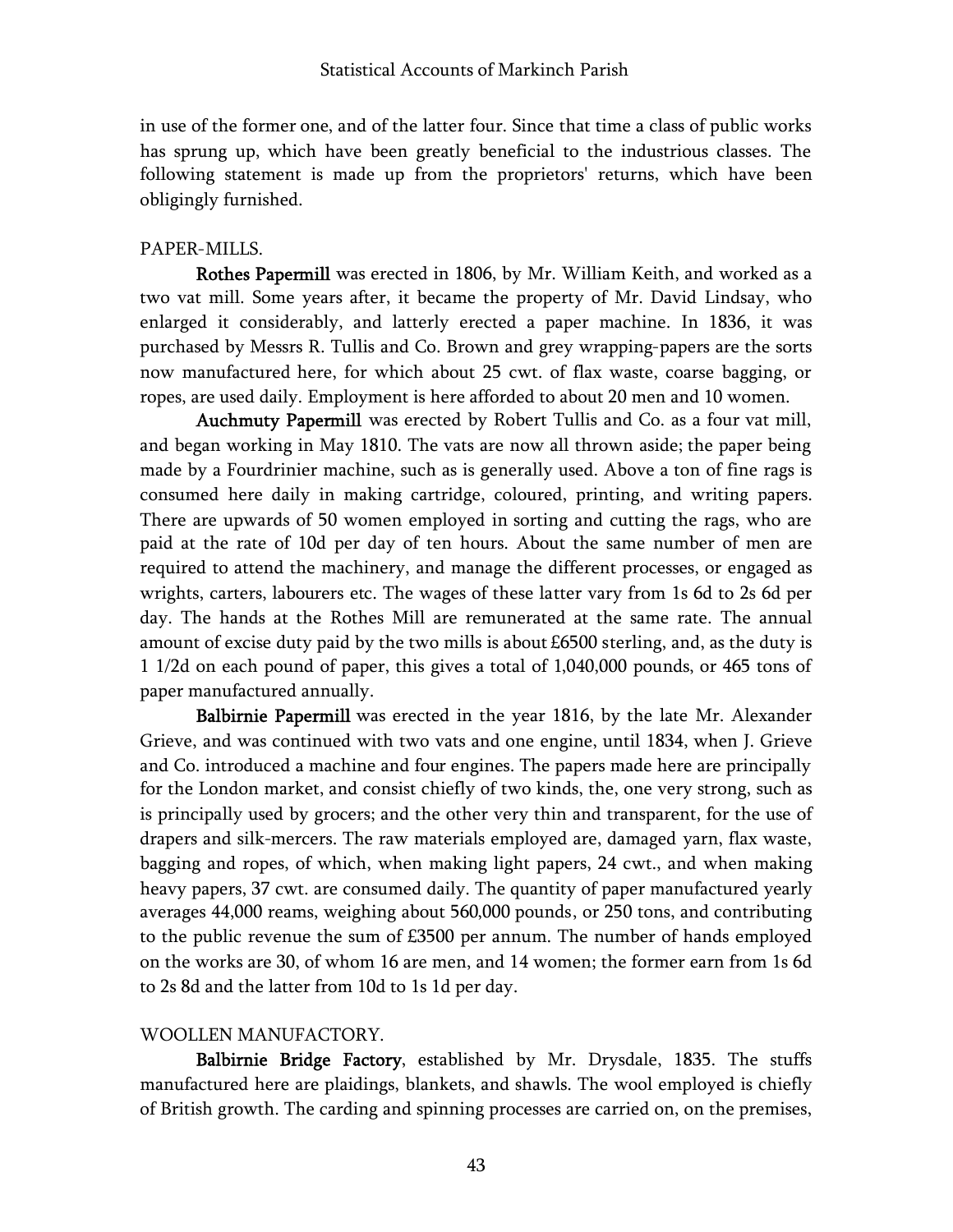by means of two roving-machines and two double sets of jennies of 144 and 168 spindles respectively. There are ten power looms and four hand looms employed, producing 3, 7, 8, 9, and 10 quarters widths. The average daily consumption of raw material is eight stones of 24 pounds each. The hands employed are 27, of whom 10 are men, 11 boys, and the remainder women and girls. The men earn from 10s to 16s per week, and the others from 3s 6d to 6s. The power-loom weavers, 6 boys and 4 girls, earn as much as 1s each per day of twelve hours. The articles manufactured are principally for the Glasgow market. The wholesale prices are, of blankets, from 7s to 17s each, and of plaidings, from 10d to 1s 3d per yard.

#### LINEN MANUFACTORY.

Previous to the year 1810, the brown linen manufactory of this parish was limited to some 50 or 60 operatives, who sold their Silesias and window-blind Hollands to the merchants at Auchtermuchty and Kettle, from whom the yarns were generally purchased. The yarns chiefly used were handspun, the produce of Scotland and Ireland, with some German yarns imported from Hamburg; but in a few years this branch of the linen trade very much declined, and was at last almost entirely relinquished. About the year 1804, the manufacture of dowlas, sheetings, and various kinds of towellings, was introduced from bleached, mill, and spun flax, and tow yarns, and this branch of the trade has continued to increase, till it now employs from 800 to 900 individuals, including winders, warpers, weavers, and lappers. The hands thus employed do not all belong to Markinch. The work is given out to be performed at their own homes, and many of them reside in the adjoining parishes. During the summer months, nearly a third part of the weavers go to out-door work, and return to the loom when winter sets in. Steady workmen, at the present rates will earn at dowlas weaving about 7s; at sheetings 8s and at towellings, 9s per week. The winders are chiefly old and infirm persons, or married females who have time to spare from their domestic duties; they earn from 1s to 4s; warpers and lappers, 10s per week. The whole of this branch is in the hands of Mr. Robert Inglis.

#### FLAX SPINNING MILL.

Balgonie mills, the property of Messrs Baxter and Stewart, for spinning flax and tow. The works command the entire use of the Leven, and the machinery is driven by two water-wheels of fifty-five horse-power.

1. For flax spinning, dry or long staple, there are twenty frames, containing 1000 spindles, with a full system of screw-gill preparation to correspond. The size of the yarn spun is from one and a half to three pounds per spindle, or, in other words, from 30 to 16 lea yarn.

2. For flax spinning, wet or broken staple, there are eighteen frames, containing 1170 spindles, with full system of circular gill preparation for the same. The size of the yarn spun is from 12 ounces to half a pound per spindle, or from 30 to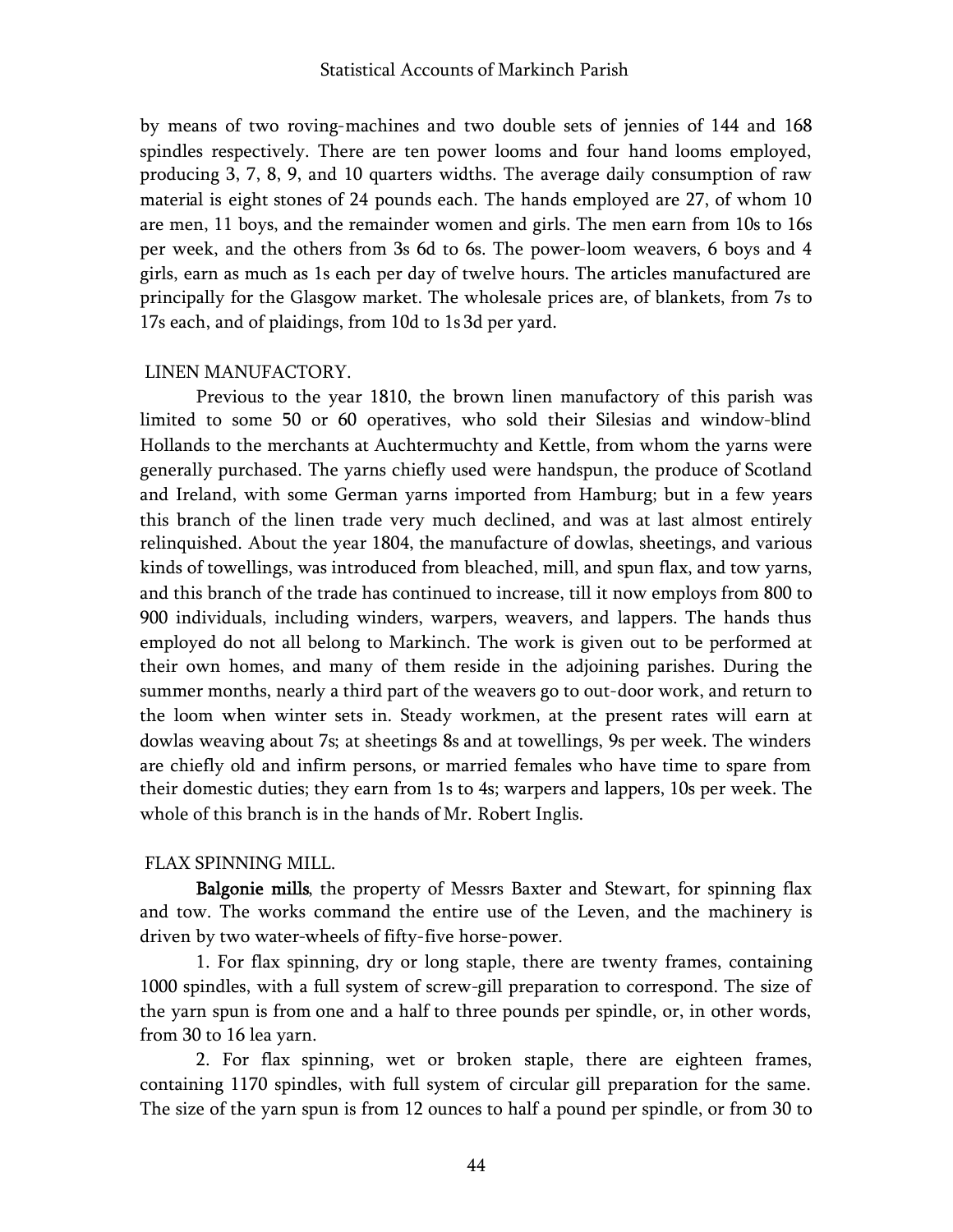60 lea yarn.

3. For tow spinning, there are three systems of spinning, each with suitable preparation, including, twelve six feet carding engines, viz. five frames, 296 spindles, for spinning yarn from two to three pounds per spindle, or 24 to 16 lea; ten frames, 400 spindles, for spinning yarn from three and a half to six pounds per spindle, 14 to eight lea; four frames, 160 spindles, for spinning yarn from 10 pounds to 24 pounds per spindle, five to two lea.

The principal buildings of which the mills are composed form three sides of a rectangle, 160 feet by 140. Two of the sides are occupied by machinery, and the third is occupied by three spacious warehouses, with heckling rooms above. There is a large store warehouse detached, capable of holding 200 tons of flax, as well as large conveniences in the way of stabling, smithy, and gas work. There are about 265 individuals employed at the mills, of whom about 95 are full grown men, 120 women, and 46 of both sexes under seventeen years of age. The wages paid each fortnight are about £200, averaging say 12s per week for each man, and 5s per week for each woman and for the younger hands. The quantity of flax manufactured in the year 1838 was 475 tons, of which 340 tons was Baltic flax, 65 tons Aarchangel and the remaining 70 tons Dutch, French, and Irish. Besides the tows from these flaxes, about 100 tons of imported tow were used. The total cost of the whole material was above £25,000.

The yarns spun are, with the exception of the heavier tow yarns, either sold in the district adjoining, or exported to France. The heavier tow yarns are manufactured by the proprietors into canvas, sacking etc. chiefly for the London market. This branch of the business is carried on in Dundee, and at present employs from 60 to 100 looms; but arrangements are at present making for transferring it to Balgonie; and when this is effected, it will cause an addition to the number of persons already employed of about 100 men, and 50 women and children.

The village of Milton, adjoining the mills, has, since the enlargement and extension of the works in 1836-37, nearly doubled its population. The present population is 580. The houses are, in general, neat, substantial, and fully beyond the average of the country as to comfort. The rent of a house of two rooms, with a few falls of garden ground and a pigsty, is from £2 to £2, 10s per annum.

Haugh Spinning Mill was erected in the year 1794, for the purpose of spinning chiefly canvas yarns from flax and tow, which was carried on by various companies up to 1832, when the present proprietor sold all the old machinery, and introduced a complete set of new, for spinning fine yarns adapted for home made linens. Half the machinery works upon the long staple, and half upon the short staple principle. An addition was made to the work in 1835, and the mill now contains upwards of 2000 spindles, capable of turning off about 600 spindles of yarns per day. The machinery is propelled by two waterwheels of about 40 horsepower. The mill consumes from 25 to 30 tons of flax per month, consisting chiefly of the finer qualities imported from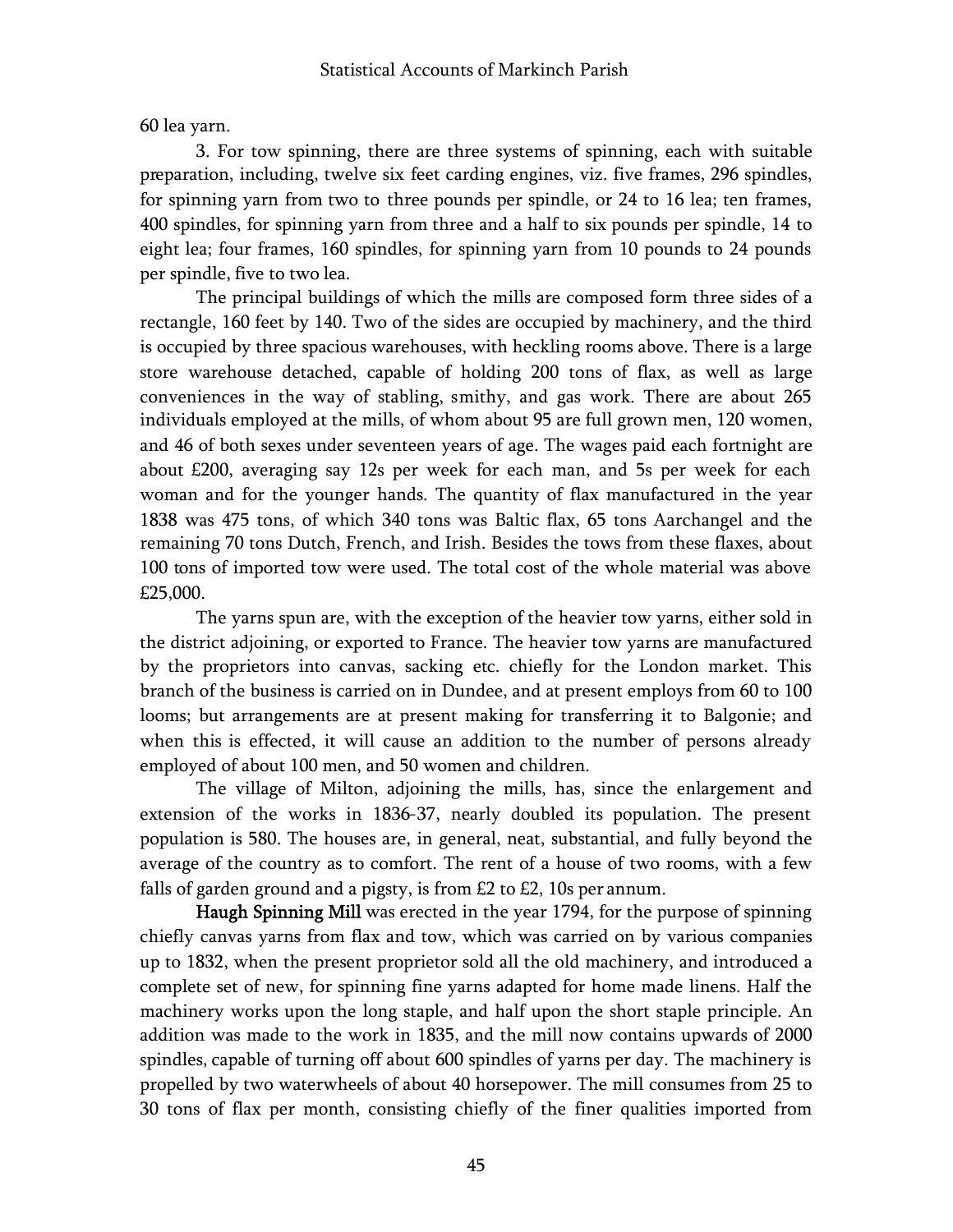Holland, Belgium, and France, and also from Archangel, Riga, and St Petersburg. The yarns are for the most part woven in the county of Fife, into almost all descriptions of family linens.

Haugh Bleachfield. In 1836, there was added to the mills a bleachfield, capable of bleaching about two tons of linen yarn daily. The work people employed at the mill and bleachfield are in number 183, of whom two thirds are females from fourteen years of age and upwards, earning from 4s 6d to 7s 6d per week. The men earn from 9s to £1 weekly. Most of the hands are accommodated with dwellinghouses on the premises. Upwards of twenty families are thus accommodated, besides a good many boarders; the whole may be estimated at an average of 280 to 320 souls. Their moral and religious character is generally good, and their attendance at church very respectable, both in point of numbers and of outward deportment.

Lochty Bleachfield, on the water of Lochty, in the vicinity of the new and thriving village of Thornton, is the property of David Landale Esq. Kirkcaldy. About two tons and a half of linen yarn are bleached at this field per day, the greater part of which is manufactured into cloth in the county; but part is exported to France, and some sent to Ireland. At this field the residuum of the chlorine stills is converted by the usual process into carbonate of soda, and mixed with potash, as a detergent for the yarns. From 80 to 100 hands, mostly women, are employed at this bleachfield. The women are paid 5s 6d, and the men 10s to 12s per week.

Balgonie Bleachfield, the property of Messrs William Russell and Co. was established in 1824, for bleaching linen yarns. About 480 tons of flax and tow yarns are bleached here annually. The number of hands employed is 70, who are paid at the same rate as at the other bleachfields. The machinery is worked by water power supplied by the Leven, on the banks of which the works are situated.

Rothes Bleachfield, the property of Mr. D. Donaldson, was erected in 1800. The quantity of yarn bleached on an average is as follows: From December to March, inclusive, 292 tons; from April to November, inclusive, 390 tons. The number of hands employed is of men, 30, women and girls, 80. The men earn from 10s to 11s per week; women and girls, 3s 6d, 4s 6d, 5s 6d, according to age and capability.

Besides the above public works, there is a very extensive grain distillery at Cameron Bridge; and there has lately been established at Thornton a vitriol manufactory, for supplying with that article the surrounding districts, which, previous to this erection, were subjected to the expense of carriage from Glasgow. The works at Thornton are a branch of a Glasgow firm extensively engaged in the vitriol manufacture.

# PAROCHIAL ECONOMY

Ecclesiastical State. According to an entry in the "Great Register Book" of the Priory of St Andrews, the church of Markinch was given to the Culdees by Malduinus, the son of Gillander, seventh Bishop of that See, who flourished in the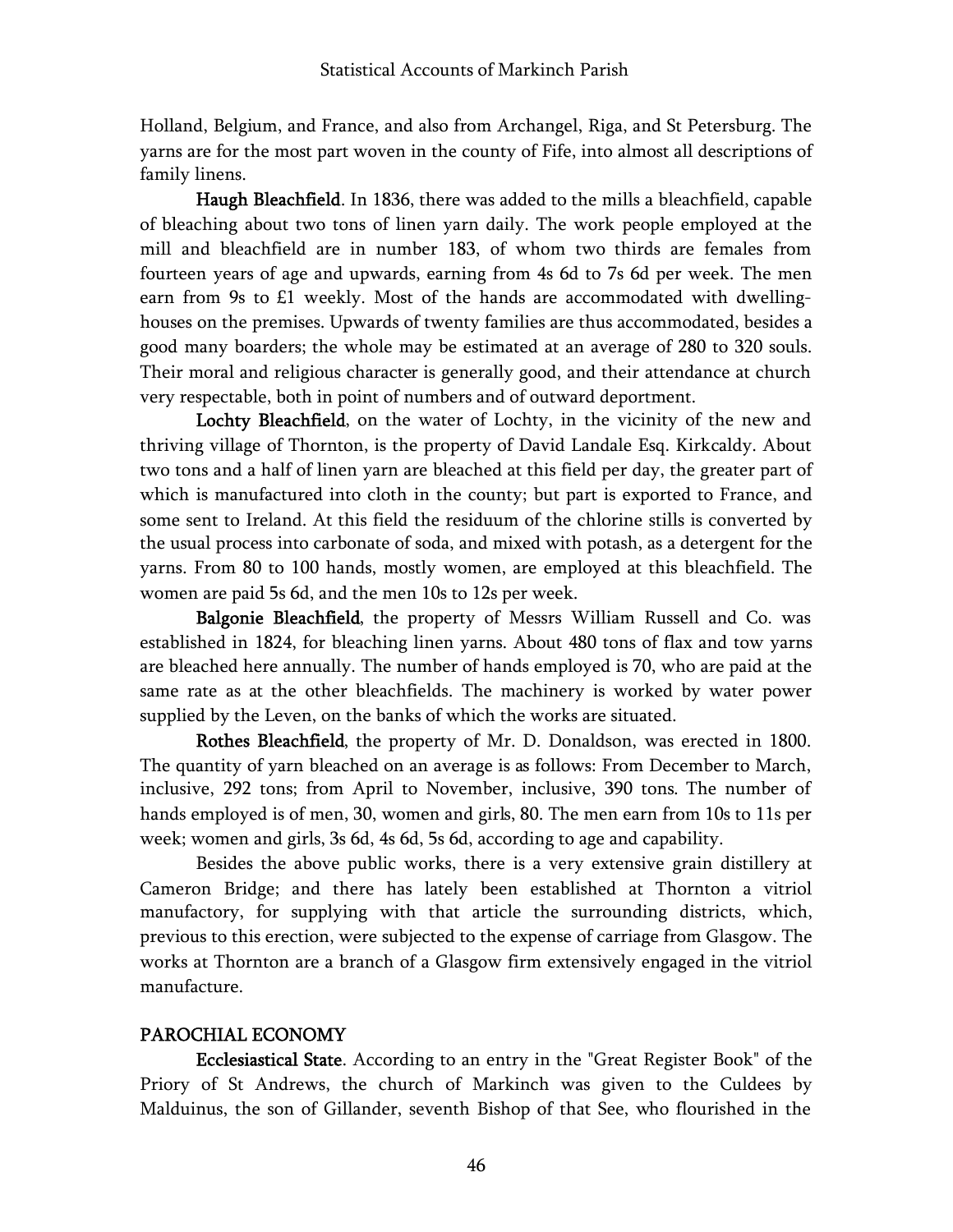early part of the tenth century. "Malduinus Episcopus St Andreae dedit eis ecclesiam de Markinch curn tota terra." It seems to be a fact sufficiently well authenticated, both by records and histories of the period, that the first Bishops were themselves Culdees, and elected from among the general body of pastors by a majority of votes. But as the influence of these holy men became gradually undermined by the emissaries of Rome, and the insidious abettors of Papal domination, they were stripped, one by one, of their privileges and possessions, and finally ceased to exist as a distinct and influential body in the church. At what time they ceased to hold possession of the cure and lands of Markinch, we have no means of ascertaining very precisely; but, by a deed of Eugenius, son, of Hugo, a second son of Gillemichael McDuff, fourth Earl of Fife, we find it was mortified to the Priory of St Andrews, towards the close of the twelfth century. This deed was confirmed by a charter of King William. From this period the patronage of the parish continued vested in the Priory of St Andrews, till, on the suppression of religious houses at the Reformation, it was resumed by the Crown. The names of the earliest incumbents after the downfall of Popery are not preserved, the session records reaching no farther back than the month of July 1626, at which period they began to be kept with an exactness and detail long since discontinued, exhibiting an interesting picture of the manners and opinions of the time, and showing with what vigilance and vigour the discipline of the church as carried into effect, and its government maintained throughout the most trying and stormy periods of its history.

From these records it appears that collections for the poor were regularly made on Sundays, and on occasions of baptisms and marriages. The sums thus collected were statedly distributed to the regular poor on the roll, while incidental cases of want or of more urgent distress were liberally relieved on the application of the necessitous. The names of the principal proprietors in the parish appear as the collectors and the distributors of the poor funds, as patrolling in turn the streets of the village during the hours of Divine service, debating offences against social order and good morals, and enforcing, the salutary discipline of the church against graver delinquencies. Among other respectable members of the Kirk Session up to the Reformation, we find the names of Sir David Auchmuttie of that Ilk, and of the Lairds of Balbirnie, Bandon, Bruntoun, Coul, Carristoun, and Kirkforthar, names related to the first families in the kingdom, and who disdained not to exert the influence which their rank and wealth conferred in promoting the interests of religion and morality. In addition to the usual immoralities cognisable by the Session, and which were then punished by fine and by rebuke in the face of the congregation, we find not a few deleted for pursuing their ordinary avocations on the Sabbath, for absenting themselves from church and from the administration of ordinances, for slandering neighbours, for profane swearing, for drunkenness, and frequenting houses of public entertainment during the hours of Divine service. In 1643, Mr. Frederick Carmichael is admitted minister of the parish, the "ministrie of the Presbyterie" having met at the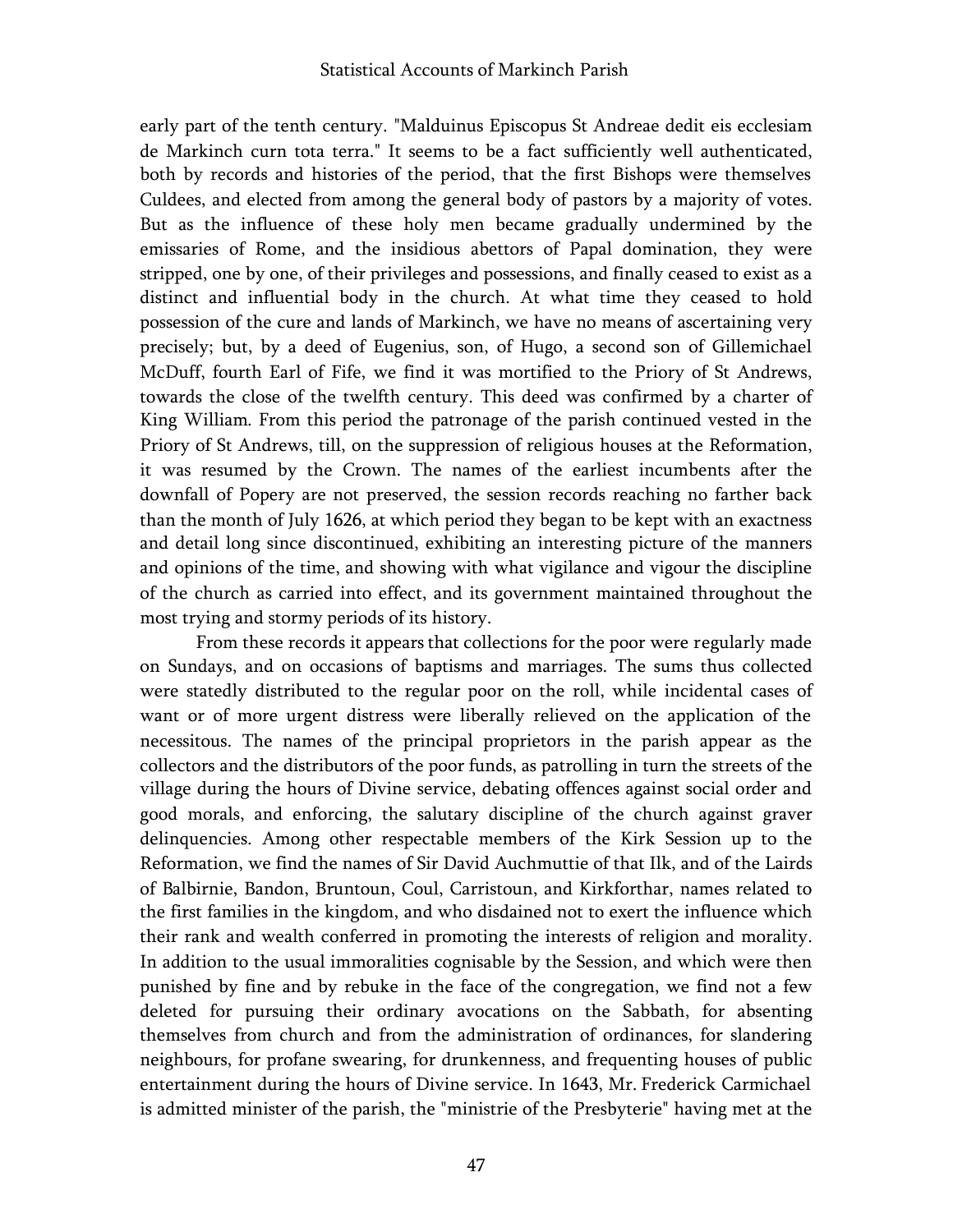Kirk of Markinch for that effect. His predecessor would seem to have been deposed as "ane enemie to ye Covenant," notwithstanding the testimony borne in face of the Kirk Session by the Laird of Bruntoun in his behalf, that "he was as honest a minister, as faithful a minister, and as conscientious a minister as any minister in Fyffe." It appears, however, that the great majority of the elders and people were heartily engaged on the side of the common cause. Numbers of the parishioners flocked to the national standard, with arms in their hands, while contributions in money were not wanting to attest the general zeal for the cause of the Kirk and the Covenant. Several instances occur in which " the sessioun thought it meit yet the voluntarie contribution should be carried to ye armie by ye minister, and to be delyvered ther." That the incumbent during these years was a zealous promoter of the popular cause is manifest from the above extract, if, indeed, he was not one of the council of ministers appointed to attend the General in the field; for not only do the weekly entries show that his pulpit was at frequent intervals supplied by one of his brethren of the Presbytery, but we also find such intimations as the following -" That day our ain minister taught Psalm 34 verse 19, being returned for ane space from the armie," and again, "13th July 1645, Our ain minister returned from England." We refer to one other entry to show that the victims of war were not forgotten by such of their brethren as tarried at home; for under the date of August 24th, 1645, we find it noted, that a messenger was dispatched by the Session "to Montrose, his ligure, to try if any prisoneris of this paroche be thaire." Nor were demonstrations of piety, of which the times furnished such signal examples, wanting to second the efforts of a generous patriotism. The adverse vicissitudes of those troublous times are duly marked by days of public humiliation and fasting, for which the reasons are recorded at length, while the successes of the national leaders are as duly celebrated by public acts of thanksgiving. Days of thanksgiving were ordained "for ye victorie obtained be our armie at York against Prince Rupert his armie," for "the victorie our armie obtained at Newcastle," for "the happie victorie obtained be Lieutenant General David Leslie, against James Graham, sometime Earle of Montrose, and his rebels, at Philiphaugh, near Jedburgh, upon ye 13th of September 1645." In this manner the principal events in this most eventful period of Scottish history are noticed up to the Restoration. Such was the political education of our fathers. Their guides and instructors were their ministers and elders, the former, for the most part, men of large minds, as well as of an ardent piety; deeply versed in the principles of civil not less than of ecclesiastical polity; while the latter, were, by their birth, education, and moral worth, entitled to the respect and esteem of those over whom they were called to rule, of whom moreover, they were the local and legitimate protectors. The principles and the proceedings of those days have been sometimes wittily ridiculed, and sometimes gravely denounced as hostile to monarchy and subversive of liberty of conscience; nor have they wanted able vindicators. But discussion were here out of place. Suffice it to remark, that so fixed and firm was the attachment of our forefathers to the revered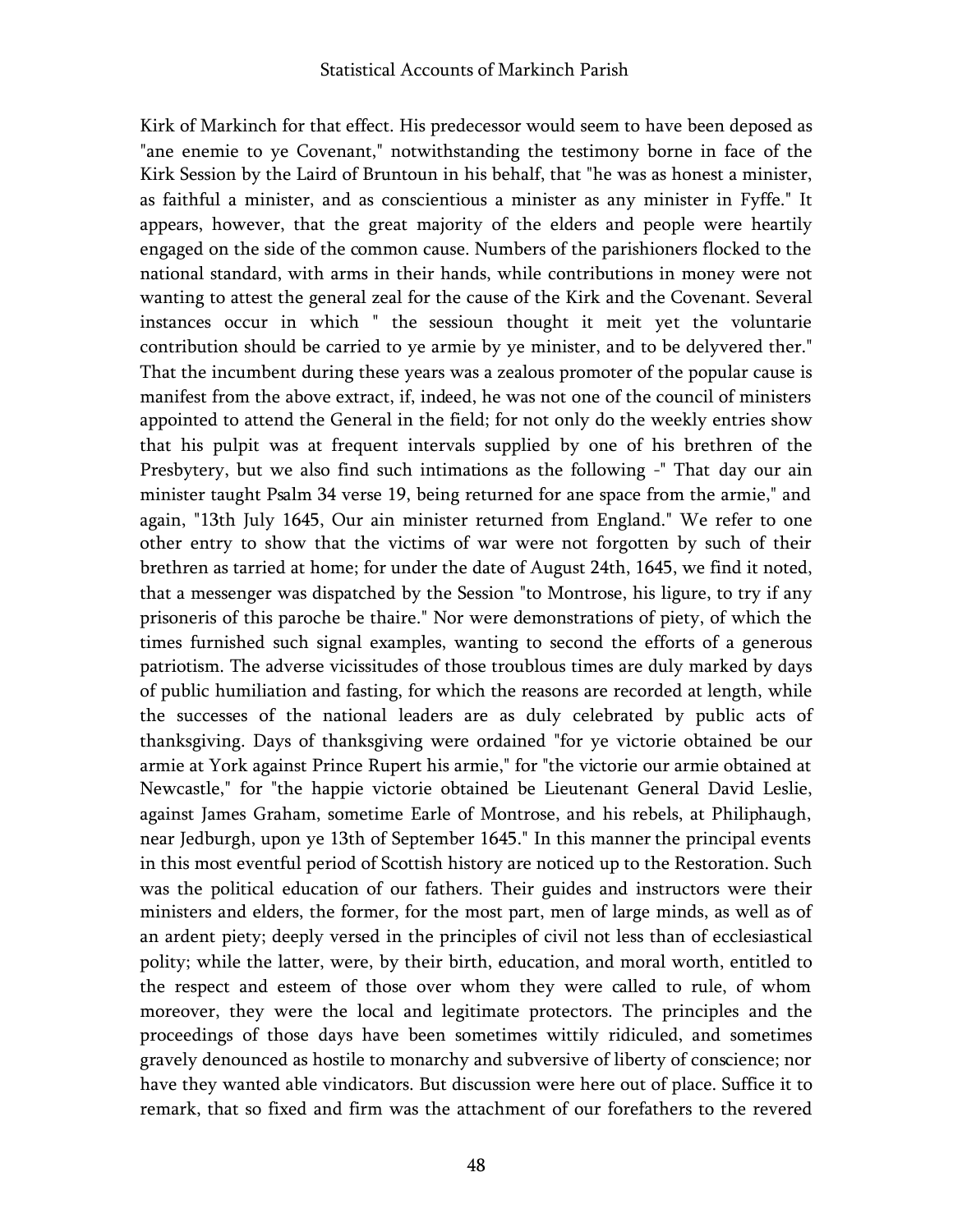institution of monarchy in the State, and presbyterial order in the Church, that neither the example, nor the caresses, nor the menaces of the "English sectaries" availed to repress, much less to vanquish them.

A system grounded on principles so holy, and aiming at results so salutary, a system so deeply rooted in the habits and affections of a whole people, none but the most licentious monarch, and the most unprincipled administration that ever swayed the destinies of the British Empire, would have wished, or ventured to assail. After the re-establishment of Episcopacy the altered state of matters is lamentably manifest. The meetings of session are no longer stated and regular; no fasts are ordained but those which precede the communion, no days of thanksgiving set apart, but the 29th of May "for his Majestie's happie returne." Yet the Sabbath day ministrations never seem to have suffered any serious interruption during the long and troubled night of Episcopal domination; nor is the most distant allusion made in the Minutes of Session to any change of form, under the new order of things, unless the following may be so interpreted: "30th November 1662, reading before and after sermons did begin again."

In the course of the succeeding year, the names of those elders who were landed proprietors are no longer found, as present at, or concurring in, the deliberations of the session; they devolved on meaner men those duties which the arbitrary temper of the times rendered it dangerous for them any longer to discharge. The acts of their successors are no longer bowed to with deference and submission; threats are held out of making "applications to my Lord St Andrews for purchasing of a warrand" in "mitigatione" of the required "satisfactione." "My Lord St Andrews, through his commissary, enjoins the "mitigatione" prayed. But our limits do not permit to enter more minutely into details. If similar instances of arbitrary interference served to weaken the bonds of discipline, and to lessen the respect due to the immediate pastors and rulers of the church, they served to prepare the minds of all good men and true patriots for welcoming the glorious dawn of civil and religious liberty ushered in by the Revolution of 1688.

After the Revolution settlement, when civil and religious liberty were placed on a secure basis, the church, if not a faultless, at least exhibited a fair and wellproportioned institution, as efficient an instrument for publishing the Gospel, and instructing the people, divested of religious pageantry and superfluous appendages as latter ages have witnessed. From that happier period, the parish seems to have enjoyed a succession of not only sound, but able ministers all of them faithfully and some of them eminently successful in their day. The patronage, which is vested in the Crown, was exercised judiciously, chiefly by means of the Earls of Leven, who till lately held the rank of principal heritor, and long diffused a salutary influence over the parish. No unpopular settlement, I believe, ever took place, and those who advocate the advantage of such management, will no, doubt be anxious to ascertain the result.

Now, though every minister in his day has had sufficient reason to deplore the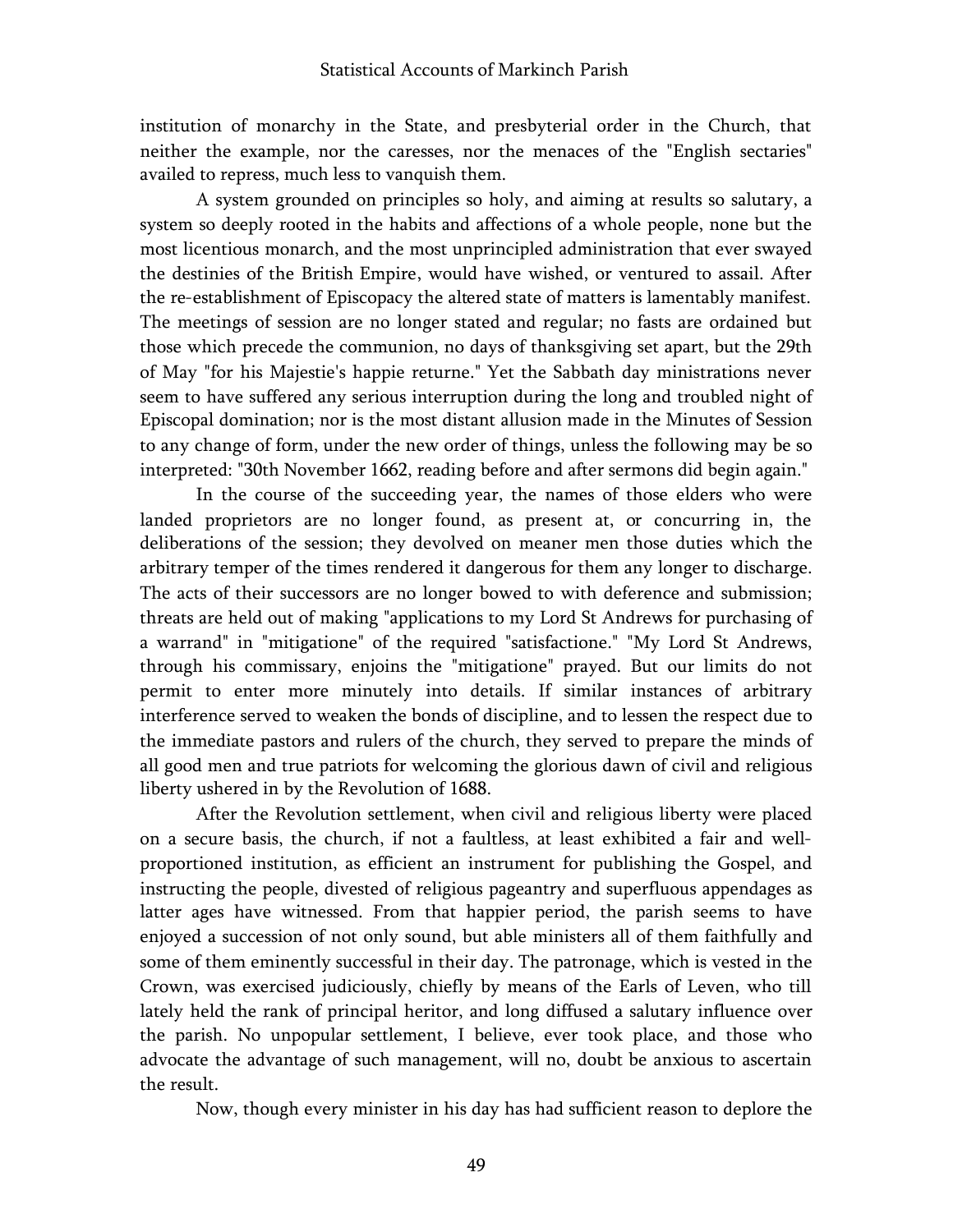limited success of his ministry, it is due to truth to make the statement I now do, that, after twenty years connection with the parish, I have found among its ancient families, as compared with newcomers, transplanted from fields placed under a different system of spiritual husbandry, an order, decency, and moral bearing, obviously superior, even where much might be lacking as to the full standard of wished-for piety. This general statement admits many exceptions on the one side and on the other; but enough remains to warrant the assertion that a sound Christian agency is the best calculated to induce moral order, and did, in fact, in this place, largely prove its adequacy to that effect.

As to literary distinction, few of the pastors referred to had leisure, or inclination, it is presumed, to enter the lists with competitors for fame. One or two of them were deemed fit to be transferred to St Andrews, to occupy in that University the place of principal. Another, who furnished the former Statistical report, published an agricultural survey of the county, about the time of his translation to a city charge; of the rest, nothing remains beyond a few sermons, mostly of an occasional and ephemeral sort. Their works, however, we doubt not, will bear a last-day review without shame, as they are without pretension.

Owing to the rapid increase of population, the parish field soon became unmanageable for a single labourer, especially as secular business increases on the hands of the Established clergy in proportion to the census. Household ministrations necessarily became rare, and the effects of one visit had vanished before another could be given to confirm the impression. Church accommodation, too, was unrighteously straitened; for a place of worship built for a population of 2000 or 3000, left many among 5000 or 6000 unprovided for. Neither had there been any Dissenting place of worship erected here previous to 1834, owing, no doubt to the popular settlements that had so long prevailed. In that year, a chapel in connection with the United Secession body, and seated for 380 was opened, though so placed as to afford little aid for unaccommodated parishioners in the remote village ; for it was put down in close neighbourhood to the parish church, while several considerable villages, at from two to four miles distance, were overlooked.

It was then, however, the Church Extension scheme came into action, and here it was speedily and efficiently applied, first at Thornton, a village four miles off, with more than 500 inhabitants; and next at Milton of Balgonie, having nearly 600 indwellers, besides a populous district lying beyond it. The church at Thornton is seated for upwards of 400, and that, at Milton for 650; while a new erection at Methil, on the border of Wemyss parish, has supplied accommodation for a large village of 400 inhabitants, situated on the coast, and more than six miles distant from the church at Markinch. In the latter village, Inverleven, a small Dissenting chapel had long existed, and nearly one half the inhabitants, who adhered to the Established Church, were obliged to cross the Leven to attend public worship at the church of Scoonie, the minister of which, indeed, had taken the virtual charge of them for many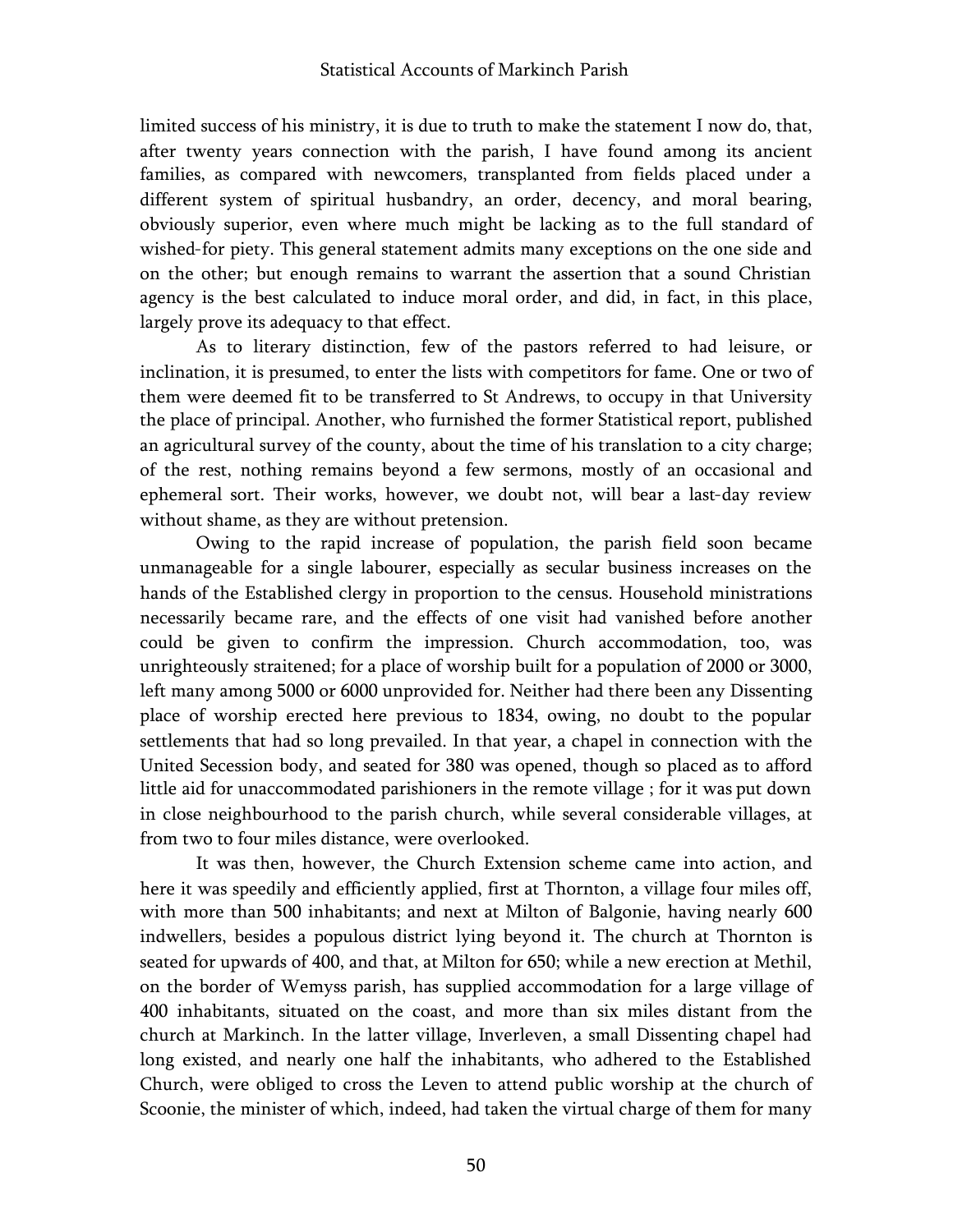years.

The church at Thornton was built by general subscription, that of Milton solely by the heritors and people of the district to be benefited by the erection; and it is due to the respectable heritors of the parish to record their liberality on that occasion, in grateful terms. Both churches have now ordained pastors; and seats being furnished at a low rate, Sabbath privileges are accessible, to all. But after these erections have so greatly relieved the pressure on the parish minister, a body of about 3500 remain, among which to exert his still inadequate pastoral superintendence, though he has done what he could to remedy the deficiency, by calling a qualified assistant to aid him in the work. It were much to be desired that his unendowed fellow labourers in the new parishes were on an equal footing as to stipendiary compensation. The Rev. Mr. Murray, the first minister of Milton, was after six months translated to the parish of Dunbog, and was succeeded by the Rev. Mr. McEwan, the present incumbent. The first minister of Thornton, the Rev. Mr. Adamson, is still there. In both churches the seats are well let and occupied.

The present stipend, augmented in 1822 is 18 chalders, half barley, half meal, paid at the rates of the county fiars, the fluctuation of which is very considerable, ranging betwixt the highest and the lowest proportion of one to five-eighths, within the period of the writer's incumbency. The glebe contains nearly nine acres, which must be valued at £32 per annum. The manse is of very ancient construction, by much the oldest in the presbytery. It has undergone repairs and alterations so numerous, as greatly to affect its apparent identity. The site has been long regarded by incumbents as very insalubrious, and more has been expended to obviate dilapidation, than would have built a wholesome and commodious dwelling. The church is in excellent repair.

According to a census taken in 1836, the whole population of Markinch amounted to 5328, or 1189 families. Of these, 159 families are Dissenters from the Established Church; 51 families are of a mixed composition; 30 of them having one Dissenting member; and 14 having two in each; the rest three or more; 25 of the first class (159) reside in the far off village of Inverleven. Making these deductions, there remain within the bounds of the civil parish about 1079 families, exclusive of those of a mixed profession, in connection with the Established Church, or owning no other connection. Since last census, the population has increased, but without materially affecting, the above proportions. No marvel that the class of non-attenders at any place of worship should have increased, when church accommodation, till recently, was so disproportionate, and more especially, that, to supply the public works, strangers, not always of settled principles, or church going habits, are often attracted to the parish.

### EDUCATION

This has always been a prominent object in our parochial system. No other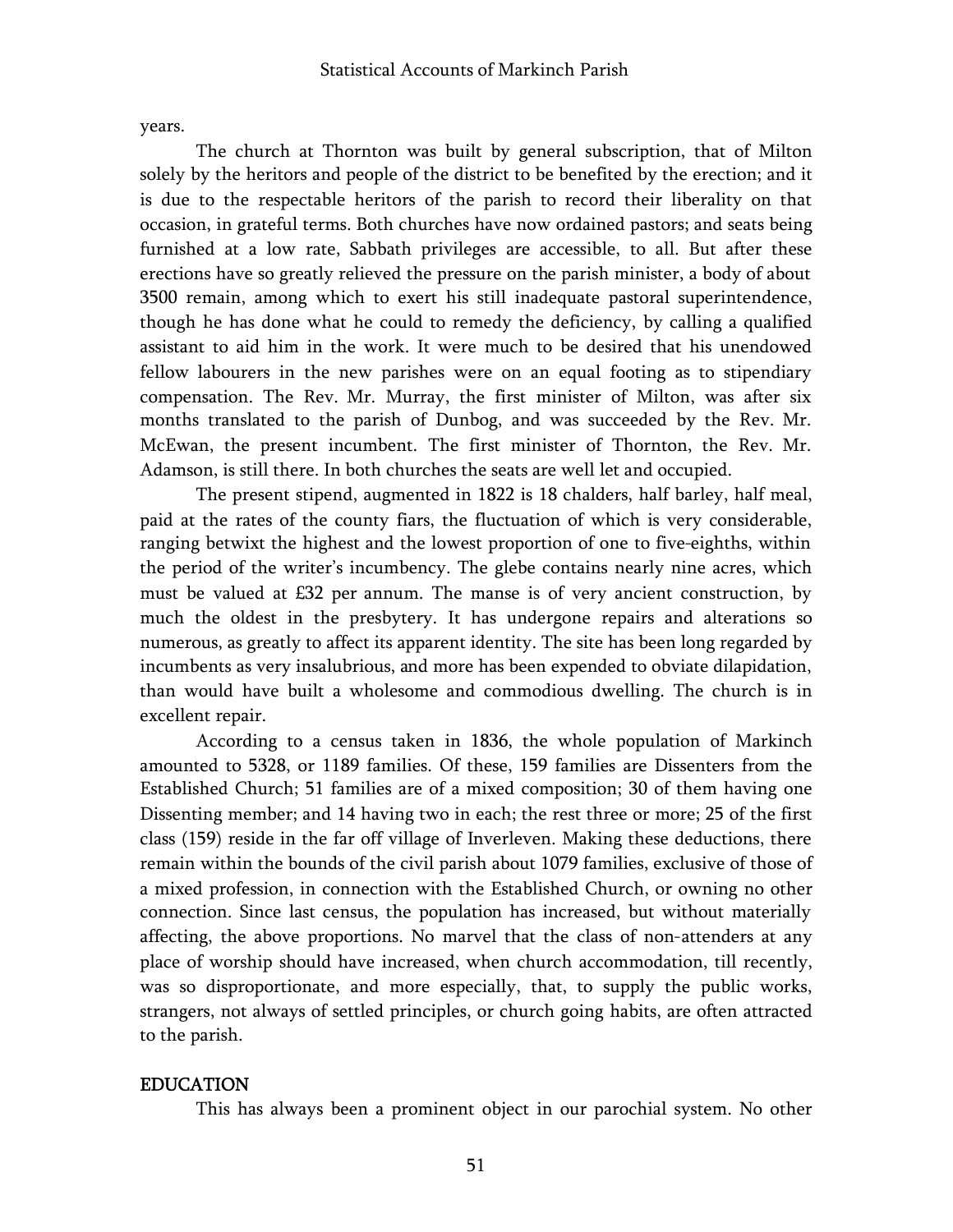country has ever exhibited so close an alliance betwixt religion and education, or shown a parish church and parish school in such harmonious and undivided neighbourhood. Of this conjunction, the beneficial effects have been incalculably great, both as to intellectual improvement and intelligent piety. The earliest records of the Kirk Session evince the attention paid to means of education ; for, besides the parochial school, we find order taken to have the remoter localities supplied. Thus, in 1702, the following entry was made "The minister having acquainted the session, that he had found, on his going throw that part of the parish, that the people of Coaltown stand in great need of an English school for teaching their children, the session, taking the case to their consideration, not only what is represented, but further, that there is a dangerous water betwixt this and Coaltown; and that many poor things of that town must be lost entirely as to instruction, if there be not a school there, and that parents who have substance of the world, and are obliged to send their children abroad out of the parish, will be hereby encouraged to keep them at home, and that the doing of this is one necessary and Christian duty, and for the special benefit of that corner of the parish, and not in the least liable to any reasonable exception, did unanimously agree that there be a school in Coaltown, and offered to the minister their ready concurrence with his project to that effect."(This school has continued to the present time).

Equal interest, however, was not shown by the people at all times in availing themselves of school-training, for on the 20 March 1643, this minute occurs "The said day, George Robertson did give over his office of ye school and ye Kirk, and ye session, and yet because his detitie was small and ewil payed". Probably, George Robertson might have set down the people's indifference to his own remissness or want of skill. In the present day, at least, the desire for good education pervades all classes in the parish, nor are the means for accomplishing it sparingly enjoyed, nine schools, besides the parish one, being in active operation. Of these nine, two only, on the Balgonie estate, have any shadow of endowment; the one at Balgonie Square, enjoying an annual allowance of £10, with dwellinghouse annexed, the other, at Thornton, having £5 simply. These sums had been allowed by the former proprietor, and are continued by the present, with a becoming liberality. Another school, at Balbirnie coal-hill, merely provides the teacher with a house. Of the rest, none have any other means of support for the teacher, save school-fees, a very precarious and inadequate source of remuneration for a class of men whose meritorious labours are of so much importance to the community. A female school in the village derives pecuniary aid from the private subscription of a few ladies connected with the place, chiefly of the Balgonie, Balbirnie, and Barnslee families.

The parish school may be held up as a model, so admirably is it conducted by Mr. Duncan Stewart., Previous to his appointment six years ago, little could have been said in favour of its management; but it is now efficient in the highest degree, and, in point of system, will bear a comparison with seminaries of the first class. After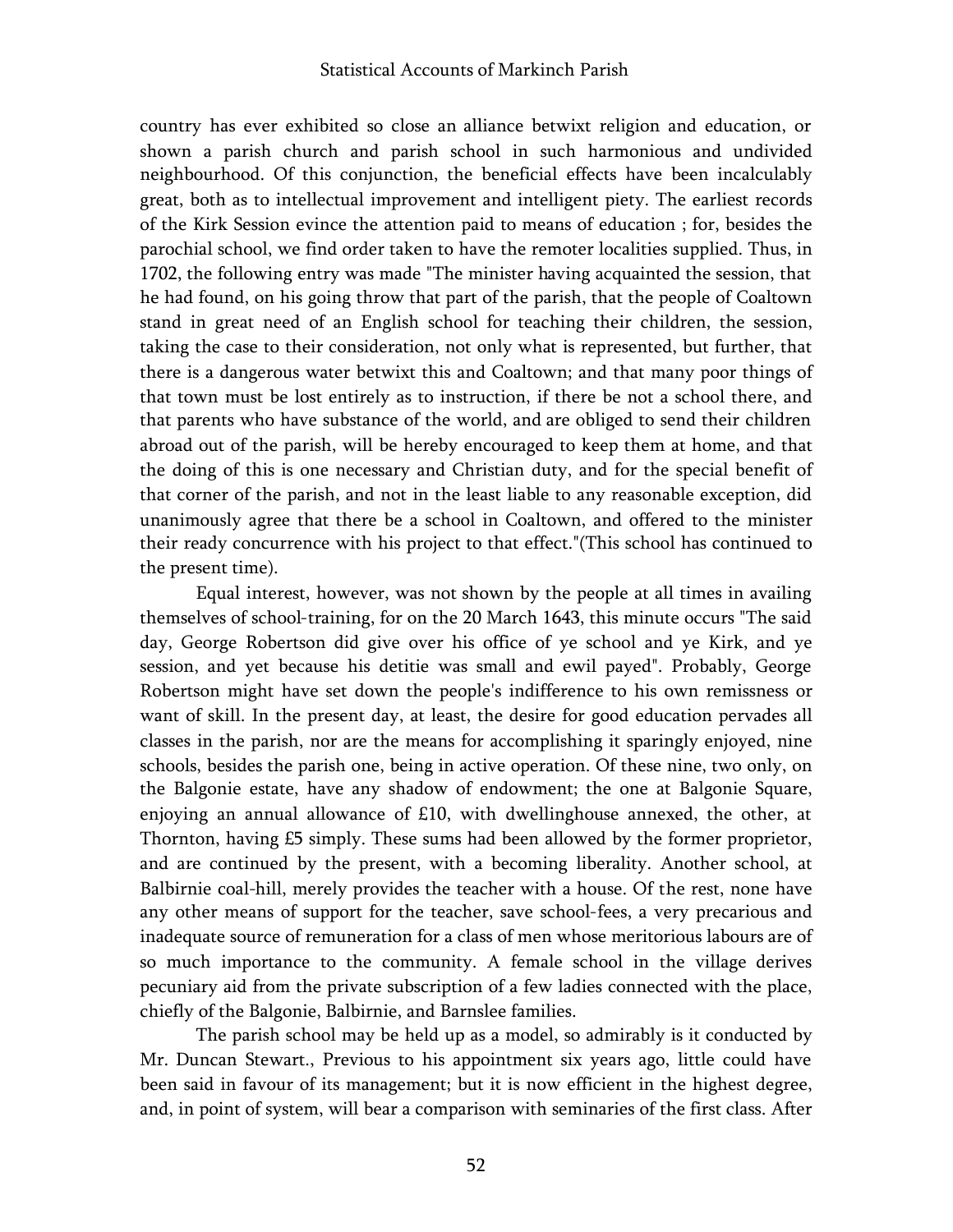this, it need not be said that it is well attended. Indeed, want of room is the chief impediment it labours under, and though the heritors have already done much in the way of affording accommodation more is needed for the due working of the important institution. When Dr Thomson gave his Statistical Report, the salary of the schoolmaster was £10, the dwellinghouse also being old and incommodious. Mr Stewart's salary is £34 4s 41/2d; school fees, £70; other emoluments, £17 10s; total income per annum £121 14s 41/2d. The dwelling house is late erection, and affords accommodation considerably beyond the statutory amount, though by no means beyond the station of the occupants.

Besides weekday means of instruction, the Sabbath school system is diligently worked under the efficient direction of the assistant minister, aided by a number of gratuitous teachers, who devote a portion of the Sabbath to this excellent purpose. Oral instruction is aided by the gratuitous use of a small, but gradually increasing collection of appropriate books, which convey to many houses, ill-provided with such furniture means of information and material, for thought, on subjects of momentous importance. The Dissenting chapel has also its collection of books in useful circulation.

| TC50urcc5 01 WHICH are 5HCWH III the Subjoined table. |              |                |          |                    |  |
|-------------------------------------------------------|--------------|----------------|----------|--------------------|--|
| Name                                                  | Number<br>of | State of Funds | Entry    | Payment            |  |
|                                                       | Members      |                |          |                    |  |
| <b>Friendly Society</b>                               | 224          | £1000          | 2/6d     | $1/6d$ [quarterly] |  |
| <b>Brotherly Society</b>                              | 107          | £300           | $\cdots$ | $\cdots$           |  |
| <b>Apron Society</b>                                  | 160          | £400           | $\cdots$ | $\cdots$           |  |
| <b>Equitable Society</b>                              | 180          | £30            | $\cdots$ | $1/-$ [weekly]     |  |

#### BENEFIT SOCIETIES.

There are several Associations that belong to this department, the strength and resources of which are shewn in the subjoined table:

The last is of recent origin, and for the time, the most popular, as requiring a moderate payment of 1/- weekly, till the collective sum amounts to £30; each in his turn, which is determined by lot, is put in possession of that sum, continuing the weekly contribution, nevertheless, till his payments shall have replaced the amount drawn, with interest. Thus, each has his contributions realised to him, and a mutual accommodation results to the whole.

The object of the other three Societies is to make provision for widows and superannuated members, and to help when disabled by sickness or incidental casualty. The widow's allowance from the Friendly Society is £1 4/- per annum; sick members receive for a time 4/-, and, if permanent aid is required, 2/- per week. Some of the others allow less.

There is, however, less alacrity now than in time past among young men to enrol themselves in these Societies, and as their success and stability depend on new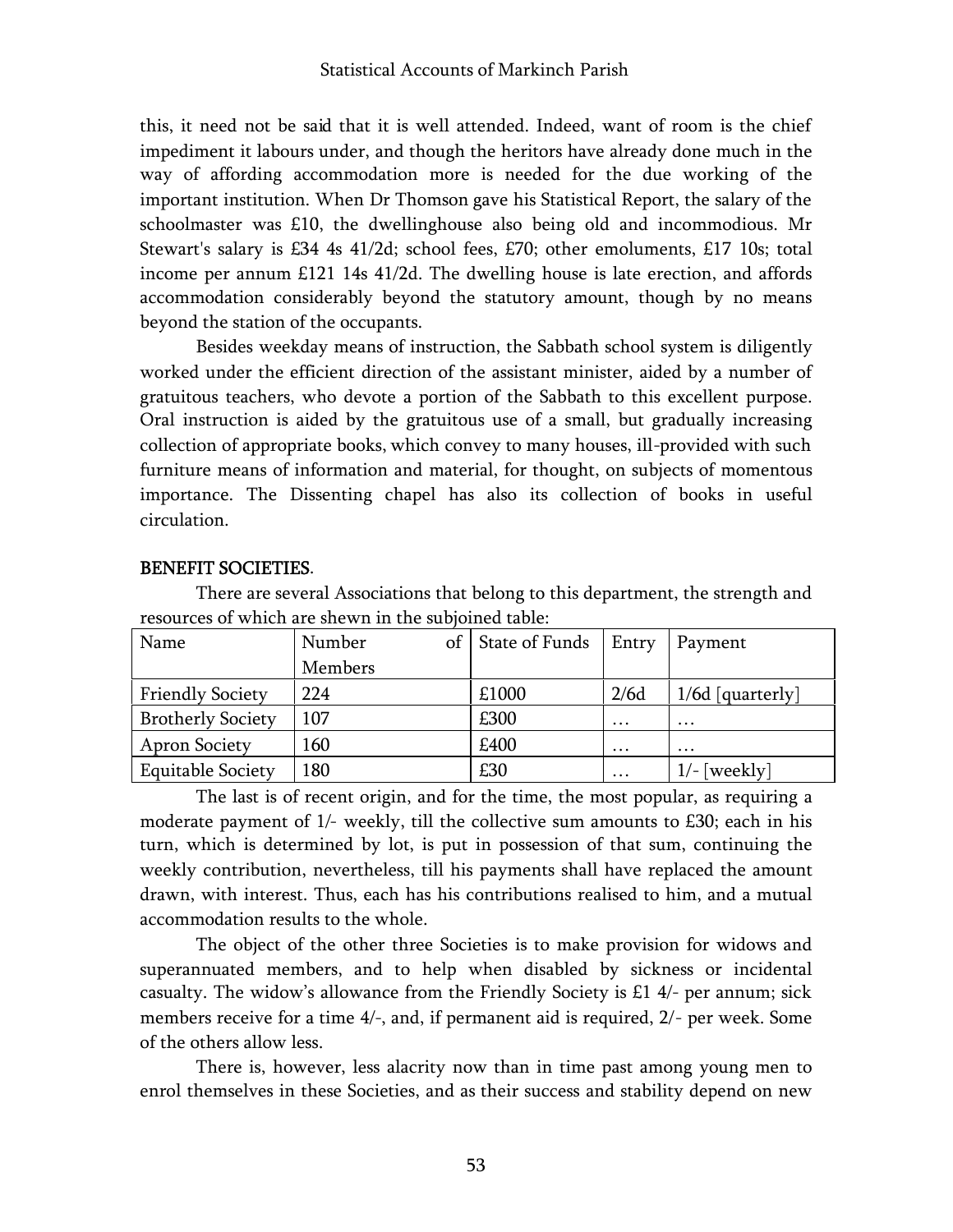accessions to supply the vacancies made by death, there is reason to apprehend a less permanent existence to some of them than their benevolent projectors contemplated. There has not been shewn any strong disposition to make use of savings banks, nor has any branch of those institutions been here established, though, doubtless, an investment in them would possess many advantages in the way of encouraging economy and counteracting improvidence. A branch of the Commercial Bank, Edinburgh, has recently been introduced, which will afford new facilities to the business part of the community.

### Poor and Parochial Funds.

Though this class must have increased with an increasing population, yet it has done so by no means in the same ratio. In 1621, the ordinary poor were 21; in 1645, 93; the intermediate years exhibiting little fluctuation. At present, and for the last twenty years, the ordinary poor average 50 on the roll for stated supply. In few cases, is full maintenance afforded, the weekly pension being chiefly given to persons disabled by sickness or age from industrial employments, and wanting relations in a condition to relieve them fully though, with a little assistance, well disposed to contribute to the utmost of their power. The rate of allowance varies with the circumstances of the individual's case, there being as many under 1s 6d per week, as there are above that moderate sum. A heavy charge, however, occasionally occurs by having whole families devolved on parish support, either by the death of parents, or by their desertion. Cases in the latter predicament have, of late, become more frequent, and will necessarily multiply in proportion as moral principle is undermined, by the insidious fallacies of opinion, which of late have been industriously propagated on the questions of property and the marriage contract.

Besides the ordinary poor, occasional relief is administered, to a considerable extent, to persons not claiming regular supply, though incidentally requiring assistance. It is always an object to keep this class distinct from the others, as far as the principle of public charity will allow. In general, there is no indisposition to receive aid, though far less among recent settlers, than the ancient residents. When cases of lunacy occur among the working classes, the parish, for the most part, is called on to defray the expense of their admission into a public asylum. At present, there is one individual so maintained at Perth. In general, recovery is by no means hopeless, when the case is not too long neglected.

To meet these charges, the permanent funds of the parish are very inadequate. These funds comprise church door-collections, dues on marriages and mortcloths, and interest on money in bank deposit.

The first named class of revenue is variable, and it is to be regretted that the younger portion of churchgoers are less exemplary in the Sabbath offering than their fathers. Injurious opinions, indeed, are by some inculcated, to the effect that such contributions, going only to exonerate the proprietors of the soil, who are legally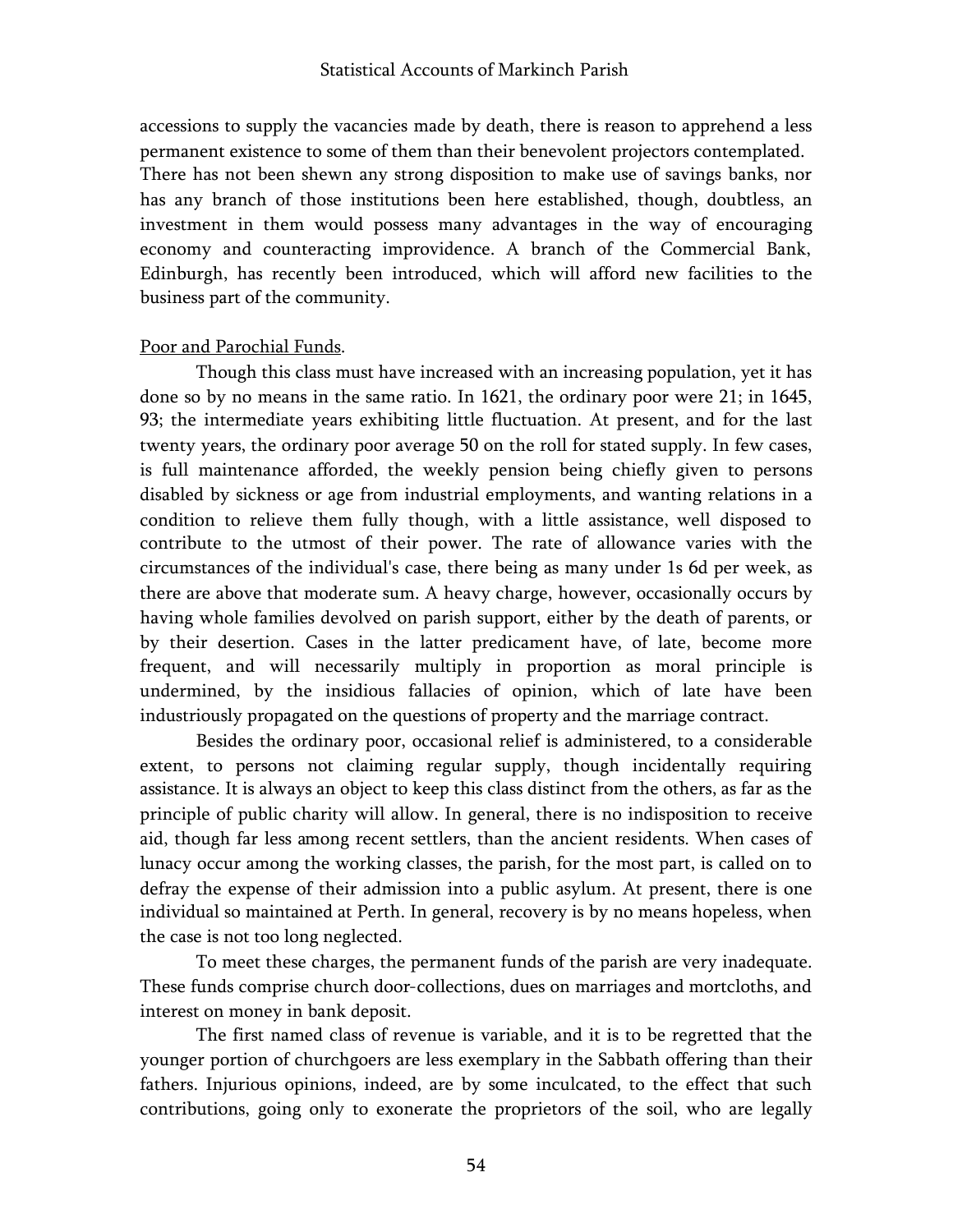bound to support the poor, form an act of gratuitous generosity on the part of the unlanded community, as if charity were the business of a class, and not the general concern of a virtuous community.

Other causes operating unfavourably on church door collections might be mentioned, did the nature of this report allow more than general views. It must, moreover, be taken into the account in stating an average, that the quoad sacra parishes, having their own collections, must cause a diminution at the parish church. By the terms of their constitution, they are allowed to apply their collections for their own objects, provided they collect twice annually for the parish funds. It is a remarkable fact, that, in one of those new erections, that at Thornton, not a single pauper has claimed to be relieved. Since these disjunctions took place, the average collection at the parish church is under £1. Thrice annually, (at two sacramental occasions, and first Sabbath of the year) extraordinary collections are made, the proceeds of which are distributed in addition to the ordinary supplies, and chiefly to persons not on the stated roll. Collections for objects not eleemosynary are also occasionally made, averaging from £30 to £40 per annum. These include the General Assembly's Schemes, books for Sabbath school library etc.

The return for mortcloths has of late years greatly declined, the right of the Kirk Session to exact a fee being occasionally disputed, and not by Dissenters alone, though it was first challenged on that side. The payment is undoubtedly legal, but can rarely be enforced without violating the decencies due to interment of the dead. There is a deposit fund of £400 belonging to the parish, the interest of which only is at the disposal of the Kirk Session. A Female Society for aged women in destitute circumstances lays out about £50 annually, and is so conducted as to prove an excellent auxiliary to the Kirk Session. The principal ladies connected with the parish patronize it.

It must not be omitted, that a great deal of private charity is unobtrusively distributed by the families of the principal heritors, whether resident or otherwise. It is pleasant also to state, that among the humbler classes, many instances occur of an habitual, though little noticed readiness to communicate of their little to a neighbour having less. The finest charities of life are thus produced.

The two great coal proprietors, Mr. Balfour of Whittingham and Balgonie, and Mr. Balfour of Balbirnie, make liberal donations of coals each winter. The former not being resident, places his coal bounty at the disposal of the Kirk Session, and never reduces the list of expectants made up by the elders. The Barnslee family also do much in the way of private distribution to the deserving poor. In the eastern part of the parish, the family of Balfour has been long distinguished in this respect. With all these accessories, the parish funds present a large deficit, which the heritors have hitherto met by voluntary assessment. This is gradually becoming more onerous, and the Kirk Session experience augmenting difficulties in their management. Indeed, in so far as relieving the poor ceases to be regarded as a branch of charity, and passes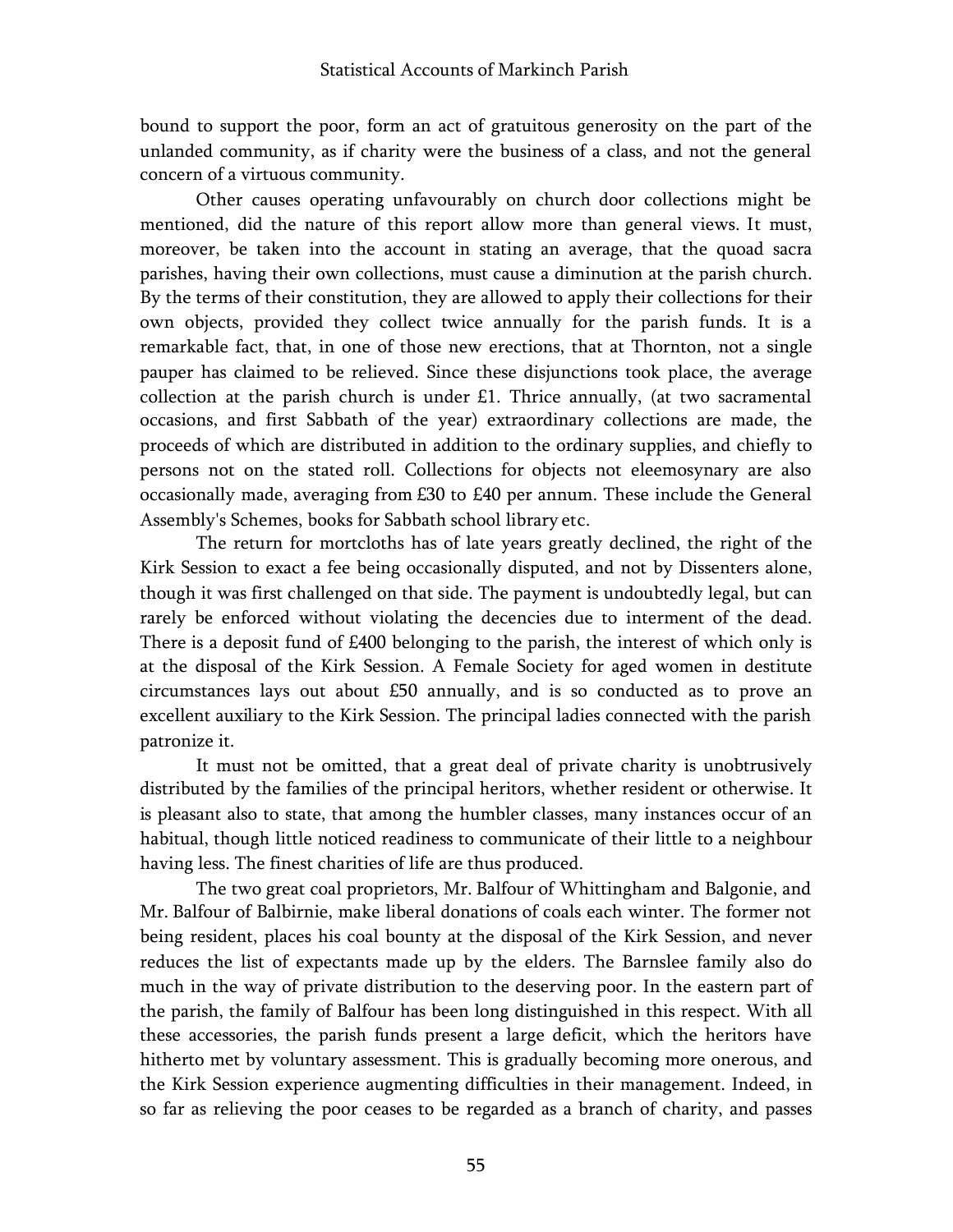into the predicament of an absolute legal claim, it becomes the more difficult for a Kirk Session to administer beneficially. Their position is pressed on the one side by applicants, on the other by heritors, who have to provide for deficiencies. In this conflict, their moral influence is exposed to damage, and as it perishes, their usefulness suffers ill proportion. Yet the substitution of a machinery divested of all church associations, and worked by legal power only, destroys one of the healthiest agencies ever introduced into the parochial economy.

#### MISCELLANEOUS OBSERVATIONS

On minor branches of parish statistics, it is not necessary to dilate. It may be mentioned that the public health is under the care of three active and well-qualified medical practitioners; whereas, long after Dr Thomson wrote his Report, not one was resident in the parish. These three reside in the village of Markinch. There is nothing that requires special notice in the department of disease; here, as in other parts of the island, cases of pulmonary consumption forming the largest class. The mortality of the last forty years shows an average of 69, the greatest amount (in 1834) being 130; the lowest (in 1802) 53.

Several instances of a longevity exceeding ninety years have occurred during the last twenty years; and one, a few months ago, who had gone beyond ninety six. The ardour of politics had carried him, two years before, to a polling place six miles from his habitation.

As to the general morals of the community, it were indelicate to go into specialities of detail. Crime, as the term is usually understood, is exceedingly infrequent. Petty breaches of the peace occasionally occur, but will become rare, as the cause of temperance gains ground, and happily it does gain on the opposite vice, solicited as that vice is by a too promiscuous system of licensing public-houses, the number of which is still excessive, and ought to be reduced. The class of immorality that most falls under the cognisance of the Kirk Session has sensibly diminished; and, upon the whole, the community has an improved moral aspect. This is much aided by the excellent regulations maintained at the leading public works, whose proprietors insist on moral conduct as an indispensable condition of being retained in their employment. Several of them, too, have provided libraries for the use of their work people, which operates in many ways in producing a beneficial result. And, in proportion as the popular mind is well informed, it will cease to lend a facile ear to the propagators of opinions subversive of virtuous order and religious obligation. The parochial system, not less than other institutions of the land, has of late years been exposed to unsparing aggression and nothing less than its ruin will satisfy assailants. We wish its downfall averted, in the persuasion that it is a righteous instrument for promoting an host of objects, each of which, we cannot help thinking, is worth more than the most exaggerated cost of the whole!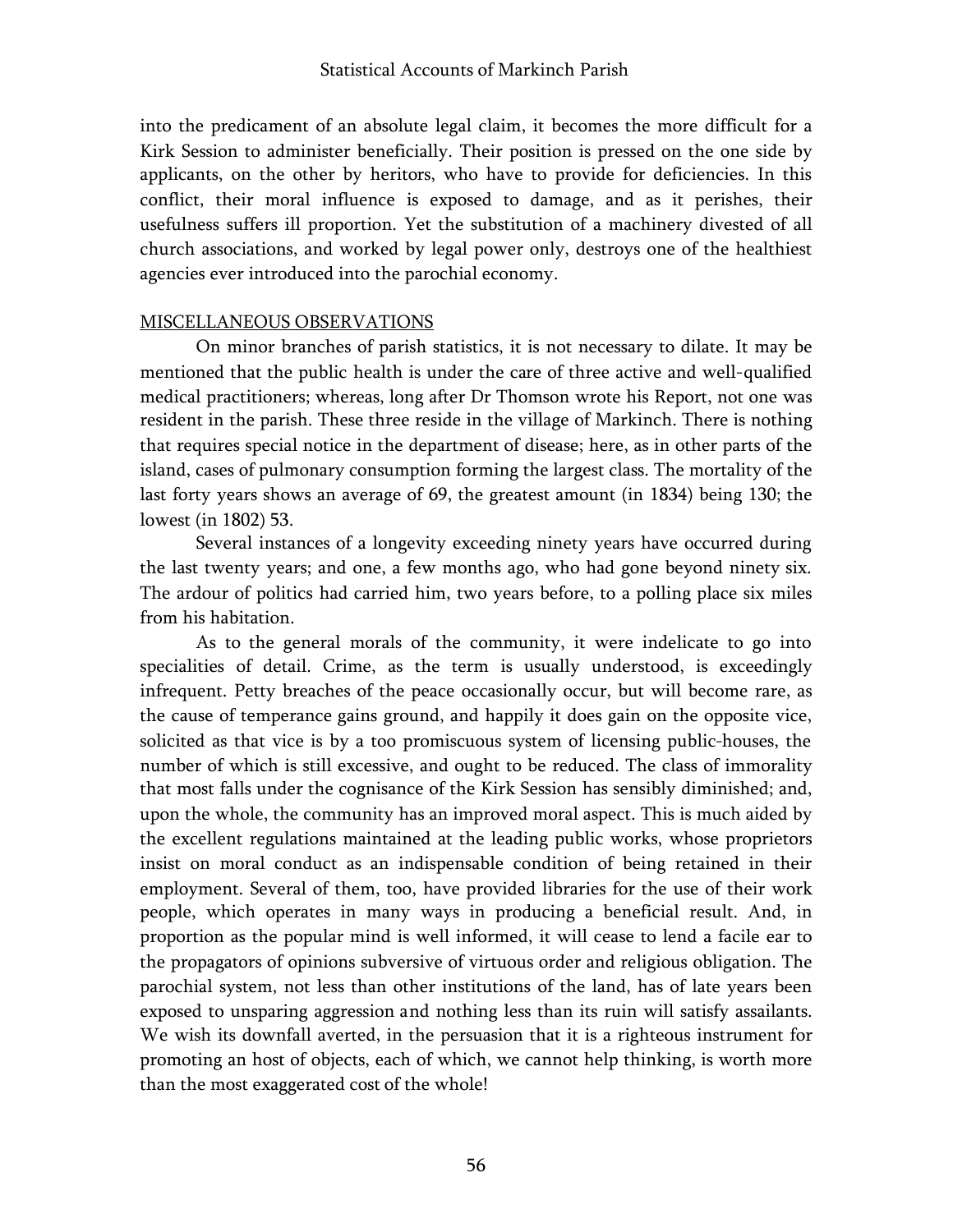# ADDENDUM

List of Heritors: James Balfour of Balgonie [non-resident] John Balfour of Balbirnie Drinkwater Bethune of Balfour J E Wemyss of Wemyss Castle [non-resident] Earl of Rothes [non-resident] Mrs. Colonel Paxton of Barnslee United College of St Andrews [non-resident] G J Lindsay of Kirkforthar John Landale of Man J Johnston of Little Lun [non-resident] John Lawson of Carieston [sic] George Greig of Little Balcurvie Wardlaw Ramsay of Balcurvie [non-resident] C M Christie of Durie [non-resident] J Simpson of Durie Vale D Millie of Cameron Bridge [non-resident] A Mitchel [sic] of Coul J Balfour of Ashgrove G Ballingall of Carieston Easter [non-resident]

[Rev J. Sieveright (June 1840)]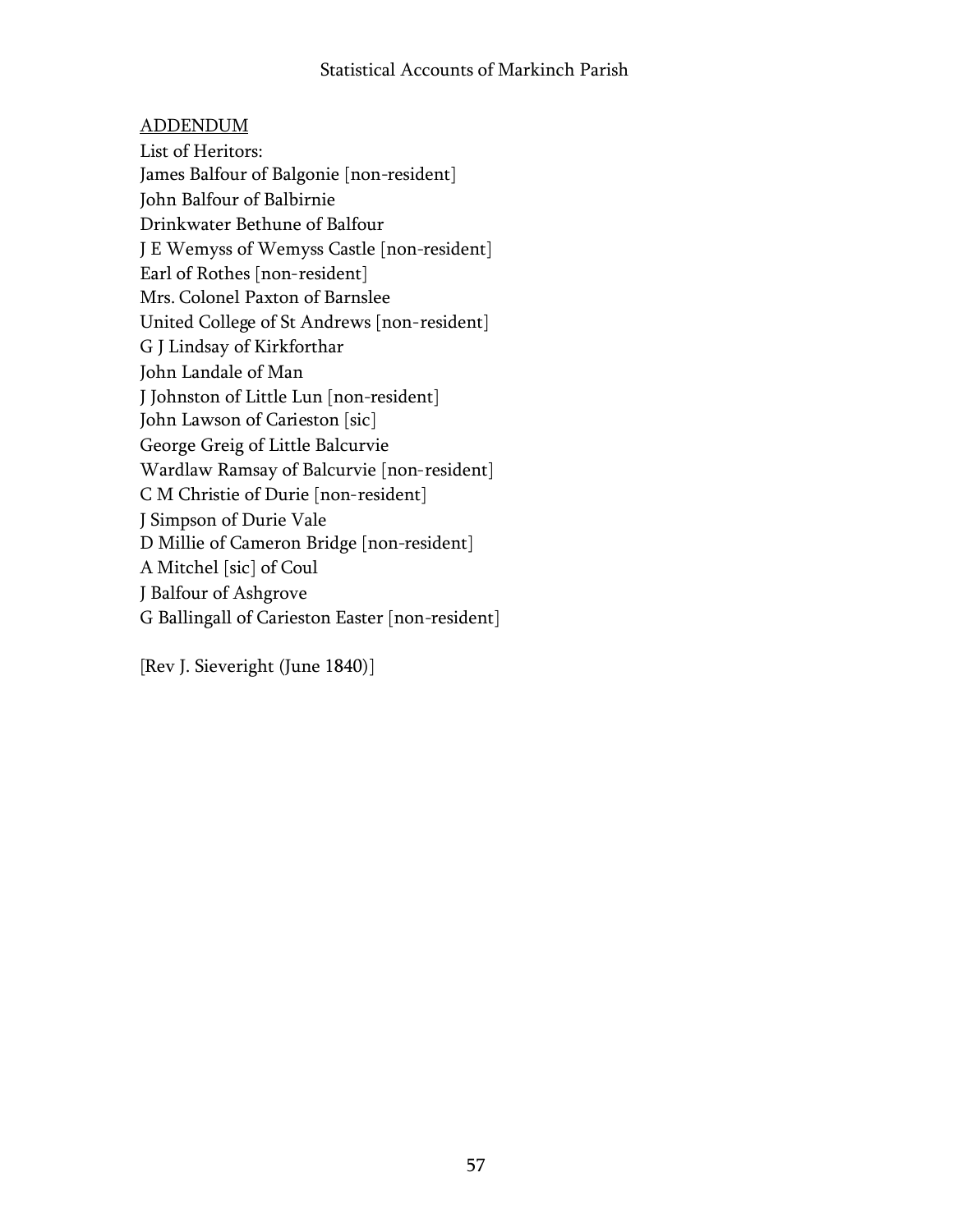### THE THIRD STATISTICAL ACCOUNT OF SCOTLAND

By Alexander Smith M.A., Survey Officer Published by Oliver and Boyd, Edinburgh and London1952.

### The County of Fife

#### Introduction

Sir John Sinclair's concern is a description of the population, production and trade of every parish in Scotland, with some record of the food, diseases and longevity of its inhabitants.

On New Year's Day 1798, after seven years and seven months and seven days of labour and anxiety, Sir John Sinclair had the happiness to complete his work in 21 volumes. His membership of the General Assembly had suggested to him the possibility of prevailing in the clergy to furnish such information regarding their respective parishes as would enable him to publish what he had formerly designed for the concluding part of his Financial History. Mr J G Kyd, the ex-Registrar General for Scotland and the prime mover of The Third Statistical Account has continued to favour the approach of Sir John Sinclair. To the maximum possible extent Mr Smith, a native of Anstruther, a graduate of St Andrews University and its appointed survey Officer, has applied the technique to the sixty parishes of Fife.

The information contained in the study was collected over a period of three years between 1946 and 1949. There was a slight modification made to these figures by inclusion of the 1951 census returns.

#### The Historical Setting

Very little is known about the early days and culture embraced in Fife. In time, Christianity supplanted the old, probably Druid, religion, and many of the modern towns were thought to have originated as ecclesiastical cells.

When the New statistical Account was written, the authority of the Established Church was still very considerable, despite the secessions of the previous century. Two events have characterised its history since then:

One – the breaks and re-unions within the Church.

Second, the steady weakening of ecclesiastical influence with religion relegated to a fairly minor place in the thoughts and lives of a great many people.

Disruption – [Thomas] Chalmers was born in Anstruther, he had been a Professor at the University of St Andrews and minister of Kilmany Parish. No fewer than 25 ministers, approximately one third of the total, went over, taking their congregations with them in whole or part.

Evangelical movements, the Baptist Church, the Salvation Army and Plymouth Brethern found local support. Very marked has been the growth of Roman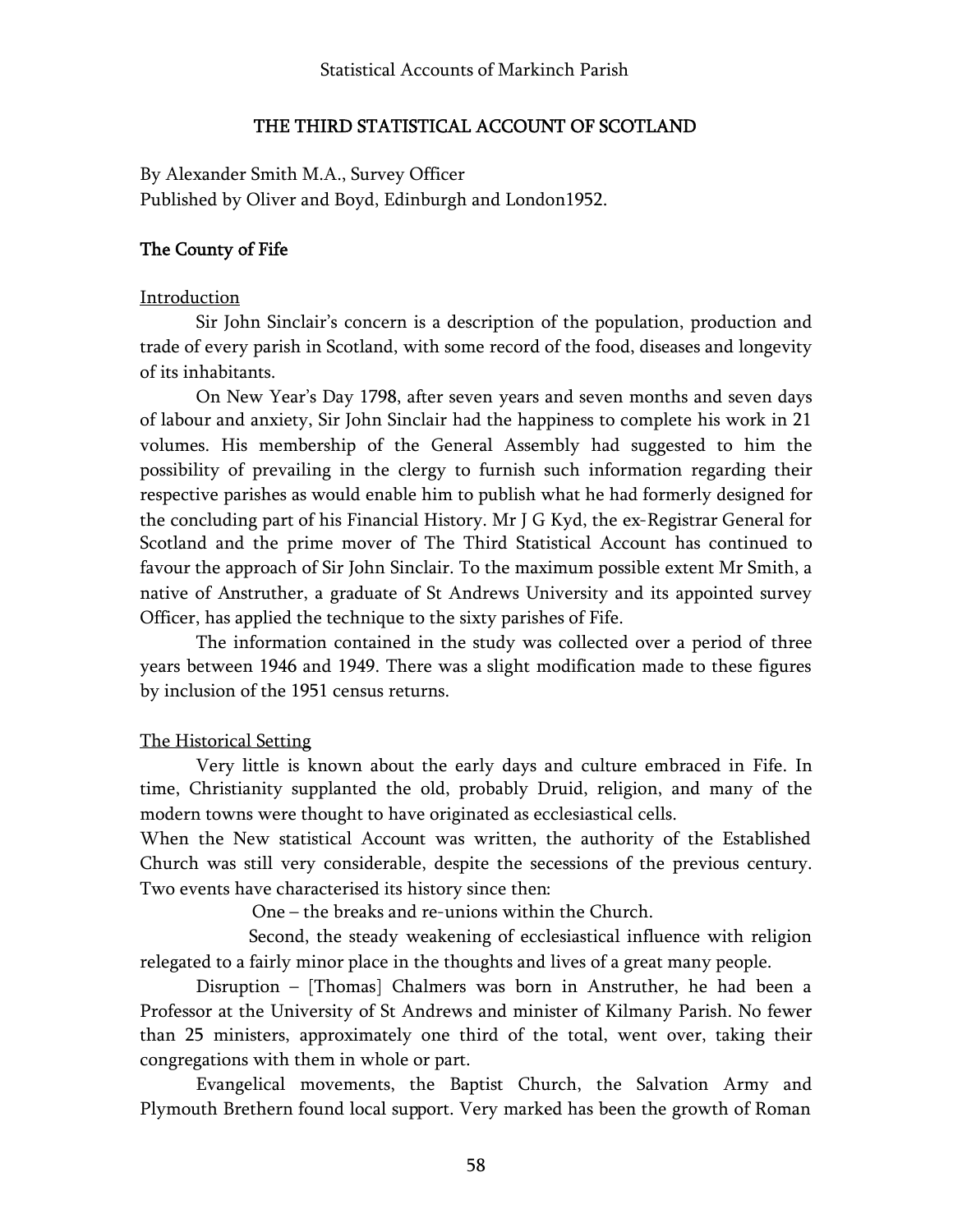Catholicism, chiefly on account of the large influx of miners belonging to that faith, around the turn of the century, at first confined to a very few communities in the industrial part of the county.

The Church of Scotland has nearly 150 congregations and approximately 82000 members.

Of the other churches, there are 28 Roman Catholic places of worship; 25 Scottish Episcopal and 19 Baptist.

### The Parish of Markinch

Markinch, a very irregularly shaped parish of nearly 10,000 acres, consists mainly of four valleys, all converging towards the east. Through these valleys run the Rivers Leven, Lochty and Ore and the Bichty Burn, with the ground between them rising successively higher towards the north. The land on the northern boundary is in a line with the Lomond Hills, and forms part of that tract of high ground, running from west to east, which divides the northern from the southern part of the county. Good fishing can be had in the Rivers Ore and Lochty – mainly trout and an occasional pike; but, so far as the parish is concerned, fishing in the River Leven is of little or no account as a result of river pollution, from Leslie downstream to the Forth. The date when fishing was last possible on this stretch of the Leven is not known, but it is generally supposed that there has been no salmon fishing for 100 years or so, and the same period probably applies to trout.

The main north road runs through the west part of the parish. Entering at the village of Thornton, it passes through or near Woodside, Cadham and Balfarg, and leaves the parish beyond the New Inn, having crossed the Rivers Ore, Lochty and Leven. Another road passes through the eastern part of the parish, joining Kirkcaldy with the county town of Cupar and crossing the River Leven near the village of Windygates at Cameron Bridge. Three roads from the west join the main north road – in the village of Thornton, at Bankhead, and at Cadham village. The last of these is at present an arterial road from west and central Scotland and is greatly used. Taking into consideration the effects of the war and the amount of traffic which they carry, the roads in the parish are standing up very well. There has, moreover, been a great improvement in the by-roads since the last Statistical Account, and while some are not nearly as good as they might be, all are quite passable, no matter what the weather may be. Many fine bridges have been built since the coming of the railway, and the parish is fortunate in that there are few level crossings within its boundaries.

In addition to the burgh of Markinch, there are five large or growing villages in the parish – Thornton, Milton of Balgonie, Coaltown of Balgonie, Windygates and Woodside. The village of Dubbieside at the mouth of the Leven, formerly part of Markinch, was incorporated in Wemyss parish in 1891. At the time of the New Account, Markinch was the fifth most parish in the county, and, though it has been outstripped by a number of others in the interval, its population and economic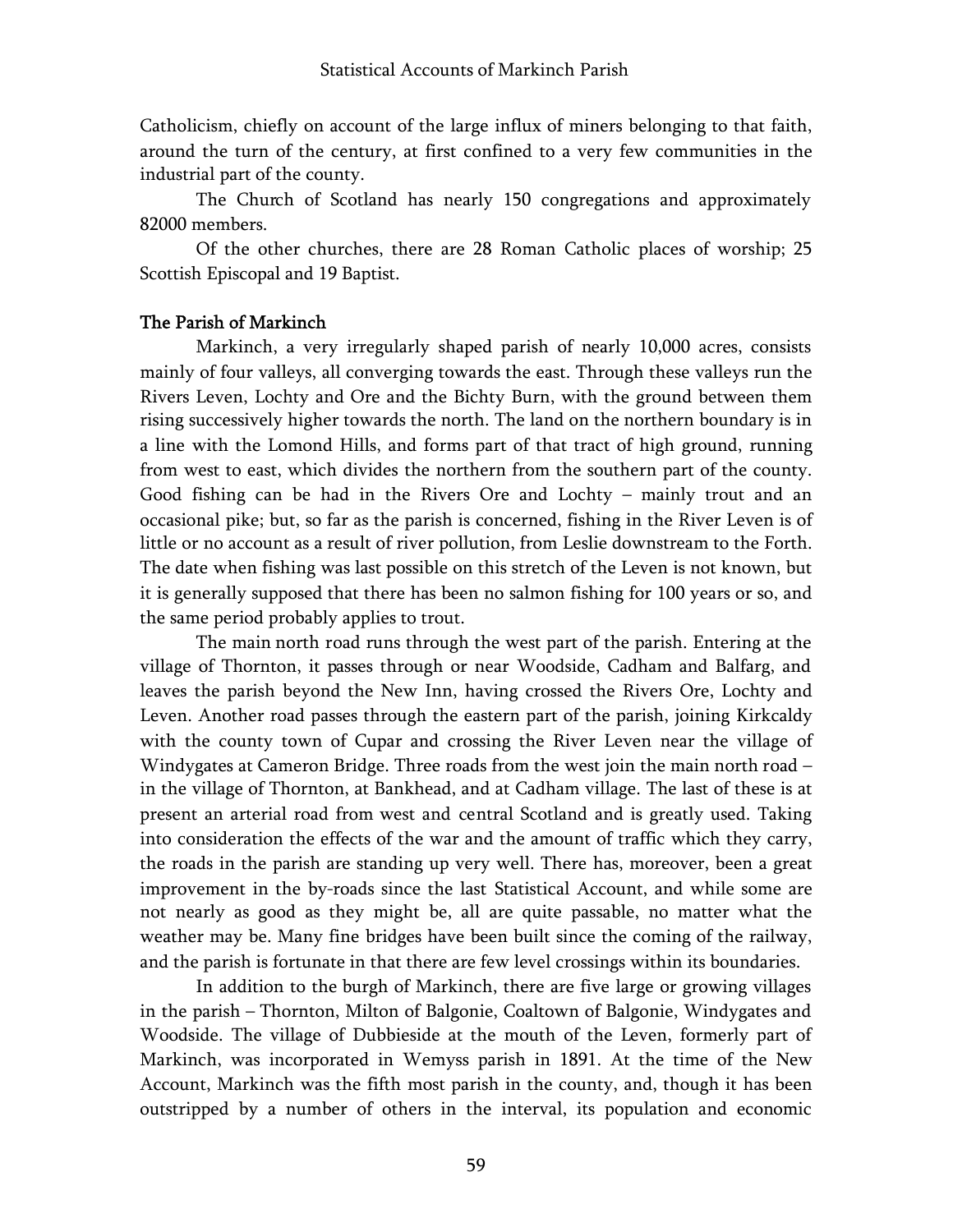importance alike have greatly increased. The population has risen steadily since 1755, when it was 2188, to its present figure of nearly 9000 (to which the burgh contributes 2306, or rather more than a quarter).

General Housing Conditions. Since the population of the parish increased very gradually for many years, housing conditions remained much the same from one generation to another. After 1919, however, a great forward movement in house building took place, and, in the next twenty years nearly all the insanitary dwellings and slum buildings were swept away, as Local Authorities operated a large housing programme. New schemes were built, and the population was transferred from inferior or overcrowded dwellings into modern houses, but, by 1949, the problem was again formidable for a number of reasons. Housing became a matter of urgent importance for all Local Authorities, and such has been the extent of their building that there are now more houses belonging to the councils than to private owners. In all, 730 houses were erected in the parish between 1919 and 1949. Outside the burgh, however, many of them are still without sanitation or water, and it is the aim of the County Council to have water laid into every house in their area at an early date. Except for some older, privately owned dwellings, all houses in the parish now have bathrooms.

Many years must pass before the whole population is properly and adequately accommodated, for there is a long waiting list of applicants. Young people are handicapped at the time of marriage since houses are not available for them and they have to resort to the expedient of renting a room from some more fortunate householder, or, as often happens, staying with parents – not a good arrangement, as bickering and strife may arise and much unhappiness is caused. County and Burgh Councils have worked harmoniously together in the past to try and find a solution. A large extension of 50 acres of land was conceded by the county to the burgh in 1946, for the building of approximately 500 houses to help meet the needs and demands of the burgh alone. Woodside, Milton, Coaltown and Thornton all are in the same plight, and the County Council is urgently striving to cope with the problem. Largely because of the building that has taken place, the valuation of the parish has risen steadily, and in 1949, was just under £68,000 (rateable).

As each scheme is completed, it means a further call for water, and soon the supply for the whole parish will be in the hands of the County Council. For long, the burgh has had its own supply of water of hard quality – good for the brain but bad for the feet! Soap in the local water does not lather very readily, and many complaints are made of the wastage of soap, especially during rationing. There is no reservoir, the water being merely drained or sucked out of the marshy ground at Lochmuir into three wells. There is never a shortage, but the water needs careful filtering and there has always been the danger of typhoid from animal manure, as cattle graze on the lands from which the water is drained. The Council, therefore decided to join the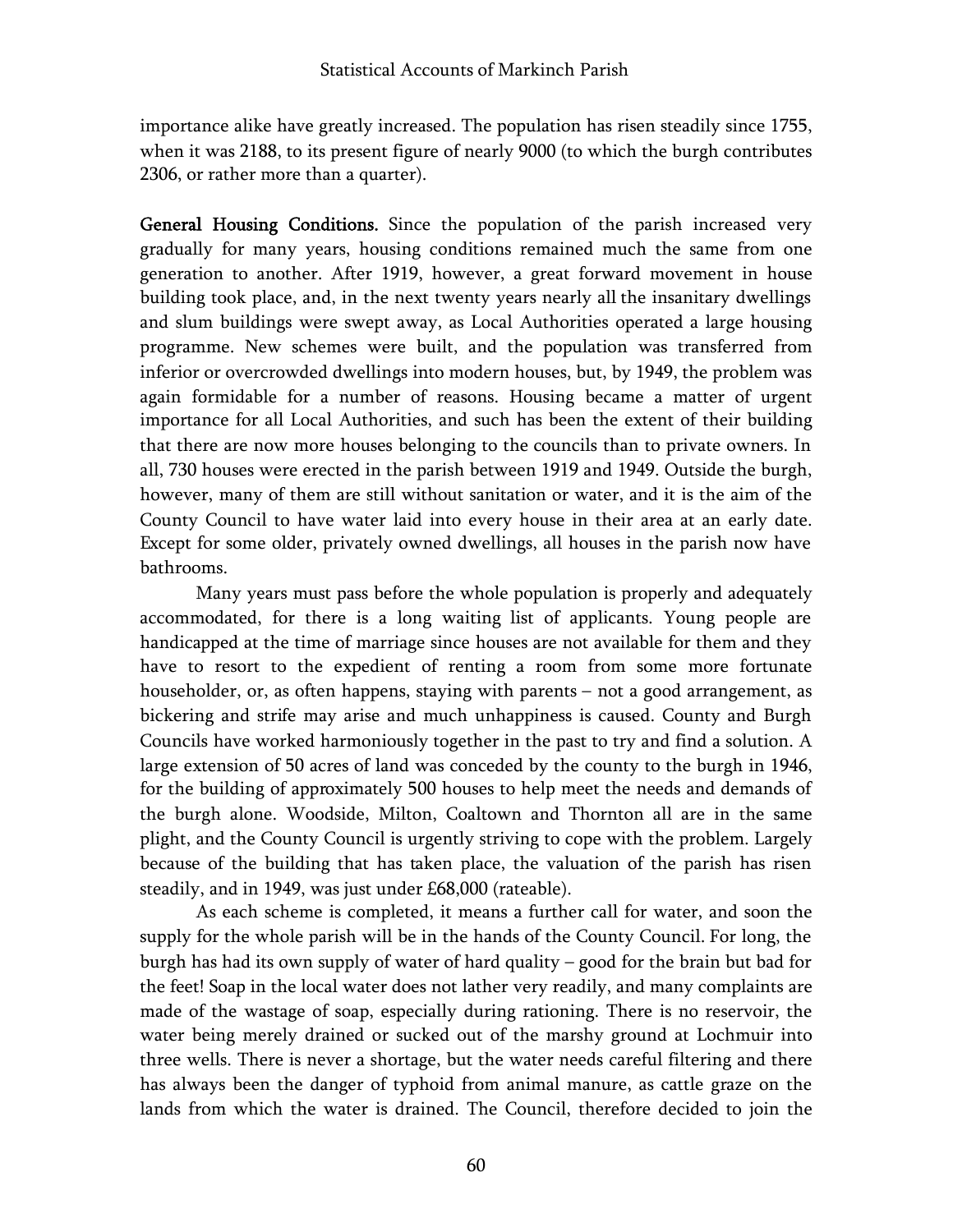County Scheme, but up to the present still uses its own water. New houses also placed a greater strain on the drainage system, and the works became inadequate. Again the county council stepped in, and the whole parish is to be included in the Leven Scheme. The streets throughout the parish are well kept and are lit at night by electricity, of a different type for county and burgh, but satisfactory in each case.

For the conduct of these local affairs, a very happy understanding exists between burgh and county. The parish has always been favoured with councillors of high character – men who were prepared to devote their time and energy to the interest of their fellow-men. The town of Markinch became a Police Burgh in 1892, with the power to elect a provost, two baillies and six councillors. From 1892 to 1950 there have been eight provosts, the longest term of office being that of Provost John Dixon, who occupied the civic chair from 1896 to 1922, and who was equally well known for his good judgement and for his generosity. The public park of Markinch known as John Dixon Park was gifted by him, as was the gold chain of office now worn by the provost. The interest shown in council affairs by the electors is fairly good, and about 60% of those eligible generally register their vote at the poll. The results show that men in all walks of life – the ordinary workman, the man in an executive position and the highly paid, salaried official – share the favours of the voters. The council is a mixture but a good one, and Markinch is, or should be, proud of its representatives.

The Economy. The nineteenth century saw great developments in industry in the parish, as elsewhere. In the early nineteenth century, there were some 40 'mills' that is water wheels, on the River Leven, 21 of them in the parish of Markinch; but the development of the steam engine made water wheels obsolete and uneconomic. Nevertheless, the presence of a good supply attracted industries dependent on water for process purposes. The largest single industry in the parish today is papermaking, one of the largest water consuming industries.

There are now seven mills in the parish and only five of them use the water of the River Leven, but the employment they give and the value and quantity of their produce greatly exceed that of the 21 that operated over a hundred years ago. The Old Statistical Account makes reference to flour mills, all of which are now extinct, though the remains of old buildings can still be seen as part of the farm buildings at Middle Mill and West Mill; it is also known that the present paper mill at Auchmuty was a meal mill up to 1809, as were, in all probability, several of the other mills.

There are now three paper mills, two owned by Tullis Russell and Company Limited and one by Fife Paper Mills Limited, one whisky blending and bottling warehouse owned by John Haig and Company Limited, one coal mine, the Balgonie Colliery Company Limited, now the property of the National Coal Board, one wool mill, one saw mill and one bleachfield. The operations of the paper mills and the warehouse are of the greatest significance in the county's economy, and have been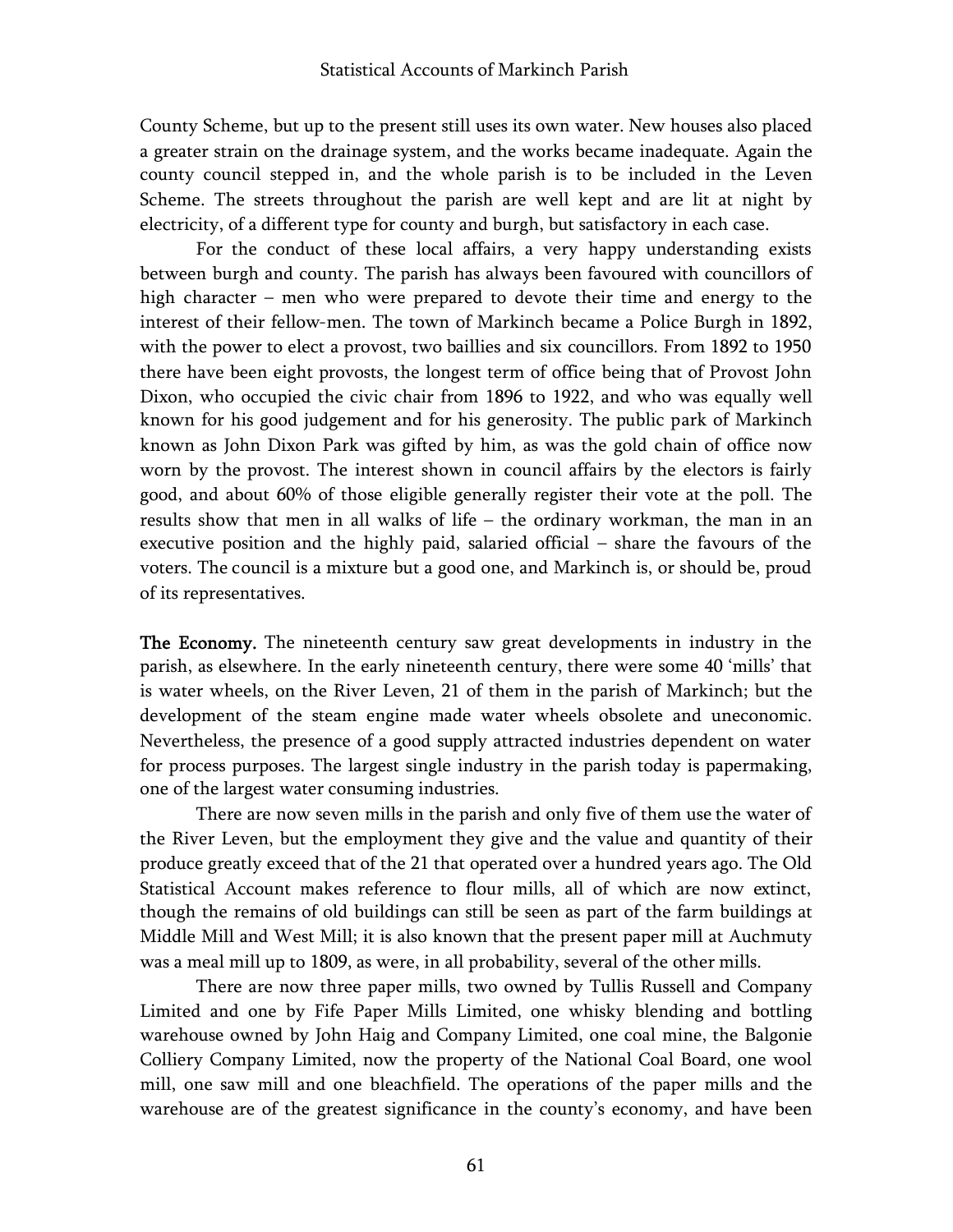described in earlier pages.

The Balgonie Colliery, in spite of the gloomy forebodings of the writer of the Old Account, is still operating, and the reserves are estimated at 15 million tons, which should keep the pit working for a further 50 years. It is the largest single user of the water of the River Leven, owning large falls from which considerable power is derived for working coal-cutters, conveyors, haulages and the pumping machinery in the pits. This plant, which consists of three turbines and is capable of producing 684kw, augments the main steam-driven turbine generators. Now in process of sinking is a shaft for a new pit at Thornton, which will work some 80 million tons in the Limestone Coal Group. The pit will be the most modern in Scotland, and should last for more than 100 years.

The Balbirnie Wool Mill is now the only firm in the county making wool blankets. It is an old firm, having been established in 1835, and has a very high reputation for its quality blankets. Fifty men and women are employed. Williamson Brothers operate one of the few saw mills left in the parish, and carry on a good business in timber. The river water no longer drives the saws, electricity being used for the modern high-speed machinery. Robert Tullis junior Limited, is one of the few firms left in Scotland still carrying on the bleaching of flax yarn. In bygone days, this bleaching was done by exposure on the grass, but today it is entirely a chemical process, and the water of the River Leven is largely used in the operation. The grey yarn is spun in surrounding districts, brought into the bleachfield for the bleaching process and afterwards dispatched to weavers all over the country for manufacture into cloth. The firm is also engaged in cotton yarn and jute yarn bleaching, and employs 60 men and women in the various processes.

In view of the variety of industries in the parish, unemployment is almost unknown. Most workers have a minimum fixed wage, free medical care, contributory health insurance and old-age pensions, and free education for their children. In short, every man, woman and child is so well cared for that many see a danger in all incentive to thrift and good housekeeping being almost completely removed, and wonder how long the country can afford such a state of affairs.

The parish is a fertile one and is farmed very intensively; all types of arable crops are grown and heavy yields are obtained. During the past half-century, however, there has been a considerable loss of very good arable land to housing and industry; mining subsidences have rendered drains inoperative and the cultivation difficult; and the introduction of open-cast working has completely sterilised some 350 acres of good land for a long period.

In the last fifty years, chemical fertilisers have been used in increased and increasing quantities, but not to the exclusion of farmyard manure, which is still considered an essential part of the intensive farming programme. In recent years, more attention has been given to grassland than previously, while the demand for milk has resulted in some farms specialising in dairying. One farm on Balbirnie Estate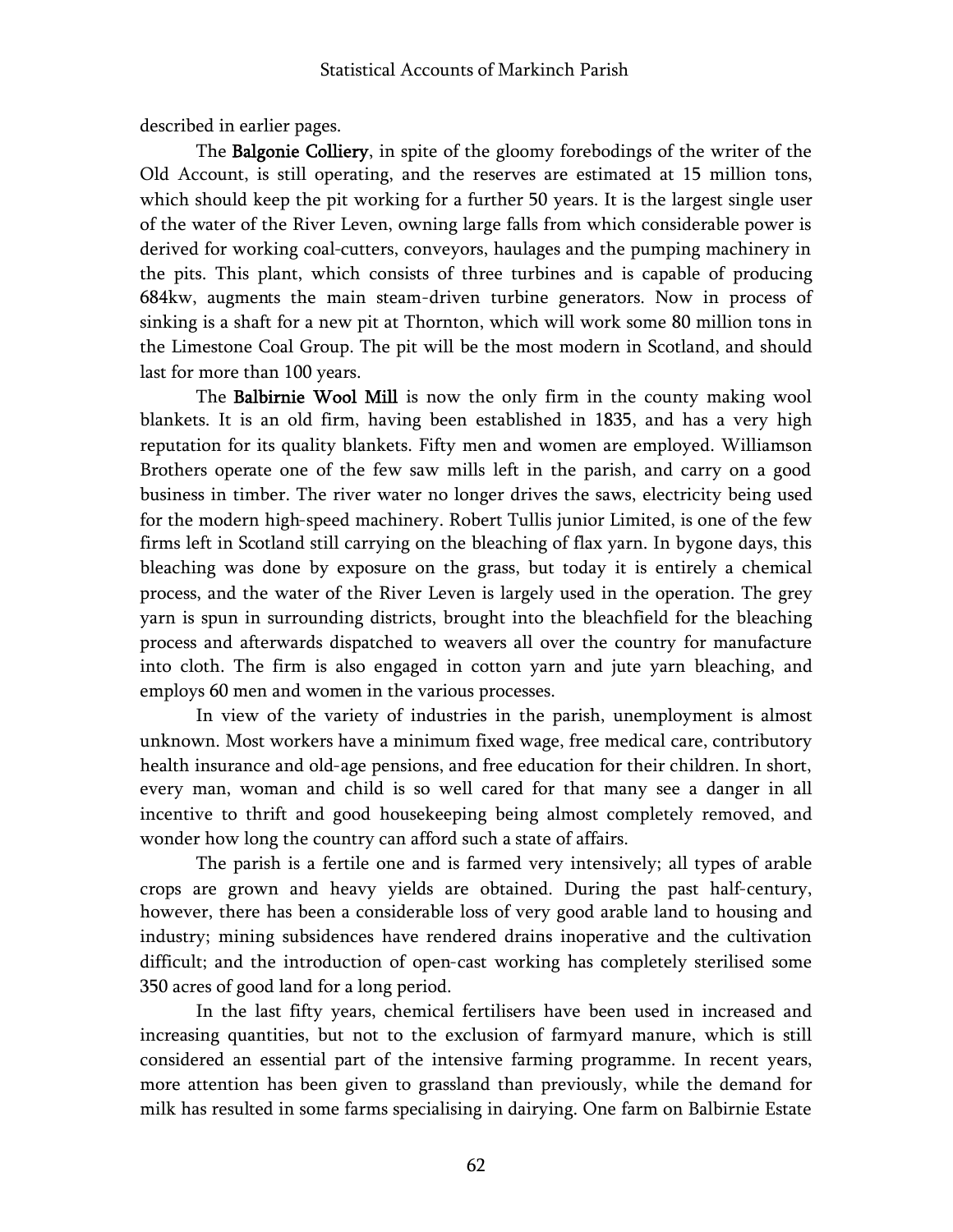has been converted to dairying on the cattle court system on a large scale, with a T. T. herd of Ayrshire cows. There, too, the experiment has been made successfully of providing a hostel for the farm workers. More mashlum is now grown to enable producers to give their stock a higher protein feed. In the parish, the change from horse to machine has been widespread, and only two horses are now kept where formerly eight or ten would form the work-team.

There has been no marked change in the system of land ownership since 1920, when many sitting farmers purchased the holding occupied by them. The farmers of the parish form a class apart from the industrialists, and employ their leisure time in the company of other farmers rather than with urban dwellers. Nevertheless, they have learned to appreciate the point of view of the townsman, and it may fairly be said that the countryman is more conversant with the problems of industry and town life than the urban dweller is with those of the country. Farm workers too, mix little with the urban population. They frequent the towns to shop and participate in entertainments, but are not absorbed into the urban activities in their neighbourhood. They note the short hours of the urban workers and their all too frequent lack of individual conscientiousness in their employment with a certain amount of envy, which is tending to stir up both discontent and apathy. It is often held that the farm workers near the urban districts in the parish take less pride and interest in their work than do those who are more remote from an industrial centre.

With the exception of the Co-operative Society, which is the largest trader and has branches in Coaltown, Woodside, Kennoway, Windygates, Thornton, Freuchie and Falkland, Markinch is a parish of small shopkeepers, with most of them in the town of Markinch itself. The main street there, unfortunately, is the shortest of any burgh in Fife, with the result that shops are comparatively few, though they are of good quality and stock a fine class of goods. Notwithstanding the fact that virtually every need can be got locally, the tendency is to shop outside the parish altogether, largely because of the expansion of bus services. This is a practice which does not offer inducements to new traders to enter the locality. The fish and chip shop and the ice cream parlour or café have had an amazing growth in the present century. Originally in the hands of Italians, they are now run everywhere by Scottish and Italian folk alike, and have become a part of the life of the people. They might well be called the poor man's restaurant and evening rendezvous.

The two inns mentioned in the last Statistical Account do not now function as such. The Plasterers Inn is no longer on the main road and is a dwellinghouse owned by Messrs Tullis Russell and Company. The New Inn near Kirkforthar, almost at the extreme northern boundary of the parish, is now roofless and in the process of being demolished. It is still situated near the main north road and would make a good Road House, as a resting place for long-distance transport. Each village and town is well supplied with hotels and public-houses, and while the New Account states that there were ten ale-houses in the parish, it is safe to say that this number has at least been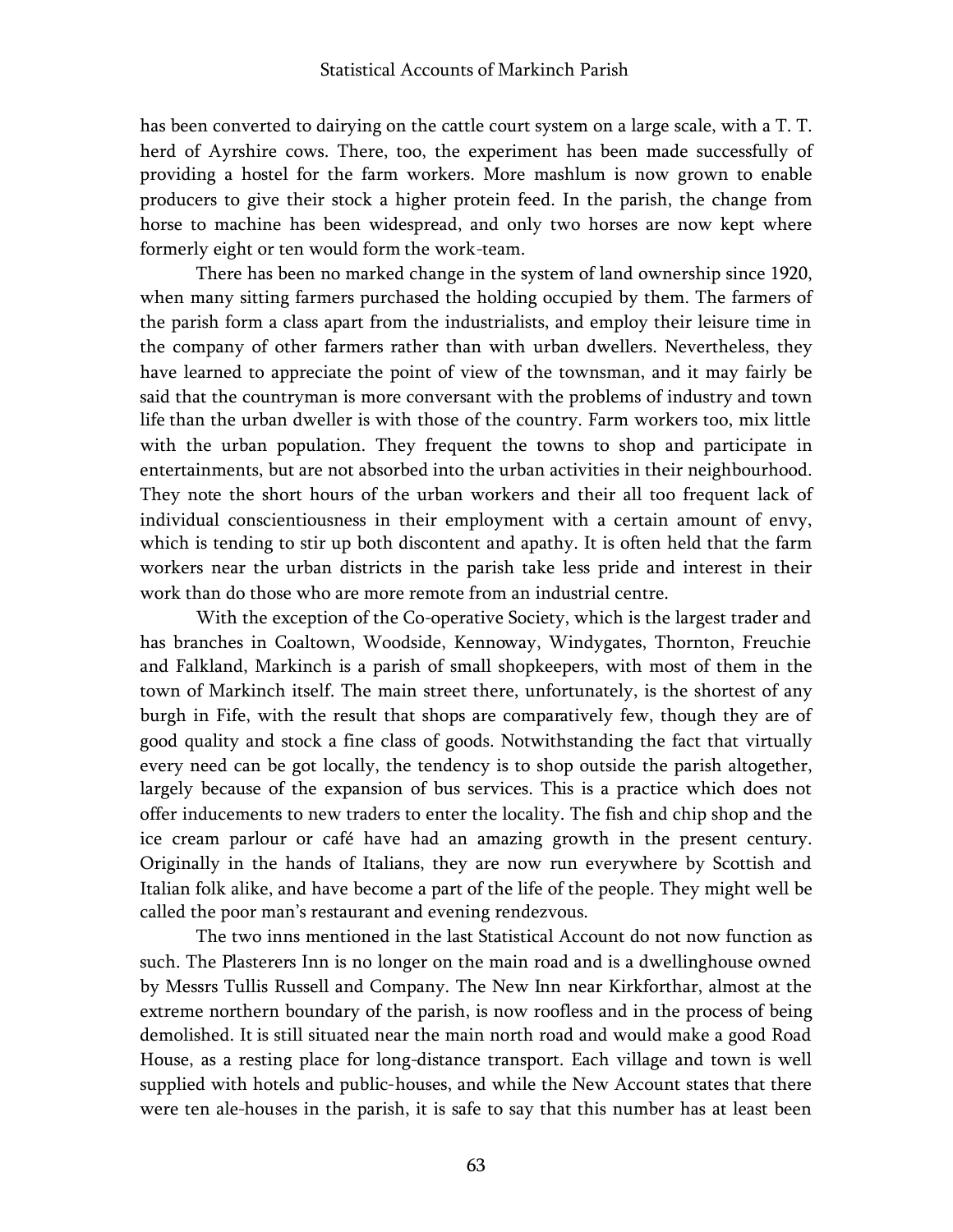increased by 50%, apart altogether from licensed grocers. Indeed, there are more licensed premises than any other class of shopkeeper.

In the hive of industry that this parish is, transport plays an important part. Situated on the main line of the British Railways, businessmen were quick to see the advantages of railway service into their factories, and private lines were laid in. Employees in past years would walk many miles each day to and from work, but now the firms arrange special motor buses for the workers' benefit. These buses pick up employees near their homes – in many cases as far away as Leven, Buckhaven, Kirkcaldy and Leslie – bring them to the place of employment in Markinch and return them home when the day's work is over.

Schools. There is no senior secondary school in the parish; the pupils who wish and are able to take advantage of a senior secondary course travel to Cupar, Kirkcaldy or Buckhaven at twelve years of age.

There are three schools with primary divisions only – Coaltown of Balgonie (111 pupils), Milton of Balgonie (47 pupils) and Preston (51 pupils). Two schools have both primary and junior secondary divisions – Thornton (with 263 primary and 85 secondary pupils – a total of 348) and Markinch (280, 210 – 490). There are schoolhouses for the headmasters at Coaltown, Milton and Thornton. Markinch is the junior secondary centre for pupils over twelve from Coaltown of Balgonie, Milton of Balgonie and Preston. The old part of Markinch School, built in 1879, was destroyed by fire in June 1948. It is in process of rebuilding, a dining room and assembly hall being included in the plan.

After leaving school, many pupils attend evening continuation classes, commercial and technical courses being available as well as numerous other classes of utility and cultural value. Throughout the parish there are numerous libraries, the most notable being that of the Tullis Russell Institute at Markinch, erected as a memorial after the First World War. The County Library at Kirkcaldy also supplies books to all schools.

The Churches. The primary effects of the Union of 1929 in the parish of Markinch were that the two former United Free churches, Balbirnie and Brunton, entered the Union and became Church of Scotland charges, each with a definite territorial area within the parish. The present Balbirnie Church was built in 1898, at a cost of approximately £3300, all of which was raised by the congregation within four years. Brunton Church dates back to 1844. These changes made it necessary to re-name the old church which for centuries had been known as Markinch Parish Church. Most appropriately, the Kirk Session decided on the name St. Drostans Parish Church, for it was to St. Drostan, a disciple of St. Columba, that the old church was originally dedicated.

A small minority in Markinch dissented from the Union of 1929 and has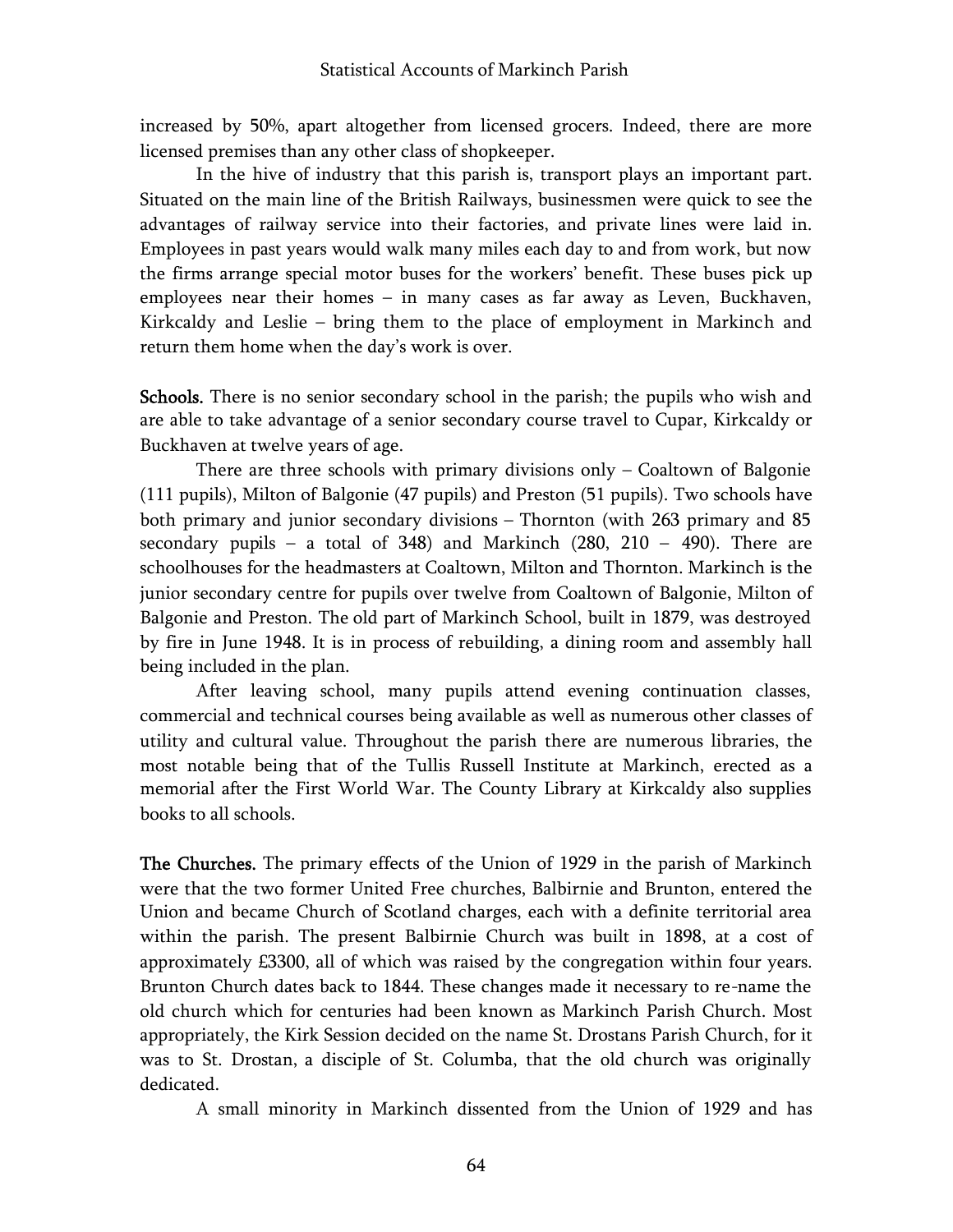maintained itself apart as the United Free Church. Worship was at first conducted in the YMCA Hall, but, on the 24 October 1931 the present church in George Street was erected by the efforts of the congregation. The church is meantime a dependant charge under the Home Area Committee, but with increasing numbers and income it is hoped that 'full status' will ultimately be attained. Today as in the past the main body of the people are attached to the Church of Scotland; other sectaries exist, but with only a comparatively small number of adherents.

Two items of particular significance in connection with St. Drostans Parish Church fall to be recorded. First, the installation of an illuminated clock, the gift of R P Wilson of Beechcroft, in the church tower. This tower is all that remains of the original church and is one of the five specimens of pure Norman towers in Scotland. It was built about 1200. The church was consecrated in 1243 and dedicated to St. John the Baptist and Modrust. The spire on the top of the tower was erected at a later date. The heritors put on record in 1806 that the 'steeple' required substantial repair, and that the clock and dial plates should be put in proper order. It was stated that the stones were 'all loose and in great danger of falling'. They agreed on 7 April 1807, to accept a plan by James Barclay, that 'the top of the spire be finished with hewen stone and octagon figure'. Whether this was the date of the erection of the present octagonal steeple upon the top of the tower, it is hard to say. In 1929, the upper part of the tower was strengthened by the insertion, below the level of the parapet, of a ferro-concrete collar support, and the whole tower was pointed and strengthened under the supervision of the Ancient Monuments Committee of H M Office of Works. The lancet and other small openings, which had been built up, were reopened and the openings filled with glass to prevent birds and rain from entering the tower. The tower was found to have been built upon the earth, without any adequate foundations, and these were strengthened by under-pinning the walls with concrete. The dedication of the renovated church tower and clock was performed by the then Moderator of the General Assembly, the Right Rev. Dr Bogle.

Another achievement that calls for mention is the building of the new church hall, when the ever-growing membership had made the old building quite inadequate. The new hall is one of the finest in Fife, with seating accommodation for over 400, equipment on the most modern lines, and ample facilities for all congregational activities. It cost £3500, a sum which, apart from generous donations from the Baird Trust and the Home Mission Committee, was raised by the devoted and untiring efforts of the congregation. At the outbreak of the recent war, the hall passed into the hands of the military. Its use by various army units considerably impaired its condition, but, at the end of the war, a grant from the War Department and the expenditure of an additional sum by the congregation made it possible to restore the hall to its former beauty and serviceability.

Through various organisations, the Church contacts the community and seeks to further its highest interests. Each of the four churches in Markinch has a Women's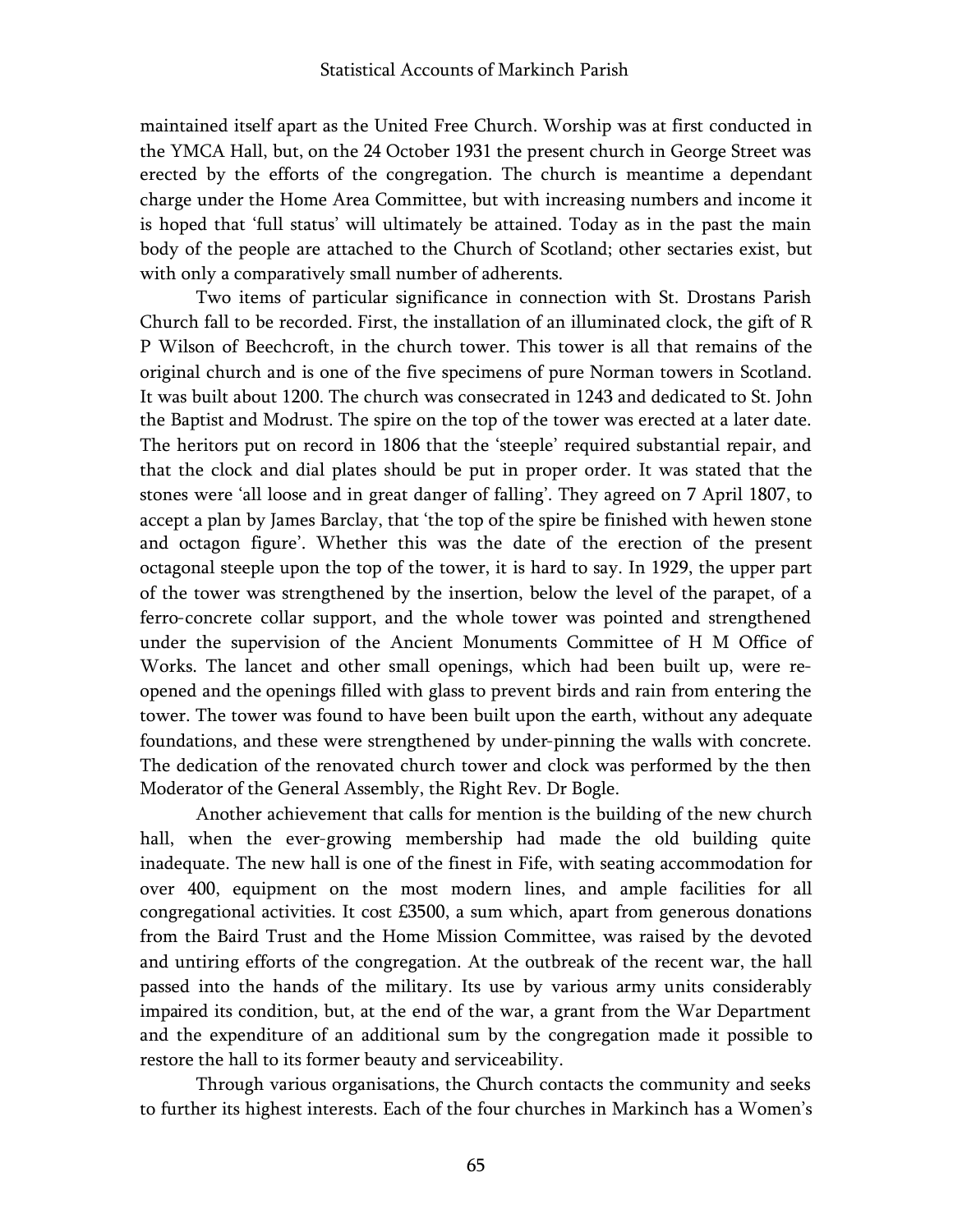Guild, which meets fortnightly throughout the winter. The syllabus includes such activities as group discussions, brains trusts, quiz nights, dramatic productions, lantern lectures, music – efforts all planned to increase within the community interest in and knowledge of the Church's work, and to help members to meet the many challenges of the hour. Again, all the churches in Markinch have Youth Fellowships drawn from their congregations. The week-night activities of these Fellowships are chiefly recreational, and on Sunday evenings they meet for biblical discussions and a devotional service. Both Markinch and Coaltown Schools have chaplains. From time to time classes are visited, the Scripture Lesson perhaps taken or a school service conducted, and guidance given, when asked for by teachers, in the difficulties that arise in presenting Christian truth to young people.

There are other points of contact that the church in Markinch makes with the community (and with interests outside its bounds), as does the Church in every parish, but enough has been said to show that these activities touch life in its many phases and situations and seek to impregnate them with Christian significance.

Recreation and Amenities. In this busy and industrial parish, much is done for the mind and body of the inhabitants. The British Legion is zealous in the welfare of its members who gave service to their country in the forces; the WRIs at Rothes, Milton and Kirkforthar cater for the interest of the women folk there; and Milton of Balgonie and Coaltown of Balgonie each has a Miners' Welfare Institute.

Youth has its uplift and its training in the many clubs organised for its benefit. Dramatic, choral and intellectual studies are encouraged. There are very healthy groups of Scouts, Guides, Cubs and Brownies, all under voluntary leaders; for those past school age there are Girls Clubs, Boys Clubs, YMCA and the Army Cadet Corps. In the town of Markinch, a Central Youth Club has been formed, which includes representatives from all the different Youth Organisations in the parish, who meet together for discussion of their main activities and the varied problems that arise.

While football is the chief sport of the parish, bowling greens and tennis courts are available and popular. The golf course fell into disuse during the war, but a new course is expected to be ready in the next few years. Milton and District Homing Society has a fine reputation for the quality of racing pigeons, which take part in flights from the Continent as well as England.

Unfortunately, there is not an actual playing field, in the true sense of the term, in the whole parish. The burgh and Coaltown each has a public parks, and these serve the purpose of sport and play for all classes and sexes, but very much more could be done for children and young people. The burgh's fine football team is badly handicapped for want of a suitable pitch, and, though the club is willing to purchase or rent a field, it just cannot be got.

One notable open space is Markinch Hill, presented to the town in 1919 by Mr Edward Balfour of Balbirnie, and interesting alike to the geologist and the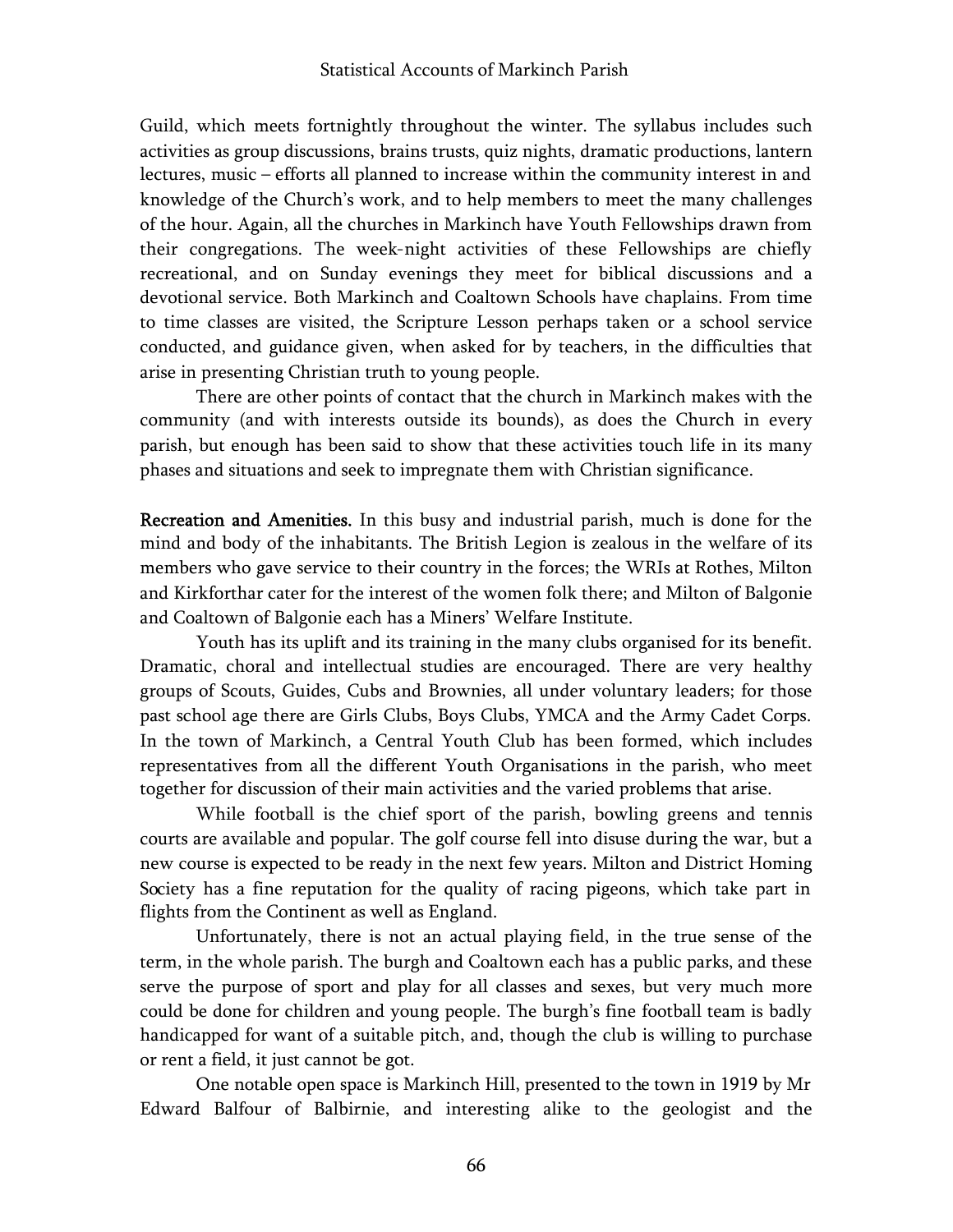antiquarian. It rises to a height of 100 feet above the ground level in the immediate vicinity, and extends in a continuous ridge from east to west for 300 yards. The whole of the north side is cut into terraces which wind round its eastern end. Nothing can be learned of their original use, but they overlook a field known as the 'playfield', and it is probable that they were used for watching games and plays in medieval times. On the summit, a handsome memorial was erected in 1920 to those who gave their lives in the Great War. The memorial is under the care of the Town Council, and a pilgrimage of remembrance is made to it once a year. The hill is thickly wooded and is a noted local beauty spot.

At the foot of the hill, on the opposite side of the public road, stands a broad stone known as Stob Cross. It is a coarse piece of work without any sculpture or characters on it, but bears the marks of great antiquity. It is thought to be one of the few sanctuary crosses of Scotland. The Town Council is anxious to preserve it and may acquire the ground in its vicinity, laying out in a manner worthy of its name – 'holy ground'.

The centre for a great many activities is the Markinch Institute. This fine building is the property of Messrs Tullis Russell and Company Limited, and has been in use for the good of the community since 1920. Membership of the Institute is open both to the firm's employees and to the inhabitants of the town, the annual subscription being very small and the privileges of membership very great. The Institute is equipped with a splendid lending and reference library, a reading room, a billiard room, a games room and a fine hall for badminton, table tennis and lectures, all made possible through the generosity of a notable benefactor of the parish in the person of Sir David Russell, LL.D. He it was, too, who brought the Tullis Russell Prize Silver Band, the excellence of which is now known to a very wide public, through the medium of broadcasting. The band is always ready to give its services willingly to any deserving cause in the parish. The Tullis Russell Music Club, the Girls Club, plays by the Repertory Company in Rothes Canteen Hall, music and singing by talented artistes are all made available to the inhabitants through the goodwill of Sir David Russell and his son.

General. In the ordinary course of events, there is no intermingling of the social life of any of the communities making up the parish, as each keeps itself to itself and follows its own line of welfare. These are practically similar in each community, one of the principal features being treats for the old folk. Coaltown of Balgonie specialises in theatricals, and the Balgonie Players are welcomed everywhere, not only for the efforts they make to raise funds for the benefit of the needy, but also for the high quality of entertainment provided. Dancing is popular and whist drives are unending.

Gone are the days of the old Scottish Sabbath, when 'a Sabbath well spent brought a week of content'. Sunday is now looked forward to as a day when the worker may spend the evening at a non-stop variety concert or a go as you please